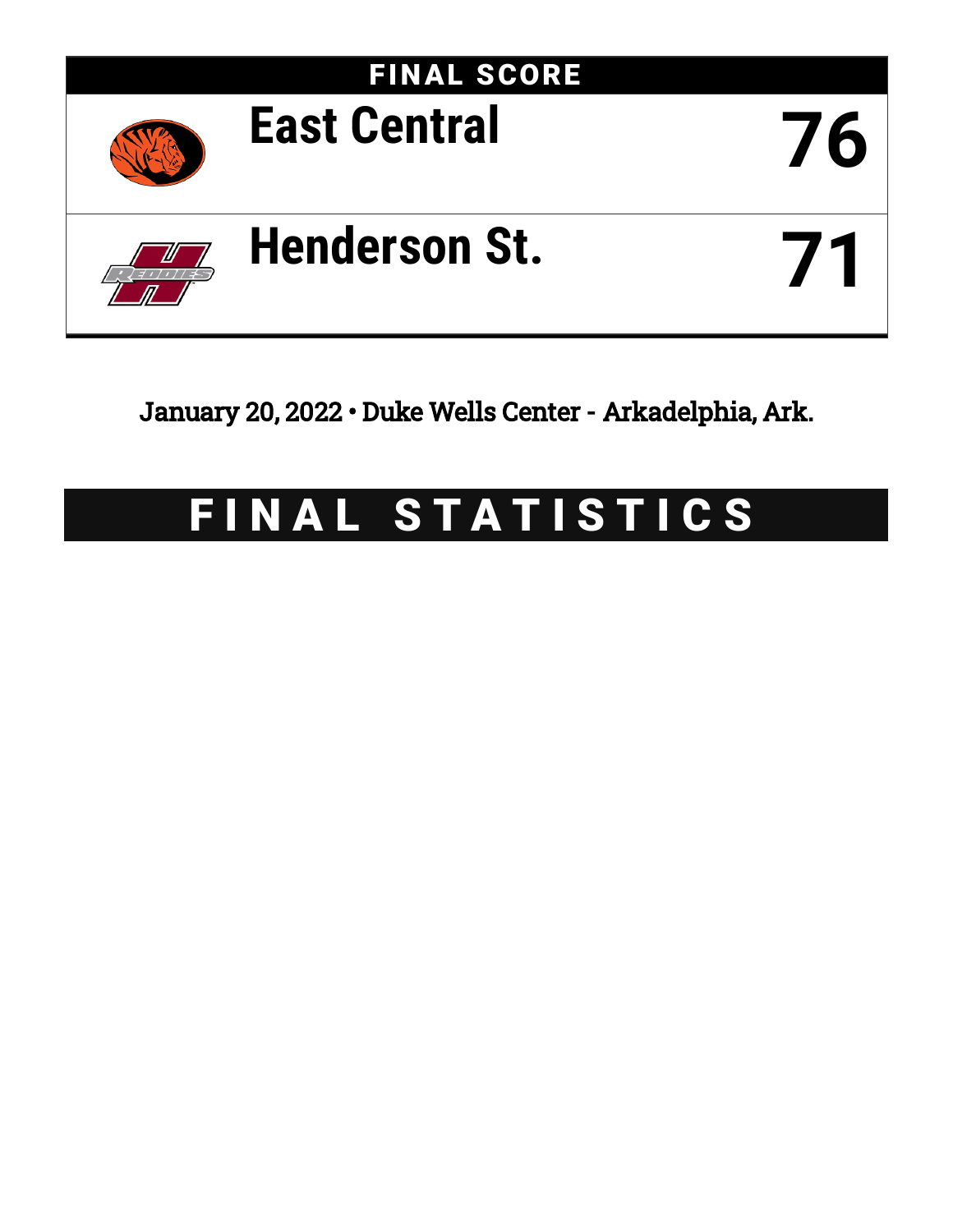### **Official Box Score East Central vs Henderson St. Game Totals -- Final Statistics January 20, 2022 at Duke Wells Center - Arkadelphia, Ark.**



### **East Central 76**

| No.               | Plaver                   | S  | <b>Pts</b>    | FG       | 3FG     | FT        | OR | DR       | TR | PF             | A        | TO | <b>Blk</b> | Stl           | Min        | $+/-$          |
|-------------------|--------------------------|----|---------------|----------|---------|-----------|----|----------|----|----------------|----------|----|------------|---------------|------------|----------------|
| 01                | <b>CUMMINGS, KENNEDY</b> | G  | 6             | $1 - 2$  | 1-1     | $3 - 4$   | 0  | 4        | 4  | 3              | 0        | 4  |            | 0             | 22         | 4              |
| 03                | <b>REHL, MADISON</b>     | G  | 14            | $4-9$    | $0 - 0$ | $6 - 6$   |    | 4        | 5  | 4              | 4        |    | 0          |               | 26         | 5              |
| 11                | <b>CUMMINS, GABBY</b>    | G  | 7             | $2 - 7$  | $0 - 1$ | $3 - 4$   | 3  | 2        | 5  | 3              |          |    | 2          | 2             | 29         | 6              |
| 20                | CRUSOE, MACKENZIE        | G  | 25            | $9 - 19$ | $2 - 3$ | $5 - 7$   | 0  | 9        | 9  |                |          |    |            | 3             | 36         | 8              |
| 22                | <b>WILSON, EMILY</b>     | G  | 17            | $3 - 7$  | $0 - 1$ | $11 - 12$ |    | 3        | 4  | 1              | 1        | 5  | 0          | $\Omega$      | 29         | 6              |
| $12 \overline{ }$ | CUMMINS, IZZY            | G  | 5             | $1 - 4$  | $0 - 2$ | $3 - 4$   | 0  | $\Omega$ | 0  | $\overline{2}$ | $\Omega$ | 0  | $\Omega$   | $\mathcal{P}$ | 18         | 1              |
| 14                | OGLE, KATE               | F  | 0             | $0 - 1$  | $0 - 1$ | $0 - 0$   | 0  | 0        | 0  | 3              | 0        |    |            |               | 8          | -4             |
| 24                | LYONS, ALEXIS            | G  | $\mathcal{P}$ | $1 - 4$  | $0 - 0$ | $0 - 0$   | 0  |          |    | 4              |          | 2  |            | 0             | 26         | $\overline{7}$ |
| 33                | ALLISON, KENNEDY         | F. | 0             | $0 - 1$  | $0-0$   | $0 - 0$   | 0  |          |    | $\Omega$       | $\Omega$ | 0  | 0          | 0             | 7          | -8             |
|                   | TEAM                     |    |               |          |         |           | 4  | 4        | 8  | $\Omega$       |          | 0  |            |               |            |                |
|                   | <b>TOTALS</b>            |    |               | 76 21-54 | $3-9$   | $31 - 37$ | 9  | 28       | 37 | 21             | 8        | 15 | 6          | 9             | <b>200</b> |                |

| <b>Shooting By Period</b> |           |          |         |                     |           |       | Deadball Rebounds: 3,0           |
|---------------------------|-----------|----------|---------|---------------------|-----------|-------|----------------------------------|
| Period                    | FG        | FG%      | 3FG     | 3FG%                | FT        | FT%   | Last FG: 4th-01:05               |
| 1st Qtr                   | $6 - 16$  | 38%      | 1-4     | 25%                 | $4 - 4$   | 100%  | Biggest Run: 12-0                |
| 2nd Qtr                   | $4-9$     | 44%      | $1 - 1$ | 100%                | $3 - 4$   | 75%   | Largest lead: By 13 at 4th-04:34 |
| 3rd Qtr                   | $7 - 17$  | 41%      | 1-3     | 33%                 | 7-8       | 88%   | Technical Fouls: None.           |
| 4th Qtr                   | $4 - 12$  | 33%      | $0 - 1$ | 00%                 | $17 - 21$ | 81%   |                                  |
| 1st Half                  | $10 - 25$ | 40%      | $2 - 5$ | 40%                 | $7-8$     | 88%   |                                  |
| 2nd Half                  | $11 - 29$ | 38%      | $1 - 4$ | 25%                 | 24-29     | 83%   |                                  |
| Game                      | $21 - 54$ | $38.9\%$ | $3-9$   | $33.\overline{3\%}$ | $31 - 37$ | 83.8% |                                  |

### **Henderson St. 71**

| No. | Plaver                    | S | Pts | FG       | 3FG      | FТ      | ΟR | DR             | TR | РF             | A  | TO            | <b>B</b> lk  | Stl      | Min | $+/-$ |
|-----|---------------------------|---|-----|----------|----------|---------|----|----------------|----|----------------|----|---------------|--------------|----------|-----|-------|
| 01  | <b>MARTIN, SONNI</b>      | G | 13  | $4 - 10$ | 1-3      | $4 - 5$ |    | 4              | 5. | 5              | 4  | 2             | 2            | 2        | 35  | -6    |
| 10  | <b>FARRAR, ASHLEY</b>     | G | 20  | $6 - 17$ | $3 - 7$  | $5-6$   | 0  | 6              | 6  | 4              | 0  | 5             | $\Omega$     |          | 24  | $-3$  |
| 21  | RABY, GRACIE              | G | 6   | $2 - 9$  | $0 - 3$  | $2 - 2$ |    | 3              | 4  | 4              | 2  | 3             | 0            | 0        | 31  | -3    |
| 25  | SNOWDEN, LANI             | G | 3   | $1 - 7$  | $1 - 6$  | $0 - 0$ |    | 2              | 3  | $\overline{2}$ |    | 3             | $\mathbf{0}$ |          | 32  | 1     |
| 30  | <b>WHALEY, KARRINGTON</b> | F | 20  | 7-7      | $0 - 0$  | $6 - 7$ | 4  | 2              | 6  | 2              | 0  |               | 2            | 0        | 23  | 2     |
| 02  | PICKENS, JADAH            | G | 4   | $1 - 5$  | $1 - 1$  | $1 - 2$ | 0  | $\overline{4}$ | 4  | 4              | 2  | $\Omega$      |              | 0        | 17  | $-2$  |
| 14  | JILES, ABBIE              | G | 0   | $0 - 0$  | $0 - 0$  | $0 - 0$ | 0  | 2              | 2  | 1              | 0  | 1             | 0            | 0        | 3   | -6    |
| 22  | MAINS, MACI               | G | 3   | $1 - 5$  | $0 - 2$  | $1 - 2$ |    | $\Omega$       | 1  | 3              | 3  | $\mathcal{P}$ | $\Omega$     | 0        | 19  | $-1$  |
| 31  | TEMPLETON, TAMIA          | F | 2   | $1 - 2$  | $0 - 0$  | $0 - 0$ |    | 0              |    | 1              | 0  | 0             | $\Omega$     | 0        | 13  | $-5$  |
| 33  | BAZZLE, BOBBI             | F | 0   | $0 - 0$  | $0 - 0$  | $0 - 0$ | 0  |                |    |                | 0  | 0             | $\Omega$     | $\Omega$ | 5   | $-2$  |
|     | <b>TEAM</b>               |   |     |          |          |         | 5  | 3              | 8  | 1              |    | 1             |              |          |     |       |
|     | <b>TOTALS</b>             |   | 71  | 23-62    | $6 - 22$ | 19-24   | 14 | 27             | 41 | 28             | 12 | 18            | 5            | 4        | 200 |       |

|                                     | $23 - 62$ | 37.1% | $6 - 22$ | 27.3% | 19-24     | 79.2% |                                              |
|-------------------------------------|-----------|-------|----------|-------|-----------|-------|----------------------------------------------|
| 2nd Half                            | 13-34     | 38%   | $2 - 11$ | 18%   | $12 - 14$ | 86%   |                                              |
| 1st Half                            | $10 - 28$ | 36%   | $4 - 11$ | 36%   | $7 - 10$  | 70%   |                                              |
| 4th Qtr                             | $9 - 21$  | 43%   | $1-5$    | 20%   | $5-6$     | 83%   | 05:17:                                       |
| 3rd Qtr                             | $4 - 13$  | 31%   | 1-6      | 17%   | 7-8       | 88%   | Technical Fouls: #0 TEA                      |
| 2nd Qtr                             | $4 - 15$  | 27%   | $2 - 6$  | 33%   | $4-6$     | 67%   | Largest lead: By 4 at 2nd                    |
| 1st Qtr                             | $6 - 13$  | 46%   | $2 - 5$  | 40%   | $3 - 4$   | 75%   | Biggest Run: 7-0                             |
| <b>Shooting By Period</b><br>Period | FG        | FG%   | 3FG      | 3FG%  | FT        | FT%   | Deadball Rebounds: 2.0<br>Last FG: 4th-00:00 |

*Last FG:* 4th-00:00 *Biggest Run:* 7-0 *Largest lead:* By 4 at 2nd-03:16 *Technical Fouls:* #0 TEAM (Coach Technical) @ 4th - 05:17;

| Game Notes:                                      | <b>Score</b>                                    |    | 1st 2nd          | 3rd | 4th | <b>TOT</b> | <b>Points</b>     | ECU            | <b>HSU</b>     |
|--------------------------------------------------|-------------------------------------------------|----|------------------|-----|-----|------------|-------------------|----------------|----------------|
| Officials: Shaun Robinson, Mark Eubanks, Denise  | ECU                                             |    | 12               | 22  | 25  | 76         | In the Paint      | 26             | 24             |
| Tyus<br>Attendance: 123                          | HSU                                             | 17 |                  | 16  | 24  | 71         | Off Turns         |                |                |
|                                                  |                                                 |    |                  |     |     |            | 2nd Chance        | 14             | 13             |
| Start Time: 06:34 PM ET<br>End Time: 08:19 PM ET | ECU led for 25:35. HSU led for 11:29.           |    |                  |     |     |            | <b>Fast Break</b> |                | 10             |
| Game Duration: 1:44                              | Game was tied for 2:57.<br>Times tied: <b>3</b> |    | Lead Changes: 14 |     |     |            | Bench             |                |                |
| Conference Game:                                 |                                                 |    |                  |     |     |            | Per Poss          | 0.987<br>35/77 | 0.910<br>32/78 |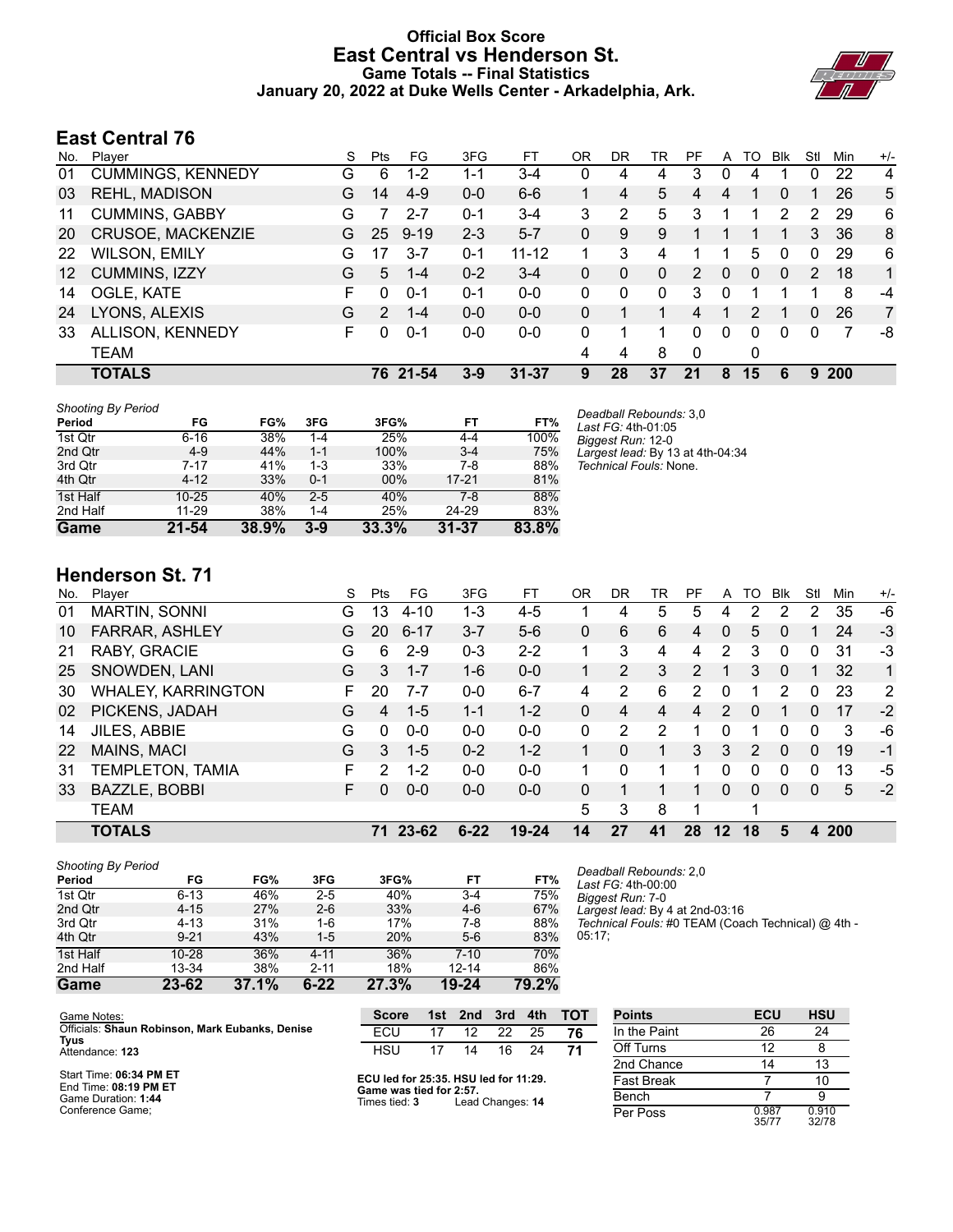#### **Official Box Score East Central vs Henderson St. First Half Statistics Only January 20, 2022 at Duke Wells Center - Arkadelphia, Ark.**



### **East Central 29**

| No. | Player                   | S  | <b>Pts</b>    | <b>FG</b> | 3FG     | <b>FT</b> | <b>OR</b> | <b>DR</b> | TR | PF             | A | TO            | <b>B</b> lk | Stl      | Min         | $+/-$        |
|-----|--------------------------|----|---------------|-----------|---------|-----------|-----------|-----------|----|----------------|---|---------------|-------------|----------|-------------|--------------|
| 01  | <b>CUMMINGS, KENNEDY</b> | G  | 3             | 1-1       | 1-1     | $0-0$     | 0         | 2         | っ  |                | 0 | 2             |             | 0        | 15          | $-4$         |
| 03  | <b>REHL, MADISON</b>     | G  | 4             | $2 - 2$   | $0 - 0$ | $0-0$     |           | 2         | 3  | $\overline{2}$ | 2 | 1             | 0           | 0        | 9           | 0            |
| 11  | <b>CUMMINS, GABBY</b>    | G  | 0             | $0 - 2$   | 0-1     | $0-0$     | 0         | 0         | 0  | 0              | 0 |               |             | 0        | 12          | $-2$         |
| 12  | CUMMINS, IZZY            | G  |               | $0 - 1$   | $0 - 1$ | $1 - 2$   | 0         | 0         | 0  | 2              | 0 | 0             | 0           |          | 10          | $\mathbf{0}$ |
| 14  | OGLE, KATE               | F. | 0             | $0 - 0$   | $0 - 0$ | $0 - 0$   | 0         | 0         | 0  | $\overline{2}$ | 0 |               |             |          | 5           | $-2$         |
| 20  | CRUSOE, MACKENZIE        | G  | 11            | $5 - 10$  | $1 - 1$ | $0 - 0$   | 0         | 5         | 5  | 0              | 0 |               |             | 0        | 18          | -1           |
| 22  | <b>WILSON, EMILY</b>     | G  | 8             | $1 - 5$   | $0 - 1$ | $6 - 6$   |           |           | 2  | 0              |   | 3             | $\Omega$    | $\Omega$ | 14          | 2            |
| 24  | LYONS, ALEXIS            | G  | $\mathcal{P}$ | $1 - 3$   | $0 - 0$ | $0 - 0$   | 0         | $\Omega$  | 0  |                |   | $\mathcal{P}$ |             | 0        | 11          | 3            |
| 33  | ALLISON, KENNEDY         | F. | 0             | $0 - 1$   | $0 - 0$ | $0 - 0$   | 0         | 1         |    | 0              | 0 | 0             | $\Omega$    | 0        | 6           | -6           |
|     | <b>TEAM</b>              |    | 0             | $0 - 0$   | $0 - 0$ | $0 - 0$   | 3         | 3         | 6  | 0              | 0 | 0             | $\Omega$    | 0        | $\mathbf 0$ |              |
|     | <b>TOTALS</b>            |    | 29            | $10 - 25$ | $2 - 5$ | 7-8       | 5         | 14        | 19 | 8              | 4 | 11            | 3           | 2        | 100         |              |

| <b>Shooting By Period</b><br>Period | FG        | FG%   | 3FG     | 3FG%  | FT        | FT%   | Deadball Rebounds: 3,0<br>Last FG Half: ECU 2nd-01:28 |
|-------------------------------------|-----------|-------|---------|-------|-----------|-------|-------------------------------------------------------|
| 1st Otr                             | 6-16      | 38%   | 1-4     | 25%   | 4-4       | 100%  |                                                       |
| 2nd Qtr                             | $4-9$     | 44%   | 1-1     | 100%  | $3-4$     | 75%   |                                                       |
| 1st Half                            | $10 - 25$ | 40%   | $2 - 5$ | 40%   | 7-8       | 88%   |                                                       |
| Game                                | 21-54     | 38.9% | $3-9$   | 33.3% | $31 - 37$ | 83.8% |                                                       |

### **Henderson St. 31**

| No. | Plaver                    | S | <b>Pts</b> | <b>FG</b> | 3FG      | <b>FT</b> | <b>OR</b> | DR       | TR       | PF             | A        | <b>TO</b> | <b>Blk</b>     | Stl      | Min            | $+/-$       |
|-----|---------------------------|---|------------|-----------|----------|-----------|-----------|----------|----------|----------------|----------|-----------|----------------|----------|----------------|-------------|
| 01  | <b>MARTIN, SONNI</b>      | G | 8          | $2 - 4$   | $1 - 2$  | $3-4$     |           | 2        | 3        |                | 2        | 2         |                |          | 18             | 2           |
| 02  | PICKENS, JADAH            | G | 4          | $1 - 4$   | 1-1      | $1 - 2$   | 0         | 2        | 2        |                | 2        | 0         | $\overline{0}$ | 0        | 10             | $\Omega$    |
| 10  | <b>FARRAR, ASHLEY</b>     | G | 5          | $2-6$     | 1-3      | $0 - 0$   | 0         | 2        | 2        | $\overline{2}$ | 0        | 3         | 0              |          | 8              | -1          |
| 14  | JILES, ABBIE              | G | 0          | $0 - 0$   | $0 - 0$  | $0 - 0$   | 0         | 0        | 0        | 0              | 0        | 0         | $\overline{0}$ | 0        | 0              | $\mathbf 0$ |
| 21  | RABY, GRACIE              | G | 2          | $1 - 5$   | $0 - 1$  | $0 - 0$   | 0         |          |          |                | 1        | 0         | 0              | 0        | 17             | 3           |
| 22  | MAINS, MACI               | G | 3          | $1 - 2$   | $0 - 1$  | $1 - 2$   |           | $\Omega$ |          |                | 1        | 2         | $\Omega$       | 0        | 11             | 3           |
| 25  | SNOWDEN, LANI             | G | 3          | $1 - 4$   | $1 - 3$  | $0 - 0$   | 0         | $\Omega$ | $\Omega$ | $\Omega$       | 0        | 0         | $\Omega$       |          | 16             | 1           |
| 30  | <b>WHALEY, KARRINGTON</b> | F | 4          | $1 - 1$   | $0 - 0$  | $2 - 2$   |           | $\Omega$ |          | $\overline{2}$ | $\Omega$ | 0         |                | 0        | 6              | 1           |
| 31  | <b>FEMPLETON, TAMIA</b>   | F | 2          | $1 - 2$   | $0 - 0$  | $0 - 0$   |           | 0        |          |                | 0        | 0         | 0              | 0        | 10             | 0           |
| 33  | BAZZLE, BOBBI             | F | 0          | $0 - 0$   | $0 - 0$  | $0 - 0$   | 0         |          |          |                | 0        | 0         | $\Omega$       | $\Omega$ | $\overline{4}$ | 1           |
|     | <b>TEAM</b>               |   | 0          | $0 - 0$   | $0 - 0$  | $0 - 0$   |           | 2        | 3        | 0              | 0        | 0         | 0              | 0        | 0              |             |
|     | <b>TOTALS</b>             |   | 31         | $10 - 28$ | $4 - 11$ | $7 - 10$  | 5         | 10       | 15       | 10             | 6        |           | 2              | 3        | 100            |             |

| <b>Shooting By Period</b><br>Period | FG        | FG%   | 3FG     | 3FG%  | <b>FT</b> | FT%   |
|-------------------------------------|-----------|-------|---------|-------|-----------|-------|
| 1st Otr                             | $6 - 13$  | 46%   | $2 - 5$ | 40%   | $3-4$     | 75%   |
| 2nd Otr                             | $4 - 15$  | 27%   | 2-6     | 33%   | $4-6$     | 67%   |
| 1st Half                            | $10 - 28$ | 36%   | 4-11    | 36%   | $7 - 10$  | 70%   |
| Game                                | 23-62     | 37.1% | հ-22    | 27.3% | 19-24     | 79.2% |

*Deadball Rebounds:* 2,0 *Last FG Half:* HSU 2nd-00:55

| Game Notes:                                                    | <b>Score</b> | 1st | 2 <sub>nd</sub> | 3rd | 4th | <b>TOT</b> | <b>Points from (This Period)</b> | <b>ECU HSU</b> |  |
|----------------------------------------------------------------|--------------|-----|-----------------|-----|-----|------------|----------------------------------|----------------|--|
| Officials: Shaun Robinson, Mark Eubanks, Denise<br><b>Tyus</b> | ECU          |     | 12              | 22  | 25  | 76         | In the Paint                     |                |  |
| Attendance: 123                                                | HSU          |     | 14              | 16  | 24  | 71         | Off Turns                        |                |  |
|                                                                |              |     |                 |     |     |            | 2nd Chance                       |                |  |
| Start Time: 06:34 PM ET<br>End Time: 08:19 PM ET               |              |     |                 |     |     |            | Fast Break                       |                |  |
| Game Duration: 1:44                                            |              |     |                 |     |     |            | Bench                            |                |  |

Game Duration: **1:44** Conference Game;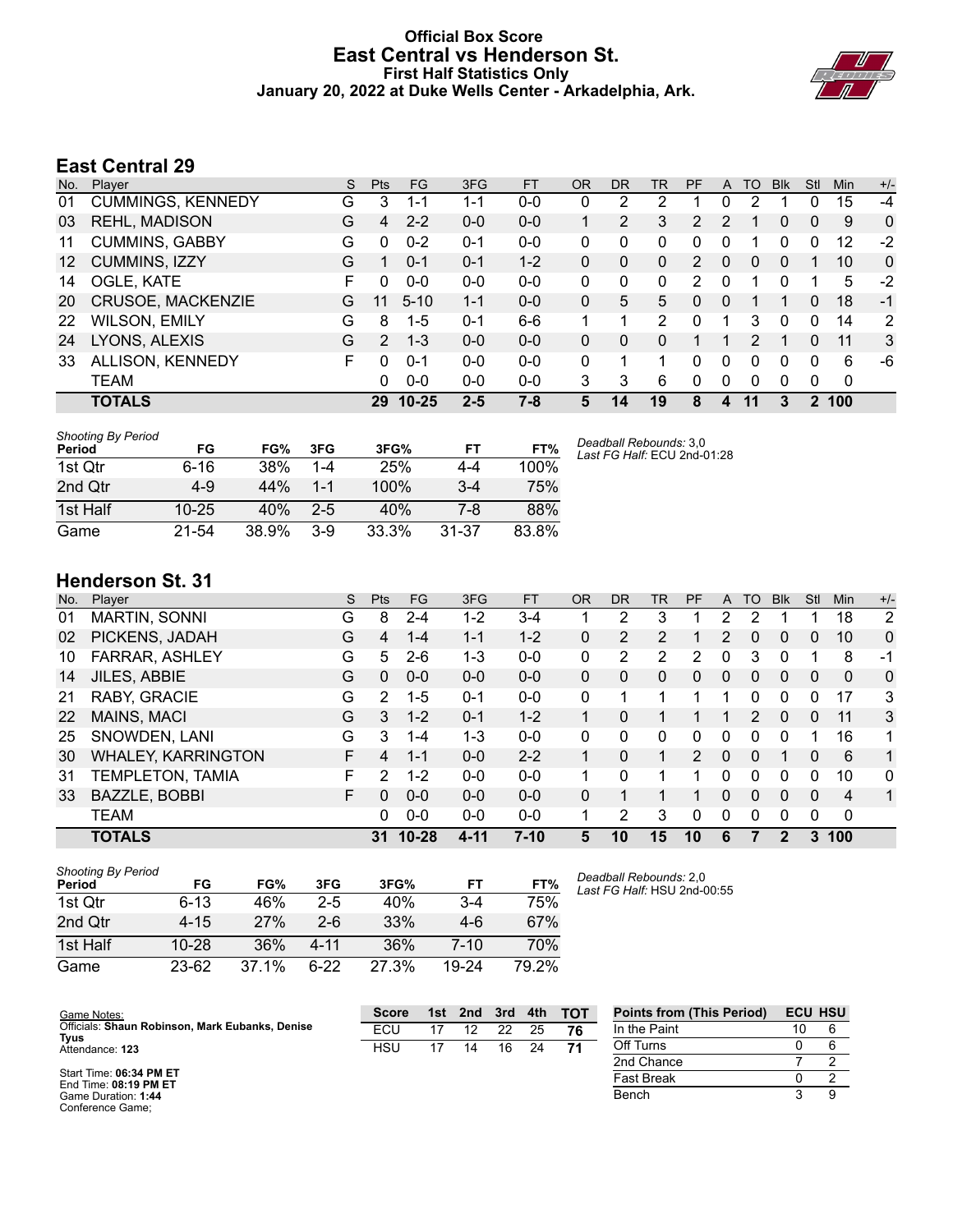### **Official Box Score East Central vs Henderson St. First Quarter Statistics Only January 20, 2022 at Duke Wells Center - Arkadelphia, Ark.**



### **East Central 17**

| No.               | Player                   | S | <b>Pts</b> | FG       | 3FG     | <b>FT</b> | <b>OR</b> | DR            | TR | <b>PF</b>    | A        | TO       | <b>B</b> lk  | Stl          | Min      | $+/-$        |
|-------------------|--------------------------|---|------------|----------|---------|-----------|-----------|---------------|----|--------------|----------|----------|--------------|--------------|----------|--------------|
| 01                | <b>CUMMINGS, KENNEDY</b> | G | 0          | $0 - 0$  | $0 - 0$ | $0-0$     | 0         | 0             | 0  |              | 0        | 0        |              | 0            | 8        | $-2$         |
| 03                | <b>REHL, MADISON</b>     | G | 4          | $2 - 2$  | $0 - 0$ | $0 - 0$   |           |               | 2  |              | 2        | $\Omega$ | $\mathbf{0}$ | $\mathbf{0}$ | 7        | 1            |
| 11                | <b>CUMMINS, GABBY</b>    | G | 0          | $0 - 2$  | $0 - 1$ | $0-0$     | $\Omega$  | 0             | 0  | $\Omega$     | 0        | 0        | $\Omega$     | 0            | 6        | -1           |
| 20                | CRUSOE, MACKENZIE        | G |            | $3-6$    | $1 - 1$ | $0 - 0$   | $\Omega$  | $\mathcal{P}$ | 2  | $\Omega$     | $\Omega$ |          | $\Omega$     | $\mathbf{0}$ | 8        | 1            |
| 22                | <b>WILSON, EMILY</b>     | G | 4          | $0 - 3$  | $0 - 1$ | $4 - 4$   | 1         |               | 2  | $\Omega$     | 0        | 0        | $\Omega$     | 0            | 7        | 1            |
| $12 \overline{ }$ | CUMMINS, IZZY            | G | 0          | $0 - 1$  | $0 - 1$ | $0 - 0$   | 0         | 0             | 0  |              | 0        | 0        | 0            |              |          | $\mathbf{0}$ |
| 14                | OGLE, KATE               | F | 0          | $0 - 0$  | $0 - 0$ | $0-0$     | $\Omega$  | 0             | 0  | 0            | 0        |          | 0            | 0            | 3        | -1           |
| 24                | LYONS, ALEXIS            | G | 2          | $1 - 2$  | $0 - 0$ | $0 - 0$   | $\Omega$  | $\Omega$      | 0  | $\Omega$     | $\Omega$ |          | 0            | $\Omega$     | 4        | 1            |
| 33                | ALLISON, KENNEDY         | F | 0          | $0 - 0$  | $0-0$   | $0 - 0$   | $\Omega$  | 0             | 0  | $\Omega$     | $\Omega$ | 0        | $\Omega$     | $\Omega$     | $\Omega$ | $\mathbf{0}$ |
|                   | <b>TEAM</b>              |   |            |          |         |           | 2         | 1             | 3  | $\mathbf{0}$ |          | 0        |              |              |          |              |
|                   | <b>TOTALS</b>            |   | 17         | $6 - 16$ | $1 - 4$ | $4 - 4$   | Δ         | 5             | 9  | 3            | 2        | 3        |              | 1            | 50       |              |

| <b>Shooting By Period</b><br>Period | FG        | FG%   | 3FG     | 3FG%  | <b>FT</b> | FT%   | Deadball Rebounds: 3,0 |
|-------------------------------------|-----------|-------|---------|-------|-----------|-------|------------------------|
| 1st Qtr                             | $6 - 16$  | 38%   | $1 - 4$ | 25%   | 4-4       | 100%  |                        |
| 2nd Qtr                             | $4-9$     | 44%   | $1 - 1$ | 100%  | $3 - 4$   | 75%   |                        |
| 1st Half                            | $6 - 16$  | 38%   | $1 - 4$ | 25%   | 4-4       | 100%  |                        |
| 1st Half                            | $10 - 25$ | 40%   | $2 - 5$ | 40%   | 7-8       | 88%   |                        |
| Game                                | $21 - 54$ | 38.9% | $3-9$   | 33.3% | 31-37     | 83.8% |                        |

### **Henderson St. 17**

| No. | Plaver                    | S  | Pts | <b>FG</b> | 3FG     | <b>FT</b> | 0R           | DR | <b>TR</b> | PF | A            | TO           | <b>Blk</b> | Stl      | Min      | $+/-$       |
|-----|---------------------------|----|-----|-----------|---------|-----------|--------------|----|-----------|----|--------------|--------------|------------|----------|----------|-------------|
| 01  | MARTIN, SONNI             | G  | 3   | $1 - 2$   | $1 - 2$ | $0 - 0$   | 0            |    |           | 0  |              |              |            | 0        | -9       | 2           |
| 10  | <b>FARRAR, ASHLEY</b>     | G  | 5   | $2 - 6$   | $1 - 3$ | $0 - 0$   | $\Omega$     | 2  | 2         | 2  | 0            | 3            | 0          |          | 8        | $-1$        |
| 21  | RABY, GRACIE              | G  | 2   | $1 - 2$   | $0 - 0$ | $0 - 0$   | 0            |    | 1         | 0  |              | 0            | 0          | 0        | 9        | 2           |
| 25  | SNOWDEN, LANI             | G  | 0   | $0 - 1$   | $0 - 0$ | $0 - 0$   | $\mathbf{0}$ | 0  | 0         | 0  | 0            | 0            | 0          | 0        |          | $-1$        |
| 30  | <b>WHALEY, KARRINGTON</b> | F  | 4   | $1 - 1$   | $0 - 0$ | $2 - 2$   | 1            | 0  | 1         | 2  | 0            | $\Omega$     | 1          | 0        | 6        | 1           |
| 02  | PICKENS, JADAH            | G  | 0   | $0 - 0$   | $0 - 0$ | $0 - 0$   | 0            |    | 1         | 0  | $\mathbf{0}$ | $\Omega$     | 0          | $\Omega$ | 3        | $-1$        |
| 14  | JILES, ABBIE              | G  | 0   | $0 - 0$   | $0 - 0$ | $0-0$     | 0            | 0  | 0         | 0  | 0            | 0            | 0          | 0        | $\Omega$ | 0           |
| 22  | MAINS, MACI               | G  | 3   | $1 - 1$   | $0 - 0$ | $1 - 2$   | $\Omega$     | 0  | 0         |    | $\Omega$     | $\Omega$     | 0          | $\Omega$ | 4        | $-1$        |
| 31  | TEMPLETON, TAMIA          | F  | 0   | $0 - 0$   | $0 - 0$ | $0 - 0$   | 0            | 0  | 0         | 0  | 0            | 0            | 0          | $\Omega$ | 4        | $-1$        |
| 33  | BAZZLE, BOBBI             | F. | 0   | $0 - 0$   | $0 - 0$ | $0-0$     | $\Omega$     | 0  | 0         | 0  | $\Omega$     | $\Omega$     | 0          | $\Omega$ | 0        | $\mathbf 0$ |
|     | <b>TEAM</b>               |    |     |           |         |           | 1            |    | 2         | 0  |              | 0            |            |          |          |             |
|     | <b>TOTALS</b>             |    | 17  | $6 - 13$  | $2 - 5$ | $3 - 4$   | 2            | 6  | 8         | 5  | 2            | $\mathbf{A}$ | 2          | 1        | 50       |             |

| <b>Shooting By Period</b><br>Period | FG        | FG%          | 3FG      | 3FG%  | FT        | FT%   | Deadball Rebounds: 2,0 |
|-------------------------------------|-----------|--------------|----------|-------|-----------|-------|------------------------|
| 1st Qtr                             | $6 - 13$  | 46%          | $2 - 5$  | 40%   | $3 - 4$   | 75%   |                        |
| 2nd Qtr                             | $4 - 15$  | 27%          | $2-6$    | 33%   | $4-6$     | 67%   |                        |
| 1st Half                            | $6 - 13$  | 46%          | $2 - 5$  | 40%   | 3-4       | 75%   |                        |
| 1st Half                            | $10 - 28$ | 36%          | $4 - 11$ | 36%   | 7-10      | 70%   |                        |
| Game                                | $23 - 62$ | $.1\%$<br>37 | $6 - 22$ | 27.3% | $19 - 24$ | 79.2% |                        |

| Game Notes:                                      | <b>Score</b> |    | 1st 2nd | 3rd | 4th | <b>TOT</b> | <b>Points (This Period)</b> | <b>ECU HSU</b> |               |
|--------------------------------------------------|--------------|----|---------|-----|-----|------------|-----------------------------|----------------|---------------|
| Officials: Shaun Robinson, Mark Eubanks, Denise  | ECU          |    |         | 22  | 25  | 76         | In the Paint                |                |               |
| Tyus<br>Attendance: 123                          | HSU          | 17 | 14      | 16  | 24  | 71         | Off Turns                   |                |               |
|                                                  |              |    |         |     |     |            | 2nd Chance                  |                |               |
| Start Time: 06:34 PM ET<br>End Time: 08:19 PM ET |              |    |         |     |     |            | <b>Fast Break</b>           |                |               |
| Game Duration: 1:44                              |              |    |         |     |     |            | Bench                       |                |               |
| Conference Game:                                 |              |    |         |     |     |            | Per Poss                    | 1.00C<br>8/17  | 1.000<br>8/17 |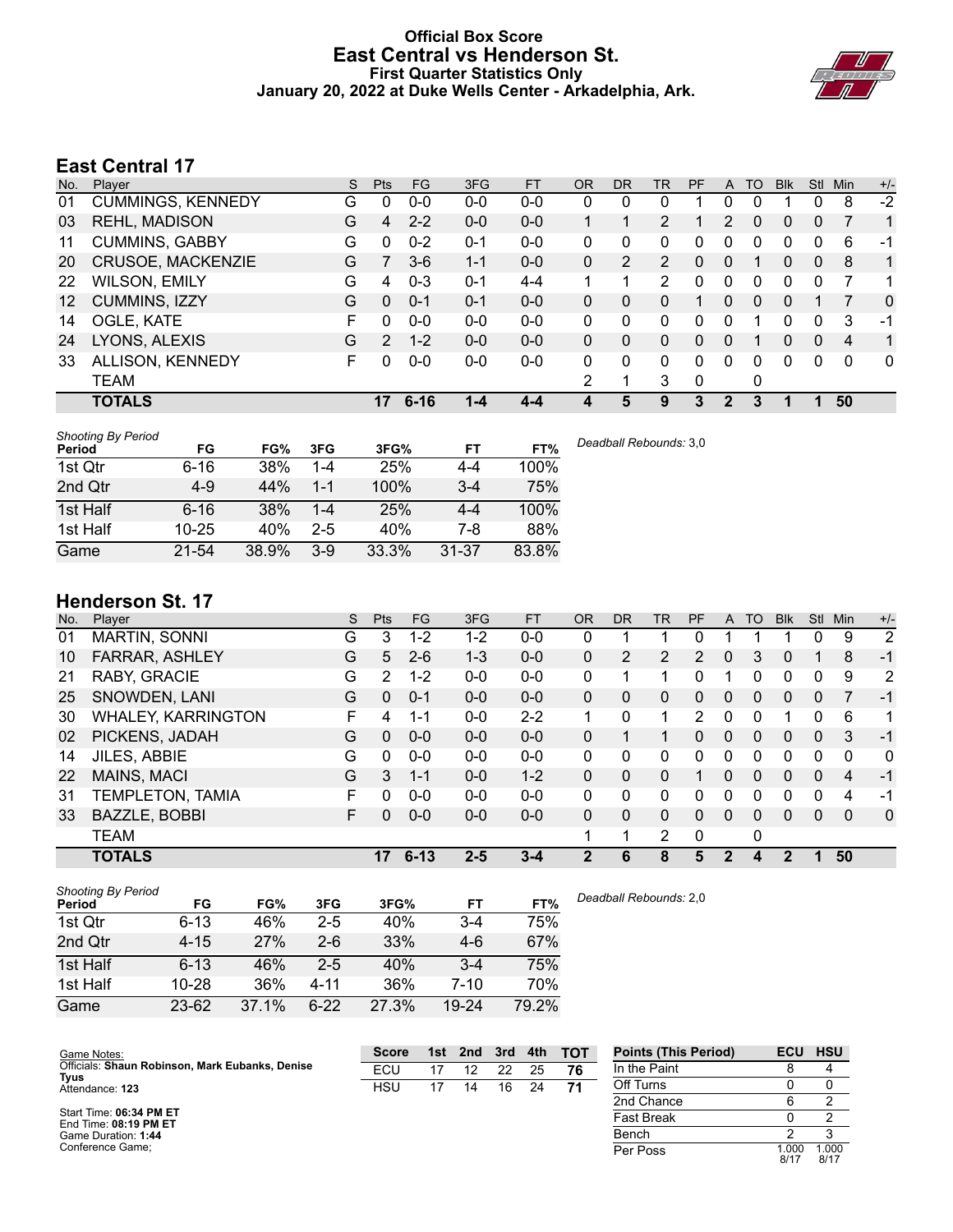#### **Official Play-By-Play East Central vs Henderson St. First Quarter January 20, 2022 at Duke Wells Center - Arkadelphia, Ark.**



#### **Period 1**

<mark>Startersː</mark><br>East Central: 1 CUMMINGS,KENNEDY (G); 3 REHL,MADISON (G); 11 CUMMINS,GABBY (G); 20 CRUSOE,MACKENZIE (G); 22 WILSON,EMILY (G);<br>**Henderson St.**: 1 MARTIN,SONNI (G); 10 FARRAR,ASHLEY (G); 21 RABY,GRACIE (G); 25 SN

| Time           | <b>VISITORS: East Central</b>                       | <b>Score</b> | <b>Margin</b>  | <b>HOME: Henderson St.</b>             |
|----------------|-----------------------------------------------------|--------------|----------------|----------------------------------------|
| 09:48          |                                                     |              |                | MISSED LAYUP by FARRAR, ASHLEY         |
| 09:45          | REBOUND (DEF) by WILSON, EMILY                      |              |                |                                        |
| 09:39          | GOOD! LAYUP by REHL, MADISON                        | $0 - 2$      | V <sub>2</sub> |                                        |
| 09:23          |                                                     | $3 - 2$      | H <sub>1</sub> | GOOD! 3PTR by MARTIN, SONNI            |
| 09:23          |                                                     |              |                | ASSIST by RABY, GRACIE                 |
| 08:54          | GOOD! JUMPER by CRUSOE, MACKENZIE [PNT]             | $3 - 4$      | V <sub>1</sub> |                                        |
| 08:37          |                                                     |              |                | MISSED 3PTR by FARRAR, ASHLEY          |
| 08:35          | REBOUND (DEF) by CRUSOE, MACKENZIE                  |              |                |                                        |
| 08:25          | MISSED LAYUP by WILSON, EMILY                       |              |                |                                        |
| 08:23          | REBOUND (OFF) by WILSON, EMILY                      |              |                |                                        |
| 08:23<br>08:23 | GOOD! FT by WILSON, EMILY                           | $3-5$        | V <sub>2</sub> | FOUL (PERSONAL) by WHALEY, KARRINGTON  |
| 08:23          | GOOD! FT by WILSON, EMILY                           | $3-6$        | $V_3$          |                                        |
| 08:08          |                                                     |              |                | MISSED LAYUP by FARRAR, ASHLEY         |
| 08:04          |                                                     |              |                | REBOUND (OFF) by WHALEY, KARRINGTON    |
| 08:04          |                                                     | $5-6$        | V <sub>1</sub> | GOOD! LAYUP by WHALEY, KARRINGTON      |
| 07:41          | MISSED JUMPER by CRUSOE, MACKENZIE                  |              |                |                                        |
| 07:38          | REBOUND (OFF) by TEAM                               |              |                |                                        |
| 07:26          | GOOD! JUMPER by CRUSOE, MACKENZIE [PNT]             | $5 - 8$      | $V_3$          |                                        |
| 07:18          |                                                     | $8 - 8$      | T              | GOOD! 3PTR by FARRAR, ASHLEY           |
| 07:18          |                                                     |              |                | ASSIST by MARTIN, SONNI                |
| 07:03          | MISSED LAYUP by WILSON, EMILY                       |              |                |                                        |
| 07:03          |                                                     |              |                | <b>BLOCK by WHALEY, KARRINGTON</b>     |
| 06:59          |                                                     |              |                | REBOUND (DEF) by FARRAR, ASHLEY        |
| 06:57          | FOUL (PERSONAL) by REHL, MADISON                    |              |                |                                        |
| 06:57          | SUB OUT: CUMMINS, GABBY                             |              |                |                                        |
| 06:57          | SUB OUT: WILSON, EMILY                              |              |                |                                        |
| 06:57<br>06:57 | SUB IN: CUMMINS, IZZY                               |              |                |                                        |
| 06:57          | SUB IN: LYONS, ALEXIS                               | $9-8$        | H <sub>1</sub> | GOOD! FT by WHALEY, KARRINGTON         |
| 06:57          |                                                     | $10 - 8$     | H <sub>2</sub> | GOOD! FT by WHALEY, KARRINGTON         |
| 06:48          | GOOD! 3PTR by CRUSOE, MACKENZIE                     | $10 - 11$    | V <sub>1</sub> |                                        |
| 06:48          | ASSIST by REHL, MADISON                             |              |                |                                        |
| 06:30          |                                                     | $12 - 11$    | H <sub>1</sub> | GOOD! JUMPER by FARRAR, ASHLEY         |
| 06:20          | MISSED JUMPER by CRUSOE, MACKENZIE                  |              |                |                                        |
| 06:16          |                                                     |              |                | REBOUND (DEF) by RABY, GRACIE          |
| 06:11          |                                                     | $14 - 11$    | H <sub>3</sub> | GOOD! LAYUP by RABY, GRACIE [FB]       |
| 05:42          | MISSED 3PTR by CUMMINS, IZZY                        |              |                |                                        |
| 05:39          | REBOUND (OFF) by REHL, MADISON                      |              |                |                                        |
| 05:36          | GOOD! JUMPER by LYONS, ALEXIS                       | $14 - 13$    | H <sub>1</sub> |                                        |
| 05:36          | ASSIST by REHL, MADISON                             |              |                |                                        |
| 05:18          |                                                     |              |                | TURNOVER (BADPASS) by MARTIN, SONNI    |
| 05:18          |                                                     |              |                | SUB OUT: WHALEY, KARRINGTON            |
| 05:18<br>05:05 | TURNOVER (BADPASS) by LYONS, ALEXIS                 |              |                | SUB IN: TEMPLETON, TAMIA               |
| 04:55          |                                                     |              |                | FOUL (OFF) by FARRAR, ASHLEY           |
| 04:55          |                                                     |              |                | TURNOVER (OFFENSIVE) by FARRAR, ASHLEY |
| 04:55          |                                                     |              |                |                                        |
| 04:24          | MISSED JUMPER by LYONS, ALEXIS                      |              |                |                                        |
| 04:24          |                                                     |              |                | REBOUND (DEF) by FARRAR, ASHLEY        |
| 04:24          |                                                     |              |                | BLOCK by MARTIN, SONNI                 |
| 04:17          |                                                     |              |                | MISSED LAYUP by SNOWDEN, LANI          |
| 04:15          | REBOUND (DEF) by CRUSOE, MACKENZIE                  |              |                |                                        |
| 04:13          | TURNOVER (BADPASS) by CRUSOE, MACKENZIE             |              |                |                                        |
| 04:13          |                                                     |              |                | STEAL by FARRAR, ASHLEY                |
| 03:59          |                                                     |              |                | MISSED LAYUP by RABY, GRACIE           |
| 03:59          | BLOCK by CUMMINGS, KENNEDY                          |              |                |                                        |
| 03:59          |                                                     |              |                | REBOUND (OFF) by TEAM                  |
| 03:59          |                                                     |              |                | SUB OUT: MARTIN, SONNI                 |
| 03:59          |                                                     |              |                | SUB IN: MAINS, MACI                    |
| 03:59<br>03:59 | SUB OUT: CUMMINGS, KENNEDY<br>SUB IN: WILSON, EMILY |              |                |                                        |
| 03:51          |                                                     |              |                | MISSED 3PTR by FARRAR, ASHLEY          |
| 03:47          | REBOUND (DEF) by REHL, MADISON                      |              |                |                                        |
| 03:27          |                                                     |              |                | FOUL (PERSONAL) by MAINS, MACI         |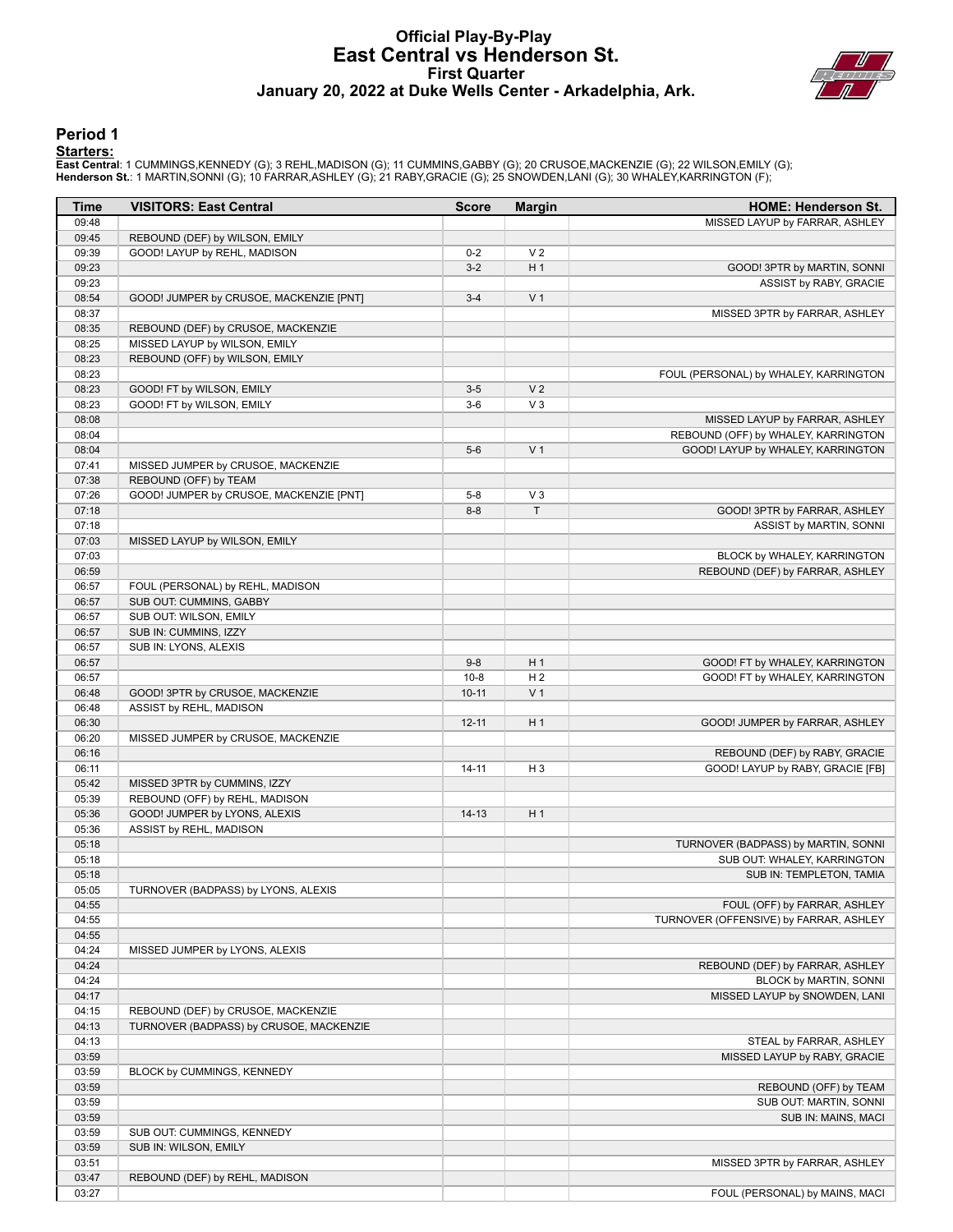| <b>Time</b> | <b>VISITORS: East Central</b>        | <b>Score</b> | <b>Margin</b>  | <b>HOME: Henderson St.</b>             |
|-------------|--------------------------------------|--------------|----------------|----------------------------------------|
| 03:27       |                                      |              |                | SUB OUT: RABY, GRACIE                  |
| 03:27       |                                      |              |                | SUB IN: PICKENS, JADAH                 |
| 03:09       | GOOD! LAYUP by REHL, MADISON         | $14 - 15$    | V <sub>1</sub> |                                        |
| 02:58       |                                      |              |                | TURNOVER (LOSTBALL) by FARRAR, ASHLEY  |
| 02:58       | STEAL by CUMMINS, IZZY               |              |                |                                        |
| 02:58       |                                      |              |                | SUB OUT: SNOWDEN, LANI                 |
| 02:58       |                                      |              |                | SUB IN: MARTIN, SONNI                  |
| 02:58       | SUB OUT: REHL, MADISON               |              |                |                                        |
| 02:58       | SUB OUT: LYONS, ALEXIS               |              |                |                                        |
| 02:58       | SUB IN: CUMMINS, GABBY               |              |                |                                        |
| 02:58       | SUB IN: OGLE, KATE                   |              |                |                                        |
| 02:37       | MISSED JUMPER by CUMMINS, GABBY      |              |                |                                        |
| 02:34       |                                      |              |                | REBOUND (DEF) by MARTIN, SONNI         |
| 02:29       |                                      |              |                | FOUL (OFF) by FARRAR, ASHLEY           |
| 02:29       |                                      |              |                | TURNOVER (OFFENSIVE) by FARRAR, ASHLEY |
| 02:29       |                                      |              |                | SUB OUT: FARRAR, ASHLEY                |
| 02:29       |                                      |              |                | SUB OUT: TEMPLETON, TAMIA              |
| 02:29       |                                      |              |                | SUB IN: RABY, GRACIE                   |
| 02:29       |                                      |              |                | SUB IN: WHALEY, KARRINGTON             |
| 01:56       | MISSED JUMPER by CRUSOE, MACKENZIE   |              |                |                                        |
| 01:55       | REBOUND (OFF) by TEAM                |              |                |                                        |
| 01:45       | TURNOVER (TRAVEL) by OGLE, KATE      |              |                |                                        |
| 01:45       | SUB OUT: CRUSOE, MACKENZIE           |              |                |                                        |
| 01:45       | SUB IN: CUMMINGS, KENNEDY            |              |                |                                        |
| 01:33       |                                      |              |                | MISSED 3PTR by MARTIN, SONNI           |
| 01:30       | REBOUND (DEF) by TEAM                |              |                |                                        |
| 01:20       |                                      |              |                | FOUL (PERSONAL) by WHALEY, KARRINGTON  |
| 01:20       |                                      |              |                | SUB OUT: WHALEY, KARRINGTON            |
| 01:20       |                                      |              |                | SUB IN: TEMPLETON, TAMIA               |
| 01:20       | GOOD! FT by WILSON, EMILY            | $14 - 16$    | V <sub>2</sub> |                                        |
| 01:20       | GOOD! FT by WILSON, EMILY            | $14 - 17$    | V <sub>3</sub> |                                        |
| 01:08       | FOUL (PERSONAL) by CUMMINGS, KENNEDY |              |                |                                        |
| 01:08       |                                      |              |                | MISSED FT by MAINS, MACI               |
| 01:08       |                                      |              |                | REBOUND (OFF) by TEAM                  |
| 01:08       |                                      | $15 - 17$    | V <sub>2</sub> | GOOD! FT by MAINS, MACI                |
| 00:37       | MISSED 3PTR by WILSON, EMILY         |              |                |                                        |
| 00:33       |                                      |              |                | REBOUND (DEF) by PICKENS, JADAH        |
| 00:24       | FOUL (PERSONAL) by CUMMINS, IZZY     |              |                |                                        |
| 00:15       |                                      | $17 - 17$    | $\top$         | GOOD! JUMPER by MAINS, MACI            |
| 00:01       | MISSED 3PTR by CUMMINS, GABBY        |              |                |                                        |
| 00:00       |                                      |              |                | REBOUND (DEF) by TEAM                  |

## **East Central 17, Henderson St. 17**

| <b>Points (This Period)</b> | <b>ECU</b>    | <b>HSU</b>    |
|-----------------------------|---------------|---------------|
| In the Paint                |               |               |
| Off Turns                   |               |               |
| 2nd Chance                  |               |               |
| <b>Fast Break</b>           |               |               |
| Bench                       |               |               |
| Per Poss                    | 1.000<br>R/17 | 1.000<br>R/17 |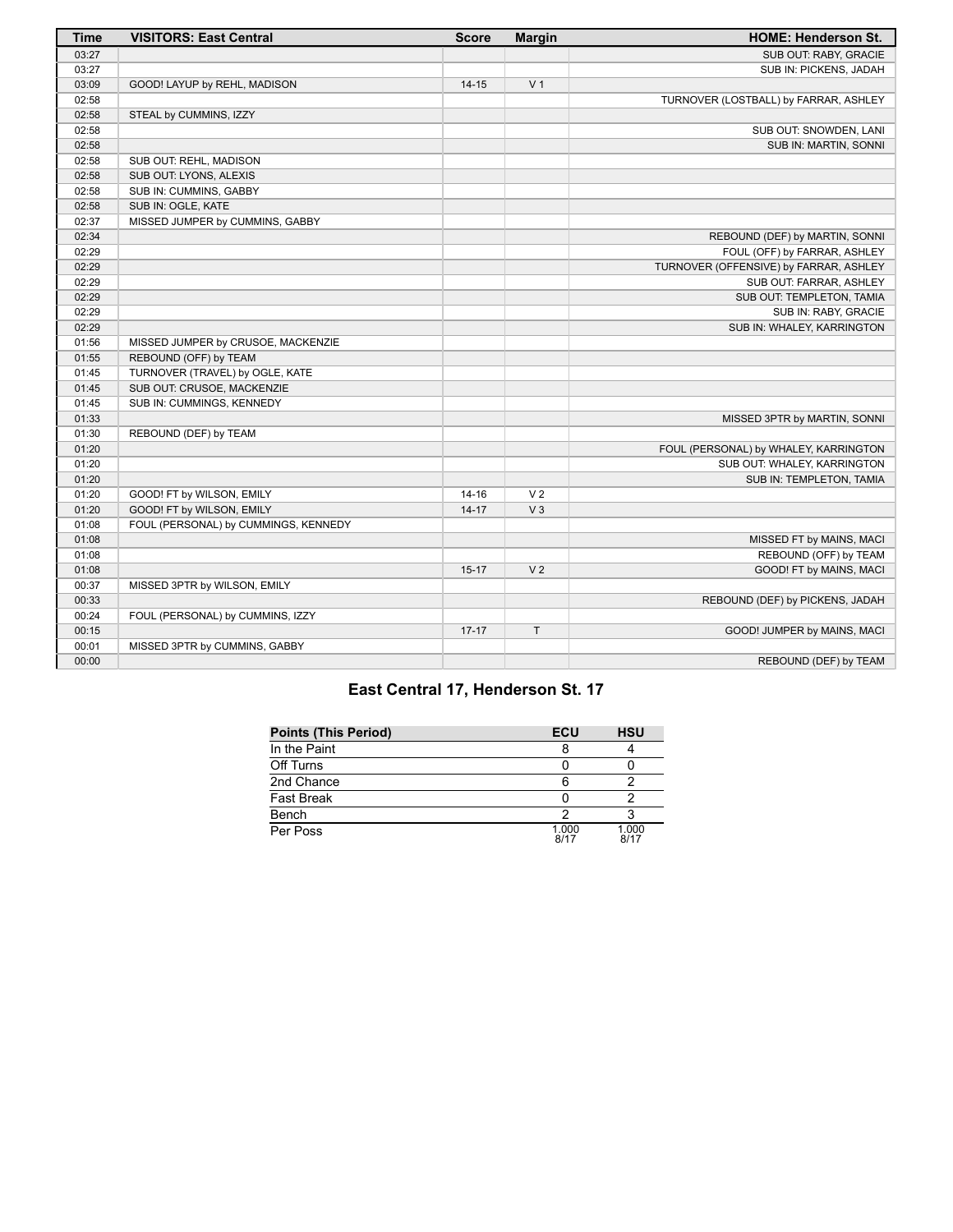### **Official Box Score East Central vs Henderson St. Second Quarter Statistics Only January 20, 2022 at Duke Wells Center - Arkadelphia, Ark.**



### **East Central 12**

| No.               | Plaver                   | S | <b>Pts</b> | <b>FG</b> | 3FG     | <b>FT</b> | <b>OR</b> | DR | TR | PF            | A            | TO       | <b>BIK</b>     | Stl          | Min | $+/-$        |
|-------------------|--------------------------|---|------------|-----------|---------|-----------|-----------|----|----|---------------|--------------|----------|----------------|--------------|-----|--------------|
| 01                | <b>CUMMINGS, KENNEDY</b> | G | 3          | 1-1       | 1-1     | $0 - 0$   | 0         | 2  | 2  | 0             | 0            | 2        | 0              | 0            | 7   | $-2$         |
| 03                | <b>REHL, MADISON</b>     | G | 0          | $0 - 0$   | $0 - 0$ | $0-0$     | 0         |    |    |               | 0            |          | 0              | $\mathbf{0}$ | 2   | $-1$         |
| 11                | <b>CUMMINS, GABBY</b>    | G | 0          | $0 - 0$   | $0 - 0$ | $0 - 0$   | $\Omega$  | 0  | 0  | 0             | 0            |          | 0              | 0            | 6   | $-1$         |
| 20                | CRUSOE, MACKENZIE        | G | 4          | $2 - 4$   | $0 - 0$ | $0-0$     | $\Omega$  | 3  | 3  | 0             | $\mathbf{0}$ | $\Omega$ | 1              | 0            | 10  | $-2$         |
| 22                | <b>WILSON, EMILY</b>     | G | 4          | 1-2       | $0-0$   | $2 - 2$   | 0         | 0  | 0  | 0             |              | 3        | 0              | 0            |     | 1            |
| $12 \overline{ }$ | CUMMINS, IZZY            | G |            | $0 - 0$   | $0 - 0$ | $1 - 2$   | 0         | 0  | 0  |               | 0            | 0        | 0              | $\mathbf{0}$ | 3   | $\mathbf{0}$ |
| 14                | OGLE, KATE               | F | n          | $0 - 0$   | $0 - 0$ | $0 - 0$   | 0         | 0  | 0  | $\mathcal{P}$ | 0            | 0        |                |              | 2   | -1           |
| 24                | LYONS, ALEXIS            | G | 0          | $0 - 1$   | $0 - 0$ | $0 - 0$   | $\Omega$  | 0  | 0  |               |              |          |                | $\Omega$     | 7   | 2            |
| 33                | ALLISON, KENNEDY         | F | U          | $0 - 1$   | $0 - 0$ | $0 - 0$   | 0         |    | 1  | 0             | 0            | 0        | 0              | 0            | 6   | -6           |
|                   | TEAM                     |   |            |           |         |           |           | 2  | 3  | 0             |              | 0        |                |              |     |              |
|                   | <b>TOTALS</b>            |   | $12 \,$    | $4-9$     | $1 - 1$ | $3 - 4$   |           | 9  | 10 | 5             | 2            | 8        | $\overline{2}$ | п            | 50  |              |

| <b>Shooting By Period</b><br>Period | FG        | FG%   | 3FG     | 3FG%   | FT        | FT%   | Deadball Rebounds: 3,0 |
|-------------------------------------|-----------|-------|---------|--------|-----------|-------|------------------------|
| 3rd Qtr                             | 7-17      | 41%   | 1-3     | 33%    | 7-8       | 88%   |                        |
| 4th Qtr                             | $4 - 12$  | 33%   | $0 - 1$ | $00\%$ | $17 - 21$ | 81%   |                        |
| 2nd Half                            | $4-9$     | 44%   | 1-1     | 100%   | $3-4$     | 75%   |                        |
| 2nd Half                            | $11 - 29$ | 38%   | $1 - 4$ | 25%    | 24-29     | 83%   |                        |
| Game                                | 21-54     | 38.9% | $3-9$   | 33.3%  | 31-37     | 83.8% |                        |

### **Henderson St. 14**

| No. | Player                    | S  | Pts      | FG.      | 3FG     | <b>FT</b> | <b>OR</b> | <b>DR</b> | <b>TR</b>    | PF | A | TO            | <b>Blk</b> | <b>Stl</b>     | Min      | $+/-$ |
|-----|---------------------------|----|----------|----------|---------|-----------|-----------|-----------|--------------|----|---|---------------|------------|----------------|----------|-------|
| 01  | MARTIN, SONNI             | G  | 5        | $1 - 2$  | $0 - 0$ | $3 - 4$   |           |           | 2            |    |   |               |            |                | 9        | 0     |
| 10  | <b>FARRAR, ASHLEY</b>     | G  | 0        | $0 - 0$  | $0 - 0$ | $0 - 0$   | 0         | 0         | 0            | 0  | 0 | 0             | 0          | $\overline{0}$ | 0        | 0     |
| 21  | RABY, GRACIE              | G  | 0        | $0 - 3$  | $0 - 1$ | $0-0$     | 0         | 0         | 0            |    | 0 | 0             | 0          | 0              | 8        | 1     |
| 25  | SNOWDEN, LANI             | G  | 3        | $1 - 3$  | $1 - 3$ | $0-0$     | $\Omega$  | 0         | 0            | 0  | 0 | $\Omega$      | 0          |                | 9        | 2     |
| 30  | <b>WHALEY, KARRINGTON</b> | F  | 0        | $0 - 0$  | $0 - 0$ | $0 - 0$   | 0         | 0         | 0            | 0  | 0 | 0             | 0          | 0              | $\Omega$ | 0     |
| 02  | PICKENS, JADAH            | G  | 4        | $1 - 4$  | $1 - 1$ | $1 - 2$   | $\Omega$  |           | 1            | 1  | 2 | $\Omega$      | $\Omega$   | $\Omega$       | 7        | 1     |
| 14  | JILES, ABBIE              | G  | 0        | $0 - 0$  | $0 - 0$ | $0 - 0$   | 0         | 0         | 0            | 0  | 0 | 0             | 0          | 0              | 0        | 0     |
| 22  | MAINS, MACI               | G  | $\Omega$ | $0 - 1$  | $0 - 1$ | $0 - 0$   |           | 0         | $\mathbf{1}$ | 0  |   | $\mathcal{P}$ | 0          | $\Omega$       |          | 4     |
| 31  | TEMPLETON, TAMIA          | F  | 2        | $1 - 2$  | $0 - 0$ | $0 - 0$   |           | 0         |              |    | 0 | 0             | 0          | 0              | 6        | 1     |
| 33  | BAZZLE, BOBBI             | F. | 0        | $0 - 0$  | $0 - 0$ | $0 - 0$   | 0         |           |              |    | 0 | $\Omega$      | 0          | $\Omega$       | 4        | 1     |
|     | <b>TEAM</b>               |    |          |          |         |           | 0         |           | 1            | 0  |   | 0             |            |                |          |       |
|     | <b>TOTALS</b>             |    | 14       | $4 - 15$ | $2 - 6$ | $4 - 6$   | 3         | 4         |              | 5  | Д | 3             | 0          | $\mathcal{P}$  | 50       |       |

| <b>Shooting By Period</b><br>Period | FG        | FG%   | 3FG      | 3FG%       | FT        | FT%   | Deadball Rebounds: 2,0 |
|-------------------------------------|-----------|-------|----------|------------|-----------|-------|------------------------|
| 3rd Qtr                             | $4 - 13$  | 31%   | 1-6      | 17%        | 7-8       | 88%   |                        |
| 4th Qtr                             | $9 - 21$  | 43%   | 1-5      | <b>20%</b> | $5-6$     | 83%   |                        |
| 2nd Half                            | $4 - 15$  | 27%   | $2 - 6$  | 33%        | $4-6$     | 67%   |                        |
| 2nd Half                            | 13-34     | 38%   | $2 - 11$ | 18%        | $12 - 14$ | 86%   |                        |
| Game                                | $23 - 62$ | 37.1% | $6 - 22$ | 27.3%      | $19 - 24$ | 79.2% |                        |

| Game Notes:                                      | <b>Score</b> | 1st l | 2nd | 3rd | 4th | <b>TOT</b> | <b>Points (This Period)</b> | <b>ECU</b>    | <b>HSU</b>    |
|--------------------------------------------------|--------------|-------|-----|-----|-----|------------|-----------------------------|---------------|---------------|
| Officials: Shaun Robinson, Mark Eubanks, Denise  | ECU          |       |     | 22  | 25  | 76         | In the Paint                |               |               |
| <b>Tyus</b><br>Attendance: 123                   | <b>HSU</b>   |       | 14  | 16  | 24  | 71         | Off Turns                   |               |               |
|                                                  |              |       |     |     |     |            | 2nd Chance                  |               |               |
| Start Time: 06:34 PM ET<br>End Time: 08:19 PM ET |              |       |     |     |     |            | <b>Fast Break</b>           |               |               |
| Game Duration: 1:44                              |              |       |     |     |     |            | Bench                       |               |               |
| Conference Game:                                 |              |       |     |     |     |            | Per Poss                    | 0.667<br>6/18 | 0.824<br>6/17 |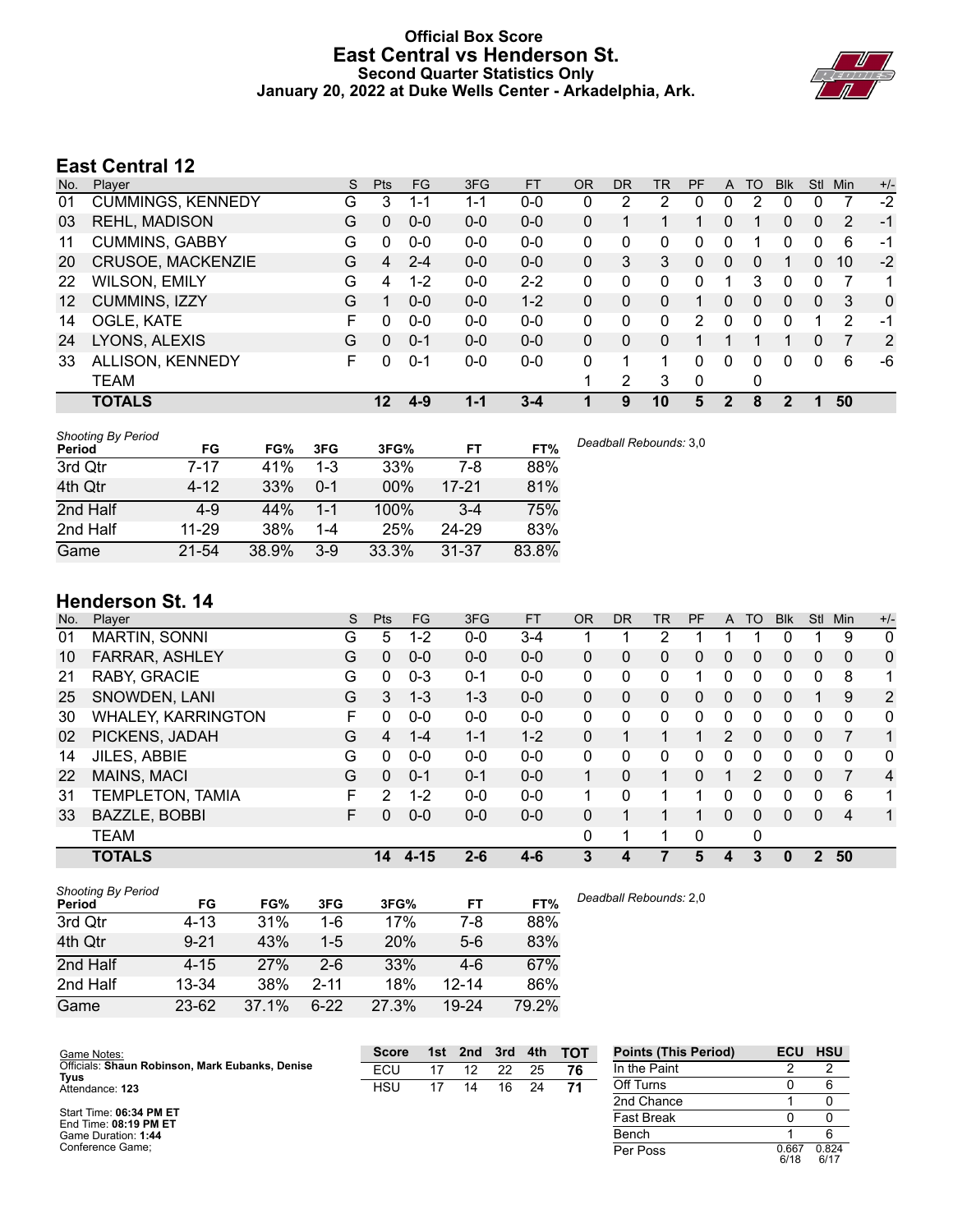#### **Official Play-By-Play East Central vs Henderson St. Second Quarter January 20, 2022 at Duke Wells Center - Arkadelphia, Ark.**



#### **Period 2**

#### **Starters:**

**East Centra**l: 1 CUMMINGS,KENNEDY (G); 3 REHL,MADISON (G); 11 CUMMINS,GABBY (G); 20 CRUSOE,MACKENZIE (G); 22 WILSON,EMILY (G);<br>**Henderson St.**: 1 MARTIN,SONNI (G); 10 FARRAR,ASHLEY (G); 21 RABY,GRACIE (G); 25 SNOWDEN,LANI

| Time           | <b>VISITORS: East Central</b>           | <b>Score</b> | <b>Margin</b>  | <b>HOME: Henderson St.</b>          |
|----------------|-----------------------------------------|--------------|----------------|-------------------------------------|
| 10:00          | SUB OUT: CUMMINS, GABBY                 |              |                |                                     |
| 10:00          | SUB OUT: CUMMINS, IZZY                  |              |                |                                     |
| 10:00          | SUB IN: REHL, MADISON                   |              |                |                                     |
| 10:00          | SUB IN: CRUSOE, MACKENZIE               |              |                |                                     |
| 09:50          |                                         |              |                | TURNOVER (BADPASS) by MAINS, MACI   |
| 09:50          | STEAL by OGLE, KATE                     |              |                |                                     |
| 09:35          | MISSED LAYUP by WILSON, EMILY           |              |                |                                     |
| 09:32          |                                         |              |                | REBOUND (DEF) by MARTIN, SONNI      |
| 09:09          |                                         |              |                | MISSED 3PTR by MAINS, MACI          |
| 09:07          | REBOUND (DEF) by REHL, MADISON          |              |                |                                     |
| 09:04          | TURNOVER (BADPASS) by WILSON, EMILY     |              |                |                                     |
| 09:04          |                                         |              |                | SUB OUT: MAINS, MACI                |
| 09:04          |                                         |              |                | SUB IN: SNOWDEN, LANI               |
| 08:44          | FOUL (PERSONAL) by OGLE, KATE           |              |                |                                     |
| 08:44          |                                         | $18 - 17$    | H <sub>1</sub> | GOOD! FT by MARTIN, SONNI           |
| 08:44          |                                         |              |                | MISSED FT by MARTIN, SONNI          |
| 08:43          | REBOUND (DEF) by CRUSOE, MACKENZIE      |              |                |                                     |
| 08:28          | FOUL (OFF) by REHL, MADISON             |              |                |                                     |
| 08:28          | TURNOVER (OFFENSIVE) by REHL, MADISON   |              |                |                                     |
| 08:28          | SUB OUT: REHL, MADISON                  |              |                |                                     |
| 08:28          | SUB IN: LYONS, ALEXIS                   |              |                |                                     |
| 08:14          | FOUL (PERSONAL) by OGLE, KATE           |              |                |                                     |
| 08:14          | SUB OUT: OGLE, KATE                     |              |                |                                     |
| 08:14          | SUB IN: ALLISON, KENNEDY                |              |                |                                     |
| 08:14          |                                         | 19-17        | H <sub>2</sub> | GOOD! FT by MARTIN, SONNI           |
| 08:14          |                                         | $20 - 17$    | $H_3$          | GOOD! FT by MARTIN, SONNI           |
| 07:49          | GOOD! JUMPER by CRUSOE, MACKENZIE [PNT] | $20 - 19$    | H <sub>1</sub> |                                     |
| 07:35          |                                         |              |                | MISSED LAYUP by PICKENS, JADAH      |
| 07:33          | REBOUND (DEF) by CUMMINGS, KENNEDY      | $20 - 21$    | V <sub>1</sub> |                                     |
| 07:18<br>07:18 | GOOD! JUMPER by WILSON, EMILY           |              |                |                                     |
| 07:06          | ASSIST by LYONS, ALEXIS                 | $22 - 21$    | H <sub>1</sub> | GOOD! LAYUP by TEMPLETON, TAMIA     |
| 07:06          |                                         |              |                | ASSIST by PICKENS, JADAH            |
| 06:53          | TURNOVER (TRAVEL) by WILSON, EMILY      |              |                |                                     |
| 06:53          |                                         |              |                | SUB OUT: PICKENS, JADAH             |
| 06:53          |                                         |              |                | SUB IN: MAINS, MACI                 |
| 06:53          | SUB OUT: CUMMINGS, KENNEDY              |              |                |                                     |
| 06:53          | SUB IN: CUMMINS, IZZY                   |              |                |                                     |
| 06:44          |                                         |              |                | TURNOVER (TRAVEL) by MARTIN, SONNI  |
| 06:37          | FOUL (OFF) by LYONS, ALEXIS             |              |                |                                     |
| 06:37          | TURNOVER (OFFENSIVE) by LYONS, ALEXIS   |              |                |                                     |
| 06:30          |                                         |              |                | MISSED 3PTR by SNOWDEN, LANI        |
| 06:27          |                                         |              |                | REBOUND (OFF) by MAINS, MACI        |
| 06:26          |                                         |              |                | MISSED LAYUP by TEMPLETON, TAMIA    |
| 06:26          | BLOCK by CRUSOE, MACKENZIE              |              |                |                                     |
| 06:24          | REBOUND (DEF) by TEAM                   |              |                |                                     |
| 06:24          |                                         |              |                | SUB OUT: TEMPLETON, TAMIA           |
| 06:24          |                                         |              |                | SUB IN: BAZZLE, BOBBI               |
| 06:24          | SUB OUT: WILSON, EMILY                  |              |                |                                     |
| 06:24          | SUB IN: CUMMINS, GABBY                  |              |                |                                     |
| 06:24          |                                         |              |                | FOUL (PERSONAL) by TEMPLETON, TAMIA |
| 05:46          |                                         |              |                | FOUL (PERSONAL) by MARTIN, SONNI    |
| 05:25          | GOOD! JUMPER by CRUSOE, MACKENZIE       | 22-23        | V <sub>1</sub> |                                     |
| 05:10          |                                         |              |                | MISSED JUMPER by RABY, GRACIE       |
| 05:10          | BLOCK by LYONS, ALEXIS                  |              |                |                                     |
| 05:01          | REBOUND (DEF) by CRUSOE, MACKENZIE      |              |                |                                     |
| 04:53          | MISSED JUMPER by CRUSOE, MACKENZIE      |              |                |                                     |
| 04:52          | REBOUND (OFF) by TEAM                   |              |                |                                     |
| 04:52          |                                         |              |                |                                     |
| 04:52          |                                         |              |                | SUB OUT: MARTIN, SONNI              |
| 04:52          |                                         |              |                | SUB IN: PICKENS, JADAH              |
| 04:34          |                                         |              |                | FOUL (PERSONAL) by RABY, GRACIE     |
| 04:34          | MISSED FT by CUMMINS, IZZY              |              |                |                                     |
| 04:34          | REBOUND (OFF) by TEAM                   |              |                |                                     |
| 04:34          | GOOD! FT by CUMMINS, IZZY               | 22-24        | V <sub>2</sub> |                                     |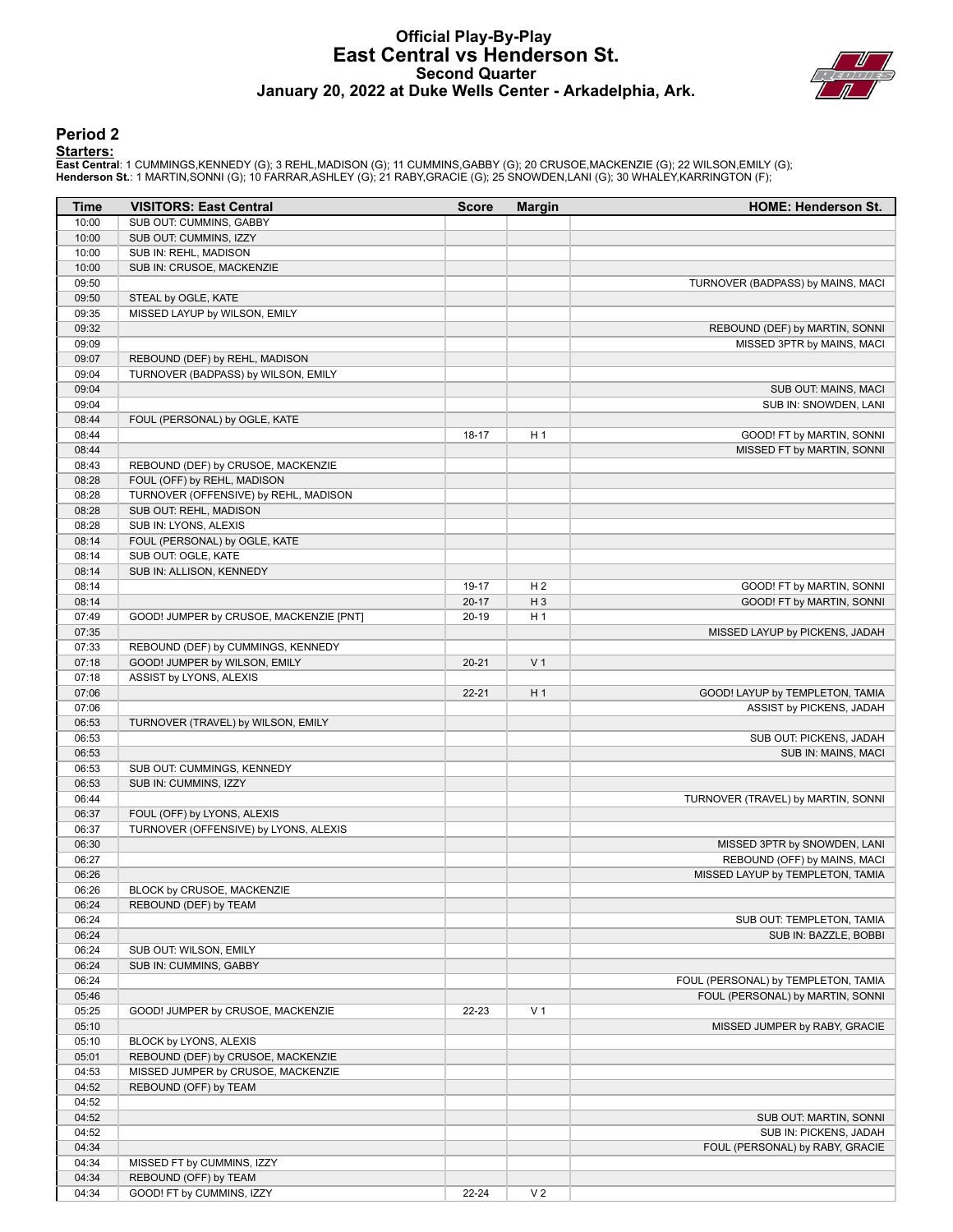| Time           | <b>VISITORS: East Central</b>                                    | <b>Score</b> | <b>Margin</b>  | <b>HOME: Henderson St.</b>        |
|----------------|------------------------------------------------------------------|--------------|----------------|-----------------------------------|
| 04:29          |                                                                  | $25 - 24$    | H <sub>1</sub> | GOOD! 3PTR by PICKENS, JADAH      |
| 04:29          |                                                                  |              |                | ASSIST by MAINS, MACI             |
| 04:08          | MISSED JUMPER by LYONS, ALEXIS                                   |              |                |                                   |
| 04:05          |                                                                  |              |                | REBOUND (DEF) by BAZZLE, BOBBI    |
| 03:54          | FOUL (PERSONAL) by CUMMINS, IZZY                                 |              |                |                                   |
| 03:54          |                                                                  |              |                | SUB OUT: RABY, GRACIE             |
| 03:54          |                                                                  |              |                | SUB IN: MARTIN, SONNI             |
| 03:54          | SUB OUT: CUMMINS, IZZY                                           |              |                |                                   |
| 03:54          | SUB IN: CUMMINGS, KENNEDY                                        |              |                |                                   |
| 03:54          |                                                                  |              |                | MISSED FT by PICKENS, JADAH       |
| 03:54          |                                                                  |              |                | REBOUND (OFF) by TEAM             |
| 03:54          |                                                                  | 26-24        | H <sub>2</sub> | GOOD! FT by PICKENS, JADAH        |
| 03:39          |                                                                  |              |                | FOUL (PERSONAL) by PICKENS, JADAH |
| 03:25          | MISSED LAYUP by ALLISON, KENNEDY                                 |              |                |                                   |
| 03:23          |                                                                  |              |                | REBOUND (DEF) by PICKENS, JADAH   |
| 03:16          |                                                                  | 28-24        | H4             | GOOD! JUMPER by MARTIN, SONNI     |
| 03:16          |                                                                  |              |                | ASSIST by PICKENS, JADAH          |
| 03:16          | TIMEOUT 30SEC                                                    |              |                |                                   |
| 03:16          | SUB OUT: ALLISON, KENNEDY                                        |              |                |                                   |
| 03:16<br>02:52 | SUB IN: WILSON, EMILY<br>TURNOVER (BADPASS) by CUMMINGS, KENNEDY |              |                |                                   |
| 02:52          |                                                                  |              |                | STEAL by MARTIN, SONNI            |
| 02:47          |                                                                  |              |                | MISSED 3PTR by SNOWDEN, LANI      |
| 02:45          | REBOUND (DEF) by TEAM                                            |              |                |                                   |
| 02:45          |                                                                  |              |                | FOUL (PERSONAL) by BAZZLE, BOBBI  |
| 02:45          | GOOD! FT by WILSON, EMILY                                        | 28-25        | H <sub>3</sub> |                                   |
| 02:45          | GOOD! FT by WILSON, EMILY                                        | 28-26        | H <sub>2</sub> |                                   |
| 02:31          |                                                                  |              |                | TIMEOUT 30SEC                     |
| 02:31          |                                                                  |              |                | SUB OUT: BAZZLE, BOBBI            |
| 02:31          |                                                                  |              |                | SUB IN: TEMPLETON, TAMIA          |
| 02:20          |                                                                  |              |                | MISSED LAYUP by PICKENS, JADAH    |
| 02:18          |                                                                  |              |                | REBOUND (OFF) by TEMPLETON, TAMIA |
| 02:16          |                                                                  |              |                | TURNOVER (TRAVEL) by MAINS, MACI  |
| 01:59          | TURNOVER (OUTOFBOUNDS) by CUMMINS, GABBY                         |              |                |                                   |
| 01:59          |                                                                  |              |                | SUB OUT: MAINS, MACI              |
| 01:59          |                                                                  |              |                | SUB IN: RABY, GRACIE              |
| 01:45          |                                                                  |              |                | MISSED JUMPER by RABY, GRACIE     |
| 01:42          | REBOUND (DEF) by CRUSOE, MACKENZIE                               |              |                |                                   |
| 01:28          | GOOD! 3PTR by CUMMINGS, KENNEDY                                  | 28-29        | V <sub>1</sub> |                                   |
| 01:28          | ASSIST by WILSON, EMILY                                          |              |                |                                   |
| 01:10          |                                                                  |              |                | MISSED LAYUP by PICKENS, JADAH    |
| 01:08          | REBOUND (DEF) by CUMMINGS, KENNEDY                               |              |                |                                   |
| 01:06          | TURNOVER (TRAVEL) by WILSON, EMILY                               |              |                |                                   |
| 01:06          |                                                                  |              |                | SUB OUT: PICKENS, JADAH           |
| 01:06          |                                                                  |              |                | SUB IN: MAINS, MACI               |
| 01:06          | SUB OUT: LYONS, ALEXIS                                           |              |                |                                   |
| 01:06          | SUB IN: ALLISON, KENNEDY                                         |              |                |                                   |
| 00:55          |                                                                  | 31-29        | H <sub>2</sub> | GOOD! 3PTR by SNOWDEN, LANI       |
| 00:55          |                                                                  |              |                | ASSIST by MARTIN, SONNI           |
| 00:29          | TURNOVER (BADPASS) by CUMMINGS, KENNEDY                          |              |                |                                   |
| 00:29          |                                                                  |              |                | STEAL by SNOWDEN, LANI            |
| 00:24          |                                                                  |              |                | MISSED 3PTR by RABY, GRACIE       |
| 00:19          |                                                                  |              |                | REBOUND (OFF) by MARTIN, SONNI    |
| 00:19          |                                                                  |              |                | MISSED LAYUP by MARTIN, SONNI     |
| 00:18          | REBOUND (DEF) by ALLISON, KENNEDY                                |              |                |                                   |
| 00:00          | MISSED LAYUP by CRUSOE, MACKENZIE                                |              |                |                                   |
| 00:00          |                                                                  |              |                | REBOUND (DEF) by TEAM             |

### **East Central 29, Henderson St. 31**

| <b>Points (This Period)</b> | ECU           | <b>HSU</b>    |
|-----------------------------|---------------|---------------|
| In the Paint                | っ             |               |
| Off Turns                   |               |               |
| 2nd Chance                  |               |               |
| <b>Fast Break</b>           |               |               |
| Bench                       |               |               |
| Per Poss                    | 0.667<br>6/18 | 0.824<br>6/17 |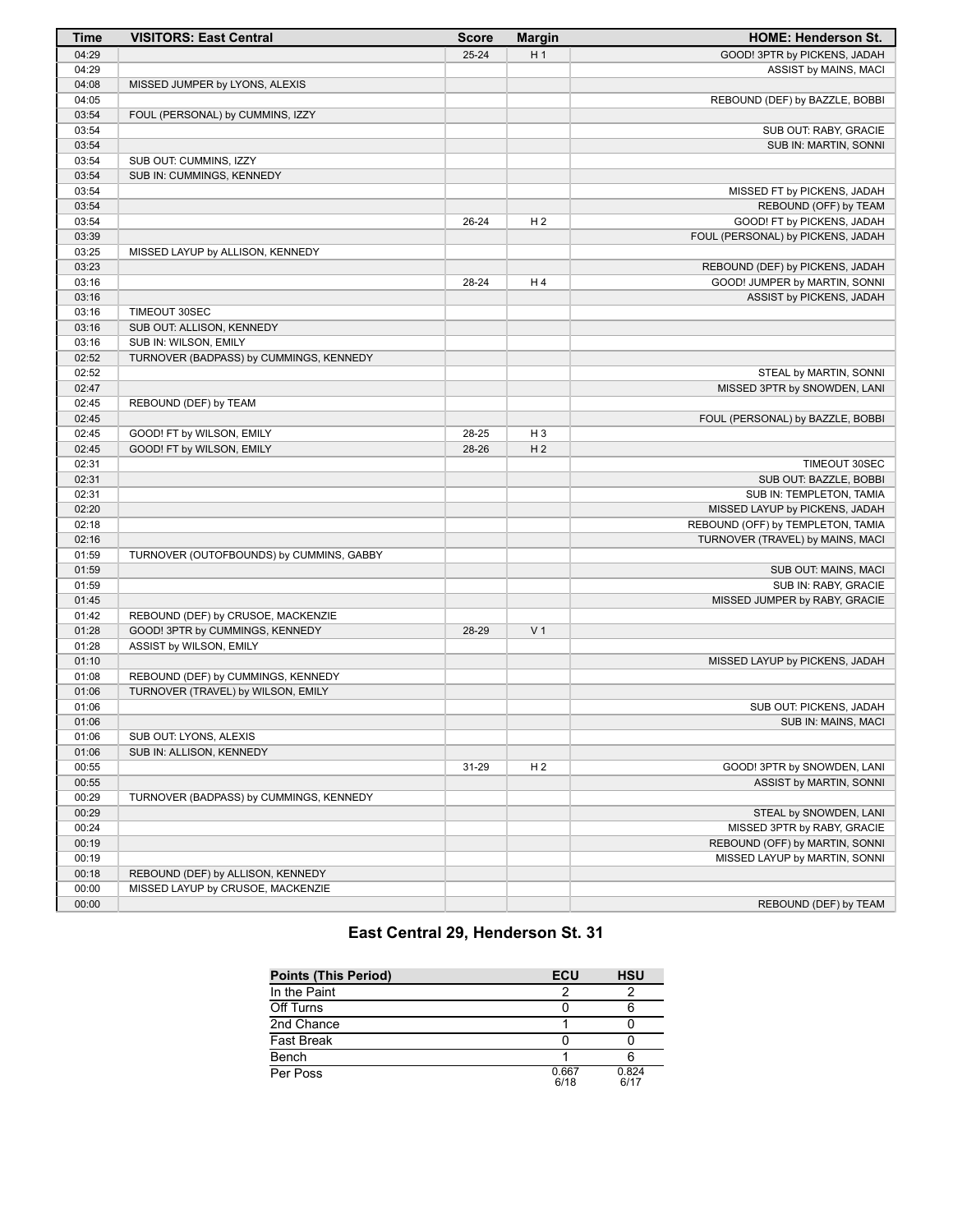### **Official Box Score East Central vs Henderson St. Second Half Statistics Only January 20, 2022 at Duke Wells Center - Arkadelphia, Ark.**



### **East Central 47**

| No. | Player                   | S | <b>Pts</b> | <b>FG</b> | 3FG     | <b>FT</b> | <b>OR</b> | <b>DR</b> | TR | PF | A | TO       | <b>Blk</b> | Stl | <b>Min</b> | $+/-$          |
|-----|--------------------------|---|------------|-----------|---------|-----------|-----------|-----------|----|----|---|----------|------------|-----|------------|----------------|
| 01  | <b>CUMMINGS, KENNEDY</b> | G | 3          | $0 - 1$   | $0 - 0$ | $3 - 4$   | 0         | 2         | 2  | 2  | 0 | 2        | $\Omega$   | 0   | 8          | 8              |
| 03  | <b>REHL, MADISON</b>     | G | 10         | $2 - 7$   | $0 - 0$ | $6-6$     | 0         | 2         | 2  | 2  | 2 | 0        | $\Omega$   |     | 17         | 5              |
| 11  | <b>CUMMINS, GABBY</b>    | G |            | 2-5       | $0 - 0$ | $3 - 4$   | 3         | 2         | 5  | 3  |   | 0        | 2          | 2   | 16         | 8              |
| 12  | CUMMINS, IZZY            | G | 4          | $1 - 3$   | $0 - 1$ | $2 - 2$   | 0         | 0         | 0  | 0  | 0 | 0        | 0          |     | 8          | 1              |
| 14  | OGLE, KATE               | F | 0          | $0 - 1$   | $0 - 1$ | $0 - 0$   | 0         | 0         | 0  |    | 0 | 0        |            | 0   | 3          | $-2$           |
| 20  | CRUSOE, MACKENZIE        | G | 14         | $4-9$     | $1 - 2$ | $5 - 7$   | 0         | 4         | 4  |    |   | 0        | 0          | 3   | 18         | 9              |
| 22  | <b>WILSON, EMILY</b>     | G | 9          | $2 - 2$   | $0 - 0$ | $5-6$     | 0         | 2         | 2  |    | 0 | 2        | $\Omega$   | 0   | 15         | 4              |
| 24  | LYONS, ALEXIS            | G | 0          | $0 - 1$   | $0 - 0$ | $0 - 0$   | 0         |           | 1  | 3  | 0 | $\Omega$ | $\Omega$   | 0   | 14         | $\overline{4}$ |
| 33  | ALLISON, KENNEDY         | F | 0          | $0 - 0$   | $0 - 0$ | $0 - 0$   | $\Omega$  | 0         | 0  | 0  | 0 | 0        | $\Omega$   | 0   | 1          | $-2$           |
|     | <b>TEAM</b>              |   | 0          | $0 - 0$   | $0 - 0$ | $0 - 0$   |           | 1         | 2  | 0  | 0 | 0        | $\Omega$   | 0   | 0          |                |
|     | <b>TOTALS</b>            |   | 47         | $11 - 29$ | $1 - 4$ | 24-29     | 4         | 14        | 18 | 13 | 4 | 4        |            |     | 100        |                |

| <b>Shooting By Period</b><br>Period | FG        | FG%   | 3FG     | 3FG%   | FT        | FT%   | Deadball Rebounds: 3,0<br>Last FG Half: ECU 4th-01:05 |
|-------------------------------------|-----------|-------|---------|--------|-----------|-------|-------------------------------------------------------|
| 3rd Qtr                             | 7-17      | 41%   | $1 - 3$ | 33%    | 7-8       | 88%   |                                                       |
| 4th Qtr                             | $4 - 12$  | 33%   | $0 - 1$ | $00\%$ | $17-21$   | 81%   |                                                       |
| 2nd Half                            | $11 - 29$ | 38%   | $1 - 4$ | 25%    | 24-29     | 83%   |                                                       |
| Game                                | 21-54     | 38.9% | $3-9$   | 33.3%  | $31 - 37$ | 83.8% |                                                       |

### **Henderson St. 40**

| No. | Plaver                    | S  | <b>Pts</b> | <b>FG</b> | 3FG      | <b>FT</b> | <b>OR</b> | <b>DR</b> | <b>TR</b>      | PF             | A | TO       | <b>B</b> lk | Stl      | Min            | $+/-$ |
|-----|---------------------------|----|------------|-----------|----------|-----------|-----------|-----------|----------------|----------------|---|----------|-------------|----------|----------------|-------|
| 01  | <b>MARTIN, SONNI</b>      | G  | 5          | $2 - 6$   | $0 - 1$  | 1-1       | 0         | 2         | 2              | 4              | 2 | 0        |             |          | 17             | -8    |
| 02  | PICKENS, JADAH            | G  | 0          | $0 - 1$   | $0 - 0$  | $0 - 0$   | 0         | 2         | $\overline{2}$ | 3              | 0 | 0        |             | 0        | 6              | $-2$  |
| 10  | <b>FARRAR, ASHLEY</b>     | G  | 15         | 4-11      | $2 - 4$  | $5-6$     | 0         | 4         | 4              | $\overline{2}$ | 0 | 2        | 0           | 0        | 17             | $-2$  |
| 14  | JILES, ABBIE              | G  | $\Omega$   | $0 - 0$   | $0 - 0$  | $0 - 0$   | 0         | 2         | $\overline{2}$ |                | 0 |          | 0           | 0        | 3              | -6    |
| 21  | RABY, GRACIE              | G  | 4          | $1 - 4$   | $0 - 2$  | $2 - 2$   |           | 2         | 3              | 3              | 1 | 3        | 0           | 0        | 14             | -6    |
| 22  | MAINS, MACI               | G  | $\Omega$   | $0 - 3$   | $0 - 1$  | $0 - 0$   | 0         | 0         | 0              | 2              | 2 | $\Omega$ | 0           | 0        | 8              | $-4$  |
| 25  | SNOWDEN, LANI             | G  | 0          | $0 - 3$   | $0 - 3$  | $0 - 0$   | 1         | 2         | 3              | $\mathcal{P}$  |   | 3        | 0           | 0        | 16             | 0     |
| 30  | <b>WHALEY, KARRINGTON</b> | F. | 16         | $6 - 6$   | $0 - 0$  | $4 - 5$   | 3         | 2         | 5              | $\Omega$       | 0 |          |             | 0        | 17             | 1     |
| 31  | TEMPLETON, TAMIA          | F  | 0          | $0 - 0$   | $0 - 0$  | $0 - 0$   | 0         | 0         | 0              | 0              | 0 | 0        | 0           | 0        | $\overline{2}$ | -5    |
| 33  | BAZZLE, BOBBI             | F  | 0          | $0 - 0$   | $0 - 0$  | $0 - 0$   | 0         | 0         | $\Omega$       | 0              | 0 | $\Omega$ | $\Omega$    | $\Omega$ | 1              | $-3$  |
|     | <b>TEAM</b>               |    | 0          | $0 - 0$   | $0 - 0$  | $0 - 0$   | 4         | 1         | 5              |                | 0 |          | 0           | 0        | $\mathbf 0$    |       |
|     | <b>TOTALS</b>             |    | 40         | $13 - 34$ | $2 - 11$ | $12 - 14$ | 9         | 17        | 26             | 18             | 6 | 11       | 3           | 1        | 100            |       |

| <b>Shooting By Period</b><br>Period | FG        | FG%   | 3FG      | 3FG%  | FТ        | FT%   |
|-------------------------------------|-----------|-------|----------|-------|-----------|-------|
| 3rd Otr                             | 4-13      | 31%   | 1-6      | 17%   | 7-8       | 88%   |
| 4th Qtr                             | $9 - 21$  | 43%   | $1-5$    | 20%   | $5-6$     | 83%   |
| 2nd Half                            | $13 - 34$ | 38%   | $2 - 11$ | 18%   | $12 - 14$ | 86%   |
| Game                                | $23 - 62$ | 37.1% | հ-22     | 27.3% | 19-24     | 79.2% |

*Deadball Rebounds:* 2,0 *Last FG Half:* HSU 4th-00:00

| Game Notes:                                      | <b>Score</b> | 1st | 2nd | 3rd | 4th | <b>TOT</b> | <b>Points from (This Period)</b> |    | <b>ECU HSU</b> |
|--------------------------------------------------|--------------|-----|-----|-----|-----|------------|----------------------------------|----|----------------|
| Officials: Shaun Robinson, Mark Eubanks, Denise  | ECU          |     |     | 22  | 25  | 76         | In the Paint                     | 16 | 18             |
| Tyus<br>Attendance: 123                          | HSU          |     | 14  | 16  | 24  | 71         | Off Turns                        | 12 |                |
|                                                  |              |     |     |     |     |            | 2nd Chance                       |    |                |
| Start Time: 06:34 PM ET<br>End Time: 08:19 PM ET |              |     |     |     |     |            | Fast Break                       |    |                |
| Game Duration: 1:44<br>Conference Game:          |              |     |     |     |     |            | Bench                            |    |                |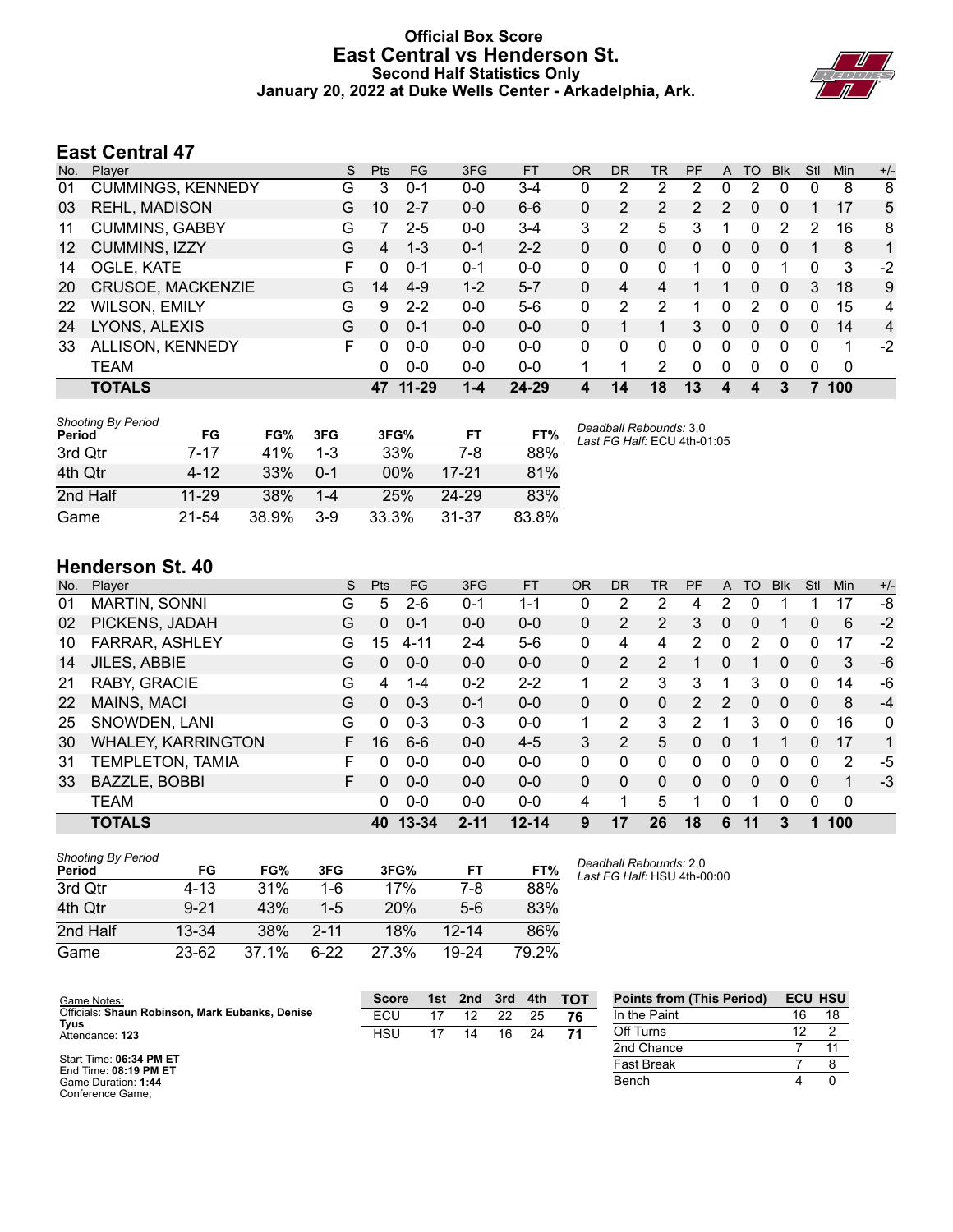#### **Official Box Score East Central vs Henderson St. Third Quarter Statistics Only January 20, 2022 at Duke Wells Center - Arkadelphia, Ark.**



### **East Central 47**

| No.               | Plaver                   | S | Pts             | <b>FG</b> | 3FG     | <b>FT</b> | <b>OR</b> | <b>DR</b> | <b>TR</b> | PF | A        | TO       | <b>Blk</b> | Stl      | Min            | $+/-$        |
|-------------------|--------------------------|---|-----------------|-----------|---------|-----------|-----------|-----------|-----------|----|----------|----------|------------|----------|----------------|--------------|
| 01                | <b>CUMMINGS, KENNEDY</b> | G |                 | $0 - 1$   | $0 - 0$ | $1 - 2$   | 0         |           |           | 2  | 0        | 2        | 0          | 0        | 6              | 7            |
| 03                | <b>REHL, MADISON</b>     | G | 4               | $1 - 4$   | $0 - 0$ | $2 - 2$   | $\Omega$  |           |           |    |          | 0        | $\Omega$   | $\Omega$ | 7              | 4            |
| 11                | <b>CUMMINS, GABBY</b>    | G | 6               | $2 - 2$   | $0 - 0$ | $2 - 2$   |           |           | 2         | 0  |          | $\Omega$ | 1          | 2        | 8              | 8            |
| 20                | <b>CRUSOE, MACKENZIE</b> | G |                 | $3 - 5$   | $1 - 1$ | $0 - 0$   | $\Omega$  | 3         | 3         | 0  | $\Omega$ | $\Omega$ | 0          |          | 8              | 8            |
| 22                | WILSON, EMILY            | G | <sup>0</sup>    | $0 - 0$   | $0 - 0$ | $0-0$     | 0         | 2         | 2         |    | 0        |          | 0          | 0        | 5              | 3            |
| $12 \overline{ }$ | CUMMINS, IZZY            | G | 4               | $1 - 3$   | $0 - 1$ | $2 - 2$   | $\Omega$  | 0         | 0         | 0  | 0        | $\Omega$ | 0          |          | 8              | $\mathbf{1}$ |
| 14                | OGLE, KATE               | F | 0               | $0 - 1$   | $0 - 1$ | $0-0$     | 0         | 0         | 0         |    | 0        | 0        | 0          | 0        | 3              | 1            |
| 24                | LYONS, ALEXIS            | G | $\Omega$        | $0 - 1$   | $0 - 0$ | $0 - 0$   | $\Omega$  | 0         | 0         |    | 0        | $\Omega$ | 0          | $\Omega$ | $\overline{4}$ | $\mathbf{0}$ |
| 33                | ALLISON, KENNEDY         | F | 0               | $0 - 0$   | $0 - 0$ | $0 - 0$   | $\Omega$  | 0         | $\Omega$  | 0  | 0        | 0        | 0          | $\Omega$ |                | $-2$         |
|                   | <b>TEAM</b>              |   |                 |           |         |           |           | 0         | 1         | 0  |          | 0        |            |          |                |              |
|                   | <b>TOTALS</b>            |   | 22 <sub>2</sub> | $7 - 17$  | $1 - 3$ | $7 - 8$   | 2         | 8         | 10        | 6  | 2        | 3        | 1          | 4        | 50             |              |

| <b>Shooting By Period</b><br>Period | FG    | FG%   | 3FG     | 3FG%  |           | FT%   | Deadball Rebounds: 3,0 |
|-------------------------------------|-------|-------|---------|-------|-----------|-------|------------------------|
| 2nd Half                            | 0-0   | 0%    | $0 - 0$ | 0%    | 0-0       | 0%    |                        |
| Game                                | 21-54 | 38.9% | $3-9$   | 33.3% | $31 - 37$ | 83.8% |                        |

### **Henderson St. 40**

| No. | Player                    | S  | Pts      | <b>FG</b> | 3FG     | <b>FT</b> | <b>OR</b>    | D <sub>R</sub> | TR       | <b>PF</b> | A | TO           | <b>Blk</b> | Stl      | Min      | $+/-$ |
|-----|---------------------------|----|----------|-----------|---------|-----------|--------------|----------------|----------|-----------|---|--------------|------------|----------|----------|-------|
| 01  | MARTIN, SONNI             | G  | $\Omega$ | $0 - 1$   | $0 - 0$ | $0-0$     | 0            |                |          | 0         | 0 | 0            | 0          |          | 8        | $-7$  |
| 10  | FARRAR, ASHLEY            | G  |          | $2 - 5$   | $1 - 2$ | $2 - 2$   | $\Omega$     | 4              | 4        |           | 0 |              | 0          | 0        | 9        | $-6$  |
| 21  | RABY, GRACIE              | G  | 4        | $1 - 4$   | $0 - 2$ | $2 - 2$   | $\Omega$     | 1              | 1        | 1         |   | 2            | 0          | 0        | 8        | -8    |
| 25  | SNOWDEN, LANI             | G  | 0        | $0 - 1$   | $0 - 1$ | $0 - 0$   | $\Omega$     |                | 1        | 0         |   | 2            | 0          | 0        | 8        | $-4$  |
| 30  | <b>WHALEY, KARRINGTON</b> | F  | 5        | 1-1       | $0 - 0$ | $3 - 4$   | 1            |                | 2        | $\Omega$  | 0 |              |            | 0        | 10       | -6    |
| 02  | PICKENS, JADAH            | G  | 0        | $0 - 0$   | $0 - 0$ | $0 - 0$   | $\Omega$     | 0              | 0        | 2         | 0 | 0            | $\Omega$   | 0        | 3        | 0     |
| 14  | JILES, ABBIE              | G  | 0        | $0 - 0$   | $0 - 0$ | $0-0$     | $\mathbf{0}$ | $\mathbf{0}$   | 0        | 0         | 0 | 0            | 0          | $\Omega$ | 0        | 0     |
| 22  | MAINS, MACI               | G  | 0        | $0 - 1$   | $0 - 1$ | $0 - 0$   | $\Omega$     | $\Omega$       | $\Omega$ | 1         |   | 0            | $\Omega$   | 0        | 5        | 1     |
| 31  | TEMPLETON, TAMIA          | F  | 0        | $0 - 0$   | $0 - 0$ | $0-0$     | $\Omega$     | 0              | 0        | $\Omega$  | 0 | 0            | 0          | $\Omega$ | 0        | 0     |
| 33  | BAZZLE, BOBBI             | F. | 0        | $0 - 0$   | $0 - 0$ | $0 - 0$   | $\Omega$     | $\Omega$       | $\Omega$ | $\Omega$  | 0 | 0            | 0          | 0        | $\Omega$ | 0     |
|     | TEAM                      |    |          |           |         |           | 1            | 0              | 1        | 0         |   | $\mathbf{0}$ |            |          |          |       |
|     | <b>TOTALS</b>             |    | 16       | $4 - 13$  | $1 - 6$ | $7 - 8$   | $\mathbf{2}$ | 8              | 10       | 5         | 3 | 6            |            |          | 50       |       |
|     |                           |    |          |           |         |           |              |                |          |           |   |              |            |          |          |       |

| <b>Shooting By Period</b><br>Period | FG        | FG%   | 3FG      | 3FG%  |         | FT%   | Deadball Rebounds: 2,0 |
|-------------------------------------|-----------|-------|----------|-------|---------|-------|------------------------|
| 2nd Half                            | 0-0       | ገ%    | $0 - 0$  | $0\%$ | 0-0     | 0%    |                        |
| Game                                | $23 - 62$ | 37.1% | $6 - 22$ | 27.3% | $19-24$ | 79.2% |                        |

| Game Notes:                                      | <b>Score</b> | 1st l | 2nd | 3rd | 4th | <b>TOT</b> | <b>Points (This Period)</b> |                | ECU HSU       |
|--------------------------------------------------|--------------|-------|-----|-----|-----|------------|-----------------------------|----------------|---------------|
| Officials: Shaun Robinson, Mark Eubanks, Denise  | ECU          |       |     | 22  | 25  | 76         | In the Paint                |                |               |
| Tyus<br>Attendance: 123                          | HSU          | 17    | 14  | 16  | 24  | 71         | Off Turns                   |                |               |
|                                                  |              |       |     |     |     |            | 2nd Chance                  |                |               |
| Start Time: 06:34 PM ET<br>End Time: 08:19 PM ET |              |       |     |     |     |            | <b>Fast Break</b>           |                |               |
| Game Duration: 1:44                              |              |       |     |     |     |            | Bench                       |                |               |
| Conference Game:                                 |              |       |     |     |     |            | Per Poss                    | 1.048<br>11/21 | 0.800<br>8/20 |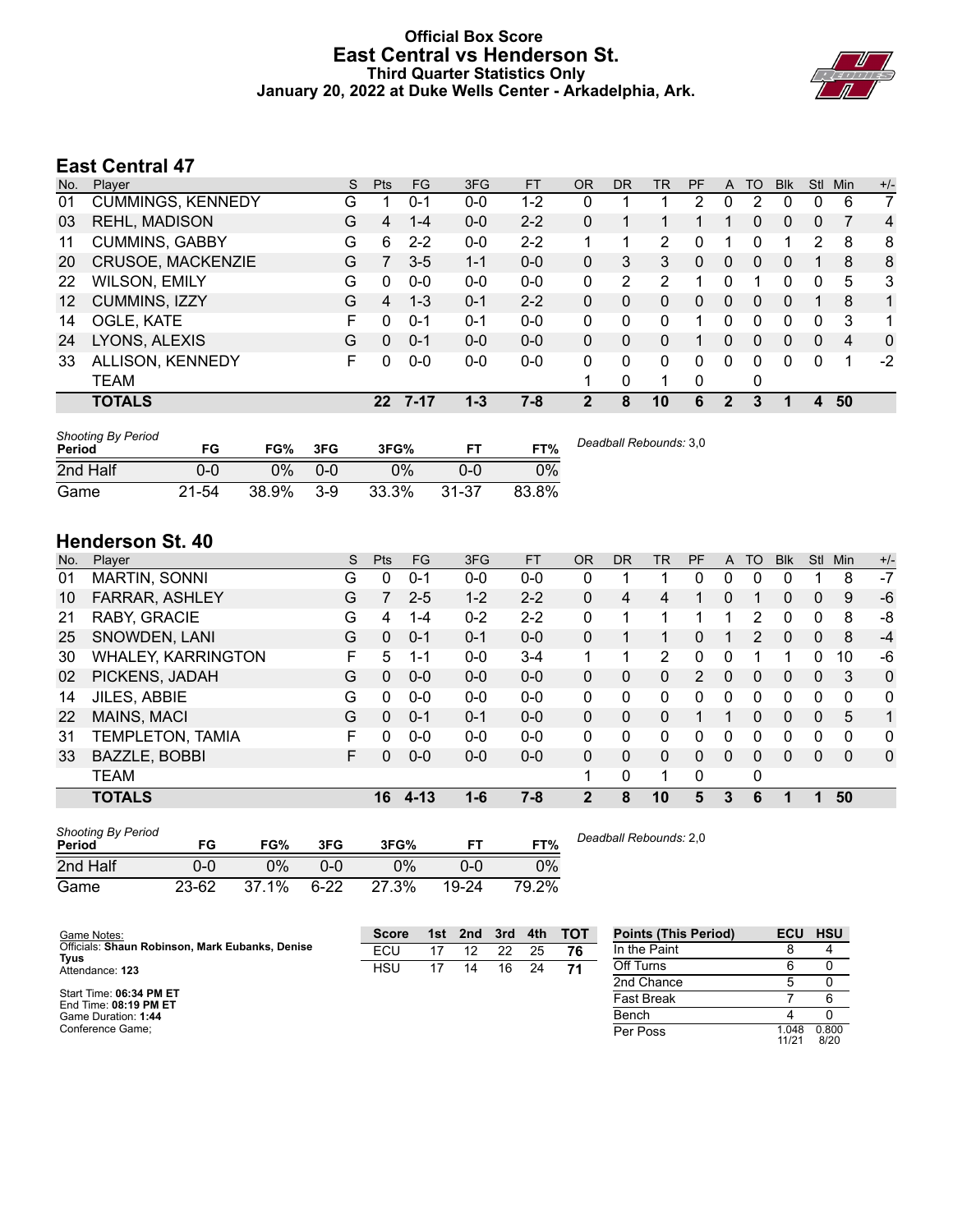#### **Official Play-By-Play East Central vs Henderson St. Third Quarter January 20, 2022 at Duke Wells Center - Arkadelphia, Ark.**



#### **Period 3**

#### **Starters:**

**East Centra**l: 1 CUMMINGS,KENNEDY (G); 3 REHL,MADISON (G); 11 CUMMINS,GABBY (G); 20 CRUSOE,MACKENZIE (G); 22 WILSON,EMILY (G);<br>**Henderson St.**: 1 MARTIN,SONNI (G); 10 FARRAR,ASHLEY (G); 21 RABY,GRACIE (G); 25 SNOWDEN,LANI

| Time           | <b>VISITORS: East Central</b>                                       | <b>Score</b> | <b>Margin</b>  | <b>HOME: Henderson St.</b>                                          |
|----------------|---------------------------------------------------------------------|--------------|----------------|---------------------------------------------------------------------|
| 10:00          |                                                                     |              |                | SUB OUT: MAINS, MACI                                                |
| 10:00          |                                                                     |              |                | SUB OUT: TEMPLETON, TAMIA                                           |
| 10:00          |                                                                     |              |                | SUB IN: FARRAR, ASHLEY                                              |
| 10:00          |                                                                     |              |                | SUB IN: WHALEY, KARRINGTON                                          |
| 10:00          | SUB OUT: ALLISON, KENNEDY                                           |              |                |                                                                     |
| 10:00          | SUB IN: REHL, MADISON                                               |              |                |                                                                     |
| 09:49          | MISSED LAYUP by REHL, MADISON                                       |              |                |                                                                     |
| 09:49          |                                                                     |              |                | REBOUND (DEF) by FARRAR, ASHLEY                                     |
| 09:49          | FOUL (PERSONAL) by REHL, MADISON                                    |              |                |                                                                     |
| 09:38          |                                                                     |              |                | TURNOVER (LOSTBALL) by SNOWDEN, LANI                                |
| 09:38          | STEAL by CUMMINS, GABBY                                             |              |                |                                                                     |
| 09:34          | GOOD! LAYUP by CUMMINS, GABBY [FB]                                  | $31 - 31$    | T              |                                                                     |
| 09:24<br>09:22 |                                                                     |              |                | MISSED 3PTR by SNOWDEN, LANI<br>REBOUND (OFF) by WHALEY, KARRINGTON |
| 09:13          |                                                                     |              |                | MISSED 3PTR by RABY, GRACIE                                         |
| 09:10          | REBOUND (DEF) by WILSON, EMILY                                      |              |                |                                                                     |
| 08:56          | MISSED JUMPER by REHL, MADISON                                      |              |                |                                                                     |
| 08:53          | REBOUND (OFF) by CUMMINS, GABBY                                     |              |                |                                                                     |
| 08:50          | GOOD! 3PTR by CRUSOE, MACKENZIE                                     | 31-34        | $V_3$          |                                                                     |
| 08:50          | ASSIST by CUMMINS, GABBY                                            |              |                |                                                                     |
| 08:23          |                                                                     |              |                | MISSED LAYUP by MARTIN, SONNI                                       |
| 08:19          | REBOUND (DEF) by CRUSOE, MACKENZIE                                  |              |                |                                                                     |
| 08:17          | MISSED LAYUP by CRUSOE, MACKENZIE                                   |              |                |                                                                     |
| 08:17          |                                                                     |              |                | BLOCK by WHALEY, KARRINGTON                                         |
| 08:17          | REBOUND (OFF) by TEAM                                               |              |                |                                                                     |
| 08:17          | SUB OUT: CUMMINGS, KENNEDY                                          |              |                |                                                                     |
| 08:17          | SUB IN: CUMMINS, IZZY                                               |              |                |                                                                     |
| 08:11          | GOOD! JUMPER by CRUSOE, MACKENZIE                                   | 31-36        | V <sub>5</sub> |                                                                     |
| 07:59          |                                                                     |              |                | TURNOVER (DRIBBLING) by FARRAR, ASHLEY                              |
| 07:59          | SUB OUT: WILSON, EMILY                                              |              |                |                                                                     |
| 07:59          | SUB IN: LYONS, ALEXIS                                               |              |                |                                                                     |
| 07:30          | MISSED JUMPER by LYONS, ALEXIS                                      |              |                |                                                                     |
| 07:27          |                                                                     |              |                | REBOUND (DEF) by WHALEY, KARRINGTON                                 |
| 07:15          |                                                                     |              |                | TURNOVER (LOSTBALL) by SNOWDEN, LANI                                |
| 07:15          | STEAL by CUMMINS, GABBY                                             |              |                |                                                                     |
| 06:58<br>06:58 |                                                                     |              |                | FOUL (PERSONAL) by FARRAR, ASHLEY<br>SUB OUT: SNOWDEN, LANI         |
| 06:58          |                                                                     |              |                | SUB IN: PICKENS, JADAH                                              |
| 06:58          | SUB OUT: REHL, MADISON                                              |              |                |                                                                     |
| 06:58          | SUB IN: CUMMINGS, KENNEDY                                           |              |                |                                                                     |
| 06:58          | GOOD! FT by CUMMINS, GABBY                                          | 31-37        | $V_6$          |                                                                     |
| 06:58          | GOOD! FT by CUMMINS, GABBY                                          | 31-38        | V <sub>7</sub> |                                                                     |
| 06:53          |                                                                     |              |                | TURNOVER (TRAVEL) by RABY, GRACIE                                   |
| 06:32          | MISSED JUMPER by CUMMINGS, KENNEDY                                  |              |                |                                                                     |
| 06:29          |                                                                     |              |                | REBOUND (DEF) by FARRAR, ASHLEY                                     |
| 06:23          |                                                                     | 33-38        | V <sub>5</sub> | GOOD! LAYUP by WHALEY, KARRINGTON [FB]                              |
| 06:23          |                                                                     |              |                | ASSIST by RABY, GRACIE                                              |
| 06:14          | GOOD! LAYUP by CUMMINS, IZZY                                        | 33-40        | V <sub>7</sub> |                                                                     |
| 06:01          |                                                                     |              |                | MISSED JUMPER by FARRAR, ASHLEY                                     |
| 05:59          | REBOUND (DEF) by CRUSOE, MACKENZIE                                  |              |                |                                                                     |
| 05:56          |                                                                     |              |                | FOUL (PERSONAL) by PICKENS, JADAH                                   |
| 05:56          |                                                                     |              |                | SUB OUT: FARRAR, ASHLEY                                             |
| 05:56          |                                                                     |              |                | SUB IN: MAINS, MACI                                                 |
| 05:56          | SUB OUT: CUMMINS, GABBY                                             |              |                |                                                                     |
| 05:56          | SUB IN: WILSON, EMILY                                               |              |                |                                                                     |
| 05:56          | GOOD! FT by CUMMINS, IZZY [FB]                                      | $33 - 41$    | V8             |                                                                     |
| 05:56          | GOOD! FT by CUMMINS, IZZY [FB]                                      | 33-42        | V <sub>9</sub> |                                                                     |
| 05:43          |                                                                     |              |                | TURNOVER (LOSTBALL) by WHALEY, KARRINGTON                           |
| 05:43          | STEAL by CUMMINS, IZZY                                              |              |                |                                                                     |
| 05:40          | TURNOVER (LOSTBALL) by WILSON, EMILY                                |              |                |                                                                     |
| 05:27          |                                                                     |              |                | MISSED 3PTR by MAINS, MACI                                          |
| 05:23<br>05:04 | REBOUND (DEF) by CRUSOE, MACKENZIE<br>MISSED LAYUP by CUMMINS, IZZY |              |                |                                                                     |
| 05:02          |                                                                     |              |                | REBOUND (DEF) by MARTIN, SONNI                                      |
| 04:45          | FOUL (PERSONAL) by CUMMINGS, KENNEDY                                |              |                |                                                                     |
|                |                                                                     |              |                |                                                                     |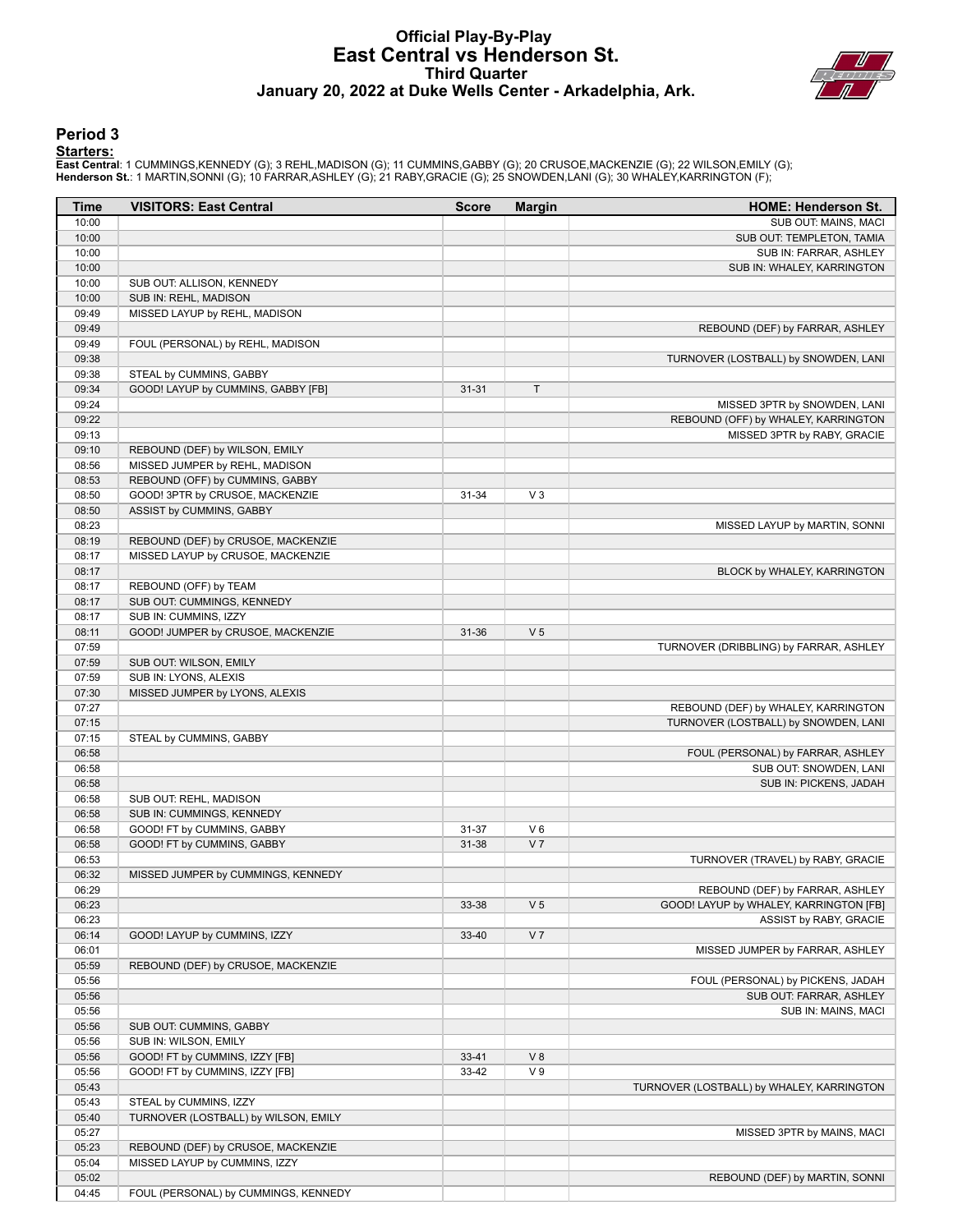| Time           | <b>VISITORS: East Central</b>            | <b>Score</b> | <b>Margin</b>  | <b>HOME: Henderson St.</b>          |
|----------------|------------------------------------------|--------------|----------------|-------------------------------------|
| 04:45          |                                          |              |                |                                     |
| 04:45          | SUB OUT: CUMMINGS, KENNEDY               |              |                |                                     |
| 04:45          | SUB IN: REHL, MADISON                    |              |                |                                     |
| 04:45          |                                          | 34-42        | $V_8$          | GOOD! FT by RABY, GRACIE            |
| 04:45          |                                          | $35 - 42$    | V <sub>7</sub> | GOOD! FT by RABY, GRACIE            |
| 04:35          |                                          |              |                | FOUL (PERSONAL) by PICKENS, JADAH   |
| 04:35          |                                          |              |                | SUB OUT: MARTIN, SONNI              |
| 04:35          |                                          |              |                | SUB OUT: PICKENS, JADAH             |
| 04:35          |                                          |              |                | SUB IN: FARRAR, ASHLEY              |
| 04:35          |                                          |              |                | SUB IN: SNOWDEN, LANI               |
| 04:35          | GOOD! FT by REHL, MADISON                | 35-43        | V8             |                                     |
| 04:35          | GOOD! FT by REHL, MADISON                | 35-44        | V <sub>9</sub> |                                     |
| 04:28          | FOUL (PERSONAL) by WILSON, EMILY         |              |                |                                     |
| 04:20          | FOUL (PERSONAL) by LYONS, ALEXIS         |              |                |                                     |
| 04:20          |                                          | 36-44        | V8             | GOOD! FT by WHALEY, KARRINGTON      |
| 04:20          |                                          | 37-44        | V <sub>7</sub> | GOOD! FT by WHALEY, KARRINGTON      |
| 04:09          | MISSED LAYUP by REHL, MADISON            |              |                |                                     |
| 04:07          |                                          |              |                | REBOUND (DEF) by SNOWDEN, LANI      |
| 04:03          |                                          | 39-44        | V <sub>5</sub> | GOOD! LAYUP by RABY, GRACIE [FB]    |
| 04:03          |                                          |              |                | ASSIST by SNOWDEN, LANI             |
| 03:48          |                                          |              |                | FOUL (PERSONAL) by RABY, GRACIE     |
| 03:48          | SUB OUT: WILSON, EMILY                   |              |                |                                     |
| 03:48          | SUB OUT: LYONS, ALEXIS                   |              |                |                                     |
| 03:48          | SUB IN: CUMMINS, GABBY                   |              |                |                                     |
| 03:48          | SUB IN: OGLE, KATE                       |              |                |                                     |
| 03:38          | GOOD! LAYUP by REHL, MADISON [PNT]       | 39-46        | V <sub>7</sub> |                                     |
| 03:27          |                                          |              |                | MISSED 3PTR by RABY, GRACIE         |
| 03:27          | BLOCK by CUMMINS, GABBY                  |              |                |                                     |
| 03:23          | REBOUND (DEF) by REHL, MADISON           |              |                |                                     |
| 03:12          | MISSED JUMPER by CRUSOE, MACKENZIE       |              |                |                                     |
| 03:10          |                                          |              |                | REBOUND (DEF) by RABY, GRACIE       |
| 03:06          |                                          |              |                | TURNOVER (LOSTBALL) by RABY, GRACIE |
| 03:06          | STEAL by CRUSOE, MACKENZIE               |              |                |                                     |
| 03:01          |                                          | 39-48        | V <sub>9</sub> |                                     |
| 02:48          | GOOD! JUMPER by CRUSOE, MACKENZIE [FB]   | 42-48        | $V_6$          |                                     |
|                |                                          |              |                | GOOD! 3PTR by FARRAR, ASHLEY        |
| 02:48<br>02:21 |                                          |              |                | ASSIST by MAINS, MACI               |
| 02:17          | MISSED 3PTR by OGLE, KATE                |              |                |                                     |
| 02:10          |                                          |              |                | REBOUND (DEF) by FARRAR, ASHLEY     |
|                |                                          |              |                | MISSED JUMPER by RABY, GRACIE       |
| 02:10          |                                          |              |                | REBOUND (OFF) by TEAM               |
| 02:10          |                                          |              |                | SUB OUT: RABY, GRACIE               |
| 02:10          |                                          |              |                | SUB IN: MARTIN, SONNI               |
| 02:10          | SUB OUT: CRUSOE, MACKENZIE               |              |                |                                     |
| 02:10          | SUB IN: CUMMINGS, KENNEDY                |              |                |                                     |
| 01:58          |                                          |              |                | MISSED JUMPER by FARRAR, ASHLEY     |
| 01:56          | REBOUND (DEF) by CUMMINGS, KENNEDY       |              |                |                                     |
| 01:54          |                                          |              |                | FOUL (PERSONAL) by MAINS, MACI      |
| 01:54          | MISSED FT by CUMMINGS, KENNEDY           |              |                |                                     |
| 01:54          | REBOUND (OFF) by TEAM                    |              |                |                                     |
| 01:54          | GOOD! FT by CUMMINGS, KENNEDY [FB]       | 42-49        | V <sub>7</sub> |                                     |
| 01:42          | FOUL (PERSONAL) by CUMMINGS, KENNEDY     |              |                |                                     |
| 01:42          |                                          | 43-49        | V6             | GOOD! FT by WHALEY, KARRINGTON      |
| 01:42          |                                          |              |                | MISSED FT by WHALEY, KARRINGTON     |
| 01:41          | REBOUND (DEF) by CUMMINS, GABBY          |              |                |                                     |
| 01:28          | GOOD! LAYUP by CUMMINS, GABBY            | 43-51        | V8             |                                     |
| 01:28          | ASSIST by REHL, MADISON                  |              |                |                                     |
| 01:17          |                                          | 45-51        | $V_6$          | GOOD! JUMPER by FARRAR, ASHLEY      |
| 00:54          | MISSED 3PTR by CUMMINS, IZZY             |              |                |                                     |
| 00:51          |                                          |              |                | REBOUND (DEF) by FARRAR, ASHLEY     |
| 00:47          | FOUL (PERSONAL) by OGLE, KATE            |              |                |                                     |
| 00:47          |                                          |              |                | SUB OUT: MAINS, MACI                |
| 00:47          |                                          |              |                | SUB IN: PICKENS, JADAH              |
| 00:47          | SUB OUT: REHL, MADISON                   |              |                |                                     |
| 00:47          | SUB OUT: OGLE, KATE                      |              |                |                                     |
| 00:47          | SUB IN: WILSON, EMILY                    |              |                |                                     |
| 00:47          | SUB IN: ALLISON, KENNEDY                 |              |                |                                     |
| 00:47          |                                          | 46-51        | V <sub>5</sub> | GOOD! FT by FARRAR, ASHLEY [FB]     |
| 00:47          |                                          | 47-51        | V <sub>4</sub> | GOOD! FT by FARRAR, ASHLEY [FB]     |
| 00:31          | TURNOVER (BADPASS) by CUMMINGS, KENNEDY  |              |                |                                     |
| 00:31          |                                          |              |                | STEAL by MARTIN, SONNI              |
| 00:23          |                                          |              |                | MISSED 3PTR by FARRAR, ASHLEY       |
| 00:20          | REBOUND (DEF) by WILSON, EMILY           |              |                |                                     |
| 00:02          | TURNOVER (LOSTBALL) by CUMMINGS, KENNEDY |              |                |                                     |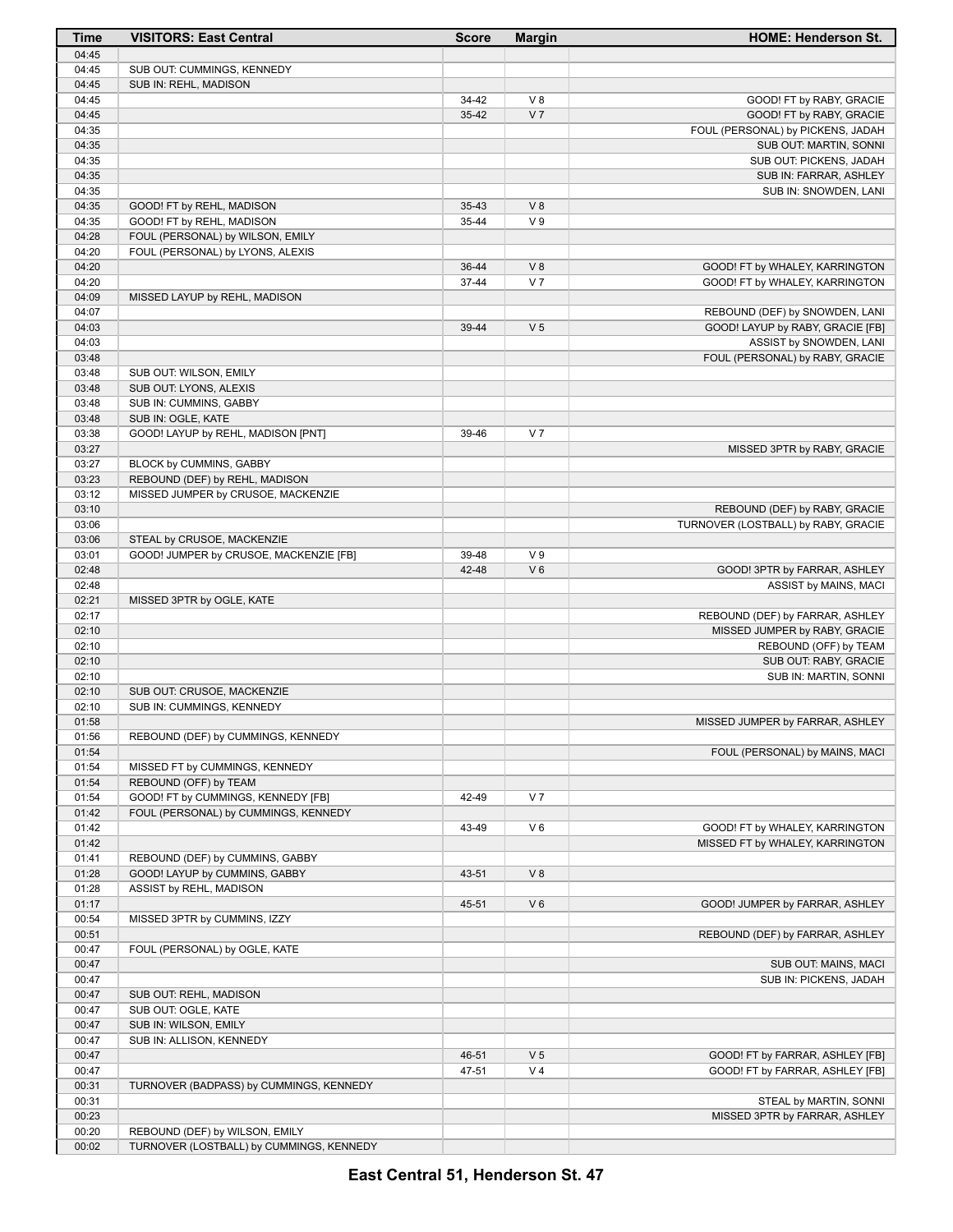| <b>Points (This Period)</b> | ECU            | <b>HSU</b>    |
|-----------------------------|----------------|---------------|
| In the Paint                |                |               |
| Off Turns                   |                |               |
| 2nd Chance                  |                |               |
| <b>Fast Break</b>           |                |               |
| Bench                       |                |               |
| Per Poss                    | 1.048<br>11/21 | 0.800<br>8/20 |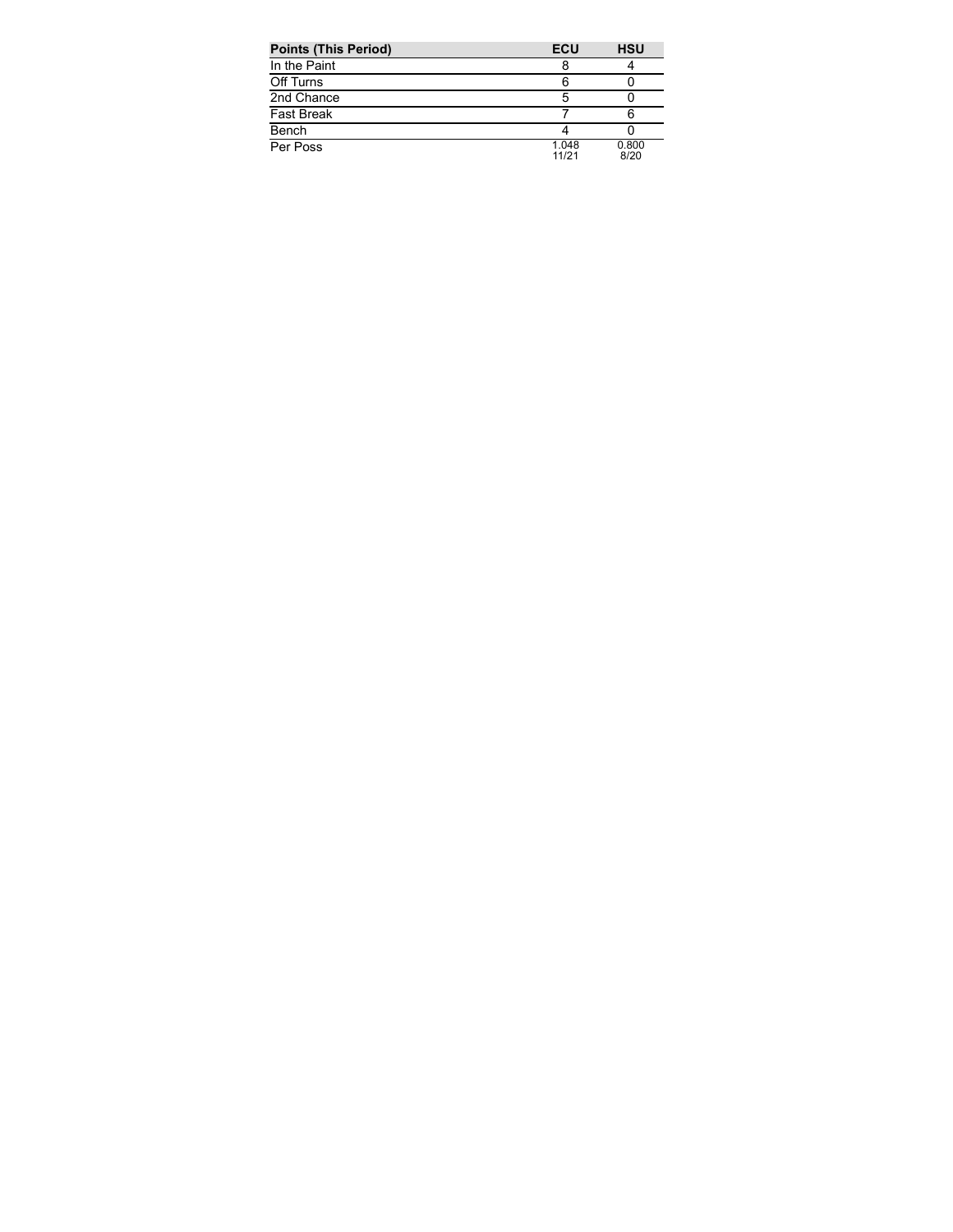#### **Official Box Score East Central vs Henderson St. Fourth Quarter Statistics Only January 20, 2022 at Duke Wells Center - Arkadelphia, Ark.**



### **East Central 25**

| No.               | Plaver                   | S | <b>Pts</b> | <b>FG</b> | 3FG     | <b>FT</b> | <b>OR</b>     | DR | TR | PF            | A            | TO       | <b>B</b> lk | Stl           | Min         | $+/-$        |
|-------------------|--------------------------|---|------------|-----------|---------|-----------|---------------|----|----|---------------|--------------|----------|-------------|---------------|-------------|--------------|
| 01                | <b>CUMMINGS, KENNEDY</b> | G | 2          | $0 - 0$   | $0-0$   | $2 - 2$   | 0             |    |    | 0             | 0            | 0        | 0           | 0             | 2           | 1            |
| 03                | <b>REHL, MADISON</b>     | G | 6          | $1 - 3$   | $0 - 0$ | $4 - 4$   | 0             |    |    |               |              | $\Omega$ | 0           |               | 10          | 1            |
| 11                | <b>CUMMINS, GABBY</b>    | G |            | $0 - 3$   | $0 - 0$ | $1 - 2$   | $\mathcal{P}$ |    | 3  | 3             | 0            | $\Omega$ | 1           | 0             | 8           | $\mathbf{0}$ |
| 20                | CRUSOE, MACKENZIE        | G |            | $1 - 4$   | $0 - 1$ | $5 - 7$   | 0             |    |    |               |              | $\Omega$ | $\Omega$    | $\mathcal{P}$ | 10          | $\mathbf{1}$ |
| 22                | <b>WILSON, EMILY</b>     | G | 9          | $2 - 2$   | $0 - 0$ | $5-6$     | 0             | 0  | 0  | 0             | 0            |          | 0           | $\Omega$      | 10          | 1            |
| $12 \overline{ }$ | CUMMINS, IZZY            | G | 0          | $0 - 0$   | $0 - 0$ | $0 - 0$   | 0             | 0  | 0  | 0             | $\Omega$     | 0        | 0           | 0             | 0           | $\mathbf{0}$ |
| 14                | OGLE, KATE               | F | O          | $0 - 0$   | $0 - 0$ | $0 - 0$   | 0             | 0  | 0  | 0             | 0            | 0        | 1           | 0             | $\Omega$    | -3           |
| 24                | LYONS, ALEXIS            | G | 0          | $0 - 0$   | $0 - 0$ | $0 - 0$   | $\Omega$      |    | 1  | $\mathcal{P}$ | $\mathbf{0}$ | 0        | 0           | 0             | 10          | 4            |
| 33                | ALLISON, KENNEDY         | F | O          | $0-0$     | $0-0$   | $0 - 0$   | 0             | 0  | 0  | 0             | 0            | 0        | 0           | 0             | $\mathbf 0$ | $\mathbf{0}$ |
|                   | TEAM                     |   |            |           |         |           | 0             |    | 1  | 0             |              | 0        |             |               |             |              |
|                   | <b>TOTALS</b>            |   | 25         | $4 - 12$  | $0 - 1$ | $17 - 21$ | 2             | 6  | 8  |               | 2            |          | 2           | 3             | 50          |              |

| <b>Shooting By Period</b><br>Period | FG        | FG%   | 3FG   | 3FG%     |           | FT%   | Deadball Rebounds: 3,0 |
|-------------------------------------|-----------|-------|-------|----------|-----------|-------|------------------------|
| Game                                | $21 - 54$ | 38.9% | $3-9$ | $33.3\%$ | $31 - 37$ | 83.8% |                        |

### **Henderson St. 24**

| No. | Plaver                    | S  | Pts          | <b>FG</b> | 3FG     | <b>FT</b> | <b>OR</b>    | <b>DR</b> | TR             | PF | A            | TO           | <b>B</b> lk    | Stl          | Min | $+/-$          |
|-----|---------------------------|----|--------------|-----------|---------|-----------|--------------|-----------|----------------|----|--------------|--------------|----------------|--------------|-----|----------------|
| 01  | MARTIN, SONNI             | G  | 5            | $2 - 5$   | $0 - 1$ | 1-1       | 0            |           |                | 4  | 2            |              |                | 0            | 9   | $-1$           |
| 10  | <b>FARRAR, ASHLEY</b>     | G  | 8            | $2 - 6$   | $1 - 2$ | $3 - 4$   | $\Omega$     | 0         | 0              |    | 0            |              | 0              | 0            | 8   | 4              |
| 21  | RABY, GRACIE              | G  | 0            | $0 - 0$   | $0 - 0$ | $0 - 0$   | 1            |           | 2              | 2  | 0            |              | 0              | $\Omega$     | 6   | 2              |
| 25  | SNOWDEN, LANI             | G  | 0            | $0 - 2$   | $0 - 2$ | $0 - 0$   |              |           | $\overline{2}$ | 2  | $\mathbf{0}$ |              | 0              | $\Omega$     | 8   | $\overline{4}$ |
| 30  | <b>WHALEY, KARRINGTON</b> | F. | 11           | $5-5$     | $0 - 0$ | $1 - 1$   | 2            |           | 3              | 0  | 0            | 0            | 0              | 0            |     | 7              |
| 02  | PICKENS, JADAH            | G  | 0            | $0 - 1$   | $0 - 0$ | $0 - 0$   | 0            | 2         | $\overline{2}$ |    | 0            | $\Omega$     |                | $\Omega$     | 3   | $-2$           |
| 14  | JILES, ABBIE              | G  | 0            | $0 - 0$   | $0 - 0$ | $0 - 0$   | 0            | 2         | 2              |    | 0            |              | 0              | $\Omega$     | 3   | -6             |
| 22  | MAINS, MACI               | G  | $\Omega$     | $0 - 2$   | $0 - 0$ | $0 - 0$   | $\mathbf{0}$ | 0         | 0              |    |              | 0            | 0              | $\Omega$     | 3   | $-5$           |
| 31  | TEMPLETON, TAMIA          | F  | <sup>0</sup> | $0 - 0$   | $0 - 0$ | $0 - 0$   | 0            | 0         | 0              | 0  | 0            | <sup>0</sup> | 0              | $\Omega$     | 2   | -5             |
| 33  | <b>BAZZLE, BOBBI</b>      | F. | 0            | $0 - 0$   | $0 - 0$ | $0-0$     | $\Omega$     | 0         | 0              | 0  | 0            | 0            | 0              | $\mathbf{0}$ |     | $-3$           |
|     | <b>TEAM</b>               |    |              |           |         |           | 3            |           | 4              | 1  |              | ٠            |                |              |     |                |
|     | <b>TOTALS</b>             |    | 24           | $9 - 21$  | $1 - 5$ | $5 - 6$   |              | 9         | 16             | 13 | 3            | 5            | $\overline{2}$ | 0            | 50  |                |

| <b>Shooting By Period</b><br>De |           |       |          |          |           |       |  |  |  |  |  |
|---------------------------------|-----------|-------|----------|----------|-----------|-------|--|--|--|--|--|
| Period                          | FG        | FG%   | 3FG      | 3FG%     | FТ        | FT%   |  |  |  |  |  |
| Game                            | $23 - 62$ | 37.1% | $6 - 22$ | $27.3\%$ | $19 - 24$ | 79.2% |  |  |  |  |  |

*Deadball Rebounds:* 2,0

| Game Notes:                                      | <b>Score</b> | 1st l | 2nd | 3rd | 4th | <b>- тот</b> | <b>Points (This Period)</b> | ECU HSU       |                |
|--------------------------------------------------|--------------|-------|-----|-----|-----|--------------|-----------------------------|---------------|----------------|
| Officials: Shaun Robinson, Mark Eubanks, Denise  | ECL          |       |     | 22  | 25  |              | In the Paint                |               | 14             |
| Tyus<br>Attendance: 123                          | <b>HSU</b>   |       | 14  | 16  | 24  |              | Off Turns                   |               |                |
|                                                  |              |       |     |     |     |              | 2nd Chance                  |               |                |
| Start Time: 06:34 PM ET<br>End Time: 08:19 PM ET |              |       |     |     |     |              | <b>Fast Break</b>           |               |                |
| Game Duration: 1:44                              |              |       |     |     |     |              | Bench                       |               |                |
| Conference Game;                                 |              |       |     |     |     |              | Per Poss                    | .316<br>13/19 | 1.143<br>12/21 |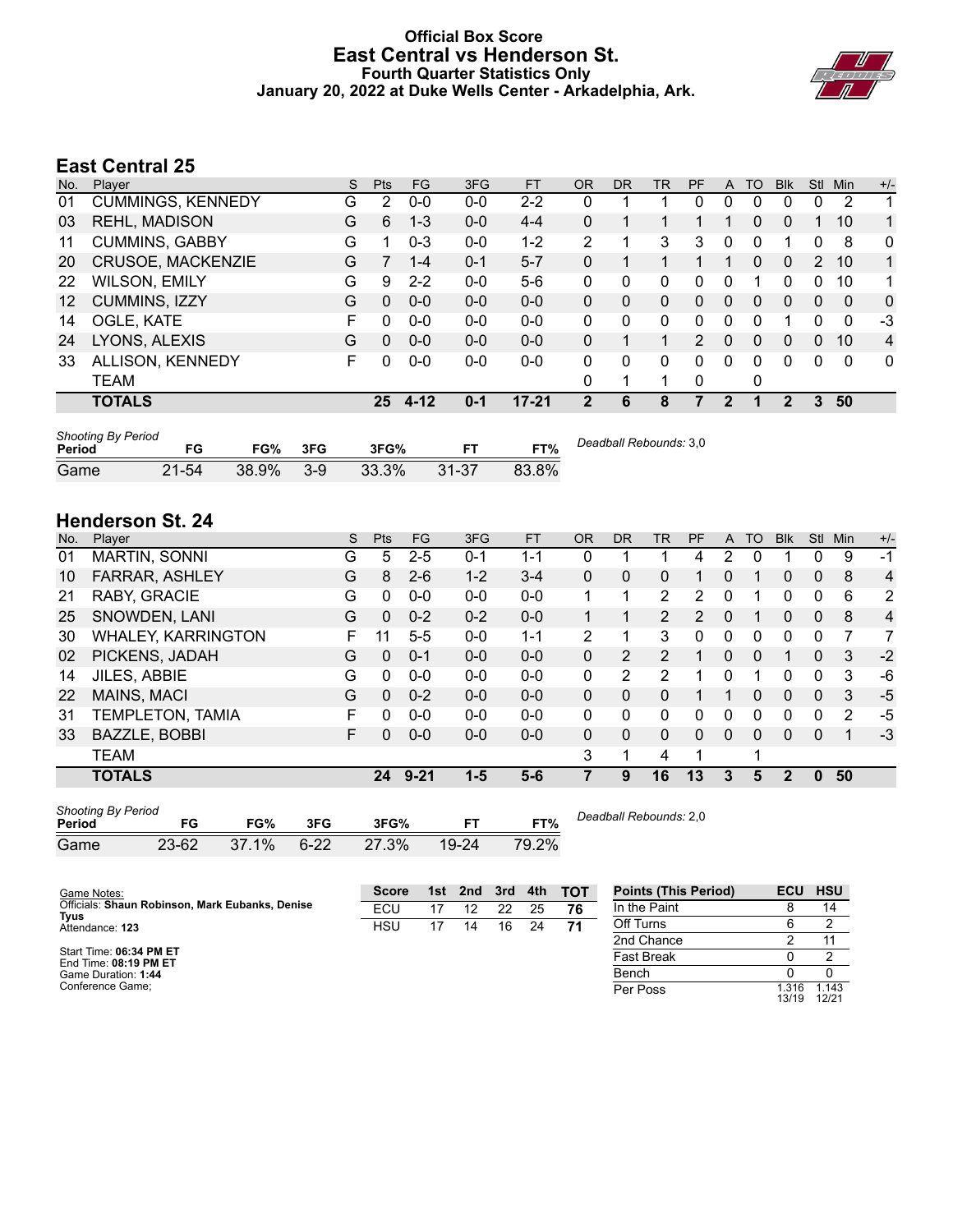#### **Official Play-By-Play East Central vs Henderson St. Fourth Quarter January 20, 2022 at Duke Wells Center - Arkadelphia, Ark.**



#### **Period 4**

#### **Starters:**

**East Centra**l: 1 CUMMINGS,KENNEDY (G); 3 REHL,MADISON (G); 11 CUMMINS,GABBY (G); 20 CRUSOE,MACKENZIE (G); 22 WILSON,EMILY (G);<br>**Henderson St.**: 1 MARTIN,SONNI (G); 10 FARRAR,ASHLEY (G); 21 RABY,GRACIE (G); 25 SNOWDEN,LANI

| Time           | <b>VISITORS: East Central</b>                                      | <b>Score</b> | <b>Margin</b>  | <b>HOME: Henderson St.</b>                         |
|----------------|--------------------------------------------------------------------|--------------|----------------|----------------------------------------------------|
| 10:00          | SUB OUT: CUMMINGS, KENNEDY                                         |              |                |                                                    |
| 10:00          | SUB OUT: CUMMINS, IZZY                                             |              |                |                                                    |
| 10:00          | SUB OUT: ALLISON, KENNEDY                                          |              |                |                                                    |
| 10:00          | SUB IN: REHL, MADISON                                              |              |                |                                                    |
| 10:00          | SUB IN: CRUSOE, MACKENZIE                                          |              |                |                                                    |
| 10:00          | SUB IN: LYONS, ALEXIS                                              |              |                |                                                    |
| 09:46          |                                                                    |              |                | MISSED 3PTR by SNOWDEN, LANI                       |
| 09:46          | BLOCK by CUMMINS, GABBY                                            |              |                |                                                    |
| 09:42          |                                                                    | 49-51        | V <sub>2</sub> | REBOUND (OFF) by SNOWDEN, LANI                     |
| 09:39<br>09:23 | MISSED JUMPER by CRUSOE, MACKENZIE                                 |              |                | GOOD! LAYUP by WHALEY, KARRINGTON [PNT]            |
| 09:20          |                                                                    |              |                | REBOUND (DEF) by PICKENS, JADAH                    |
| 09:10          |                                                                    |              |                | TURNOVER (LOSTBALL) by FARRAR, ASHLEY              |
| 09:10          | STEAL by CRUSOE, MACKENZIE                                         |              |                |                                                    |
| 09:04          | MISSED LAYUP by REHL, MADISON                                      |              |                |                                                    |
| 09:04          |                                                                    |              |                | BLOCK by PICKENS, JADAH                            |
| 09:00          |                                                                    |              |                | REBOUND (DEF) by SNOWDEN, LANI                     |
| 08:45          | FOUL (PERSONAL) by CRUSOE, MACKENZIE                               |              |                |                                                    |
| 08:45          |                                                                    | 50-51        | V <sub>1</sub> | GOOD! FT by FARRAR, ASHLEY                         |
| 08:45          |                                                                    |              |                | MISSED FT by FARRAR, ASHLEY                        |
| 08:43          | REBOUND (DEF) by REHL, MADISON                                     |              |                |                                                    |
| 08:43          |                                                                    |              |                | FOUL (PERSONAL) by PICKENS, JADAH                  |
| 08:43          |                                                                    |              |                | SUB OUT: PICKENS, JADAH                            |
| 08:43          |                                                                    |              |                | SUB IN: RABY, GRACIE                               |
| 08:23          |                                                                    |              |                | FOUL (PERSONAL) by MARTIN, SONNI                   |
| 08:23          | GOOD! FT by CRUSOE, MACKENZIE                                      | $50 - 52$    | V <sub>2</sub> |                                                    |
| 08:23          | GOOD! FT by CRUSOE, MACKENZIE                                      | 50-53        | $V_3$          |                                                    |
| 08:16          |                                                                    |              |                | MISSED LAYUP by MARTIN, SONNI                      |
| 08:13<br>08:06 | REBOUND (DEF) by LYONS, ALEXIS<br>MISSED 3PTR by CRUSOE, MACKENZIE |              |                |                                                    |
| 08:05          | REBOUND (OFF) by CUMMINS, GABBY                                    |              |                |                                                    |
| 07:56          | GOOD! LAYUP by WILSON, EMILY [PNT]                                 | 50-55        | V <sub>5</sub> |                                                    |
| 07:56          | ASSIST by CRUSOE, MACKENZIE                                        |              |                |                                                    |
| 07:37          |                                                                    |              |                | MISSED JUMPER by FARRAR, ASHLEY                    |
| 07:36          | REBOUND (DEF) by CRUSOE, MACKENZIE                                 |              |                |                                                    |
| 07:36          |                                                                    |              |                | FOUL (PERSONAL) by FARRAR, ASHLEY                  |
| 07:36          |                                                                    |              |                | SUB OUT: MARTIN, SONNI                             |
| 07:36          |                                                                    |              |                | SUB OUT: WHALEY, KARRINGTON                        |
| 07:36          |                                                                    |              |                | SUB IN: MAINS, MACI                                |
| 07:36          |                                                                    |              |                | SUB IN: TEMPLETON, TAMIA                           |
| 07:18          |                                                                    |              |                | FOUL (PERSONAL) by RABY, GRACIE                    |
| 07:18          | GOOD! FT by WILSON, EMILY                                          | 50-56        | $V_6$          |                                                    |
| 07:18          | GOOD! FT by WILSON, EMILY                                          | 50-57        | V <sub>7</sub> |                                                    |
| 07:01          |                                                                    |              |                | MISSED JUMPER by MAINS, MACI                       |
| 06:59          | REBOUND (DEF) by TEAM                                              |              |                |                                                    |
| 06:59          |                                                                    |              |                | SUB OUT: FARRAR, ASHLEY                            |
| 06:59          |                                                                    |              |                | SUB IN: MARTIN, SONNI                              |
| 06:59          |                                                                    |              |                | SUB OUT: TEMPLETON, TAMIA<br>SUB IN: BAZZLE, BOBBI |
| 06:59<br>06:49 |                                                                    |              |                | FOUL (PERSONAL) by RABY, GRACIE                    |
| 06:49          |                                                                    |              |                | SUB OUT: RABY, GRACIE                              |
| 06:49          |                                                                    |              |                | SUB IN: JILES, ABBIE                               |
| 06:49          | GOOD! FT by WILSON, EMILY                                          | 50-58        | V8             |                                                    |
| 06:49          | MISSED FT by WILSON, EMILY                                         |              |                |                                                    |
| 06:48          |                                                                    |              |                | REBOUND (DEF) by JILES, ABBIE                      |
| 06:28          |                                                                    |              |                | TURNOVER (BADPASS) by SNOWDEN, LANI                |
| 06:28          | STEAL by CRUSOE, MACKENZIE                                         |              |                |                                                    |
| 06:11          |                                                                    |              |                | FOUL (PERSONAL) by JILES, ABBIE                    |
| 06:11          |                                                                    |              |                | SUB OUT: SNOWDEN, LANI                             |
| 06:11          |                                                                    |              |                | SUB IN: PICKENS, JADAH                             |
| 06:11          | GOOD! FT by REHL, MADISON                                          | 50-59        | V <sub>9</sub> |                                                    |
| 06:11          | GOOD! FT by REHL, MADISON                                          | 50-60        | $V$ 10         |                                                    |
| 06:03          | FOUL (PERSONAL) by LYONS, ALEXIS                                   |              |                |                                                    |
| 06:03          |                                                                    |              |                | SUB OUT: BAZZLE, BOBBI                             |
| 06:03          |                                                                    |              |                | SUB IN: TEMPLETON, TAMIA                           |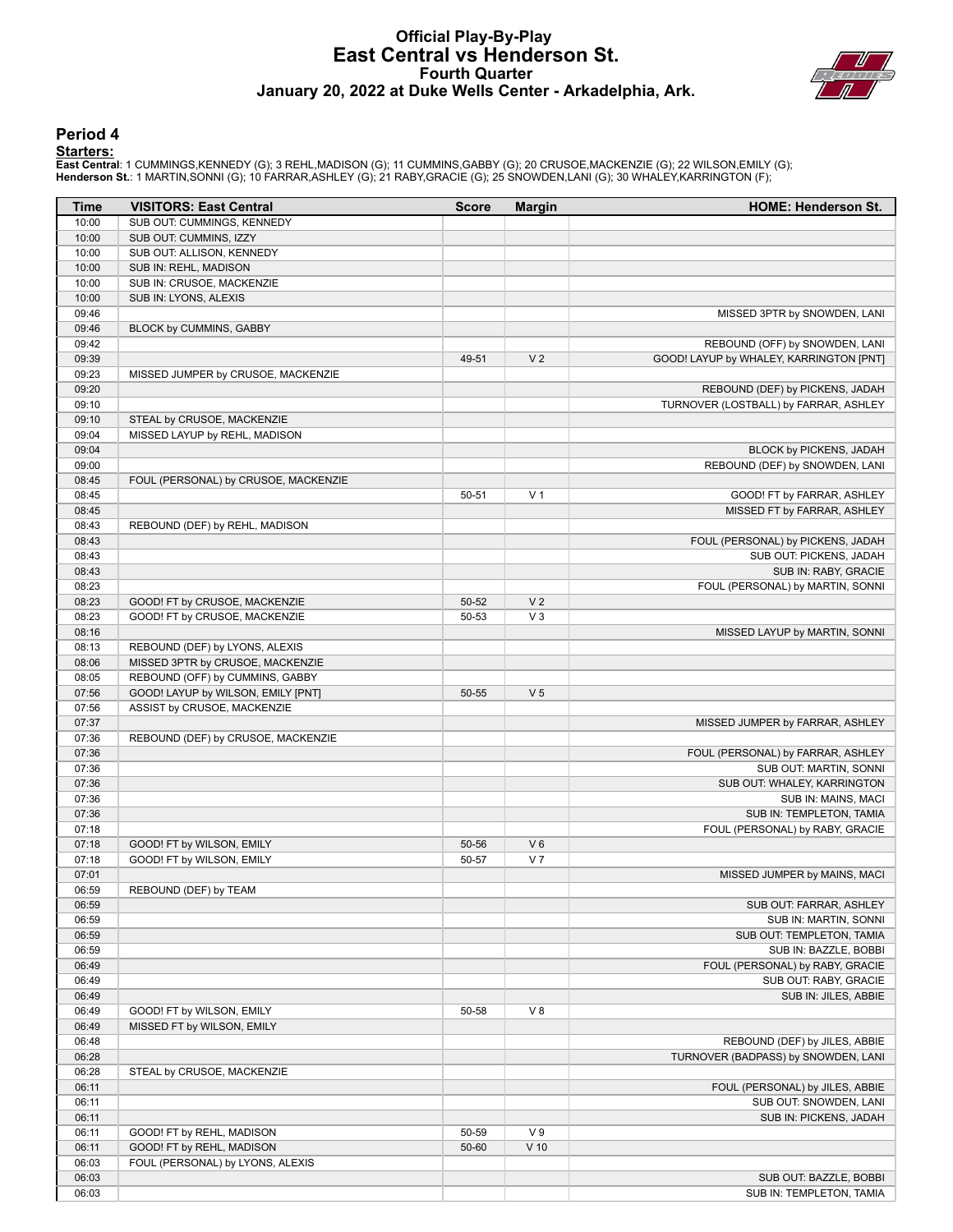| Time           | <b>VISITORS: East Central</b>        | <b>Score</b> | <b>Margin</b>   | <b>HOME: Henderson St.</b>                               |
|----------------|--------------------------------------|--------------|-----------------|----------------------------------------------------------|
| 05:51          |                                      |              |                 | MISSED LAYUP by PICKENS, JADAH                           |
| 05:49          | REBOUND (DEF) by CUMMINS, GABBY      |              |                 |                                                          |
| 05:28          | MISSED LAYUP by CUMMINS, GABBY       |              |                 |                                                          |
| 05:26          |                                      |              |                 | REBOUND (DEF) by PICKENS, JADAH                          |
| 05:25          | FOUL (PERSONAL) by CUMMINS, GABBY    |              |                 |                                                          |
| 05:17          |                                      |              |                 | FOUL (TECH) by TEAM                                      |
| 05:17          |                                      |              |                 | TURNOVER (OFFENSIVE) by TEAM                             |
| 05:17          | GOOD! FT by REHL, MADISON            | 50-61        | $V$ 11          |                                                          |
| 05:17          | GOOD! FT by REHL, MADISON            | 50-62        | V <sub>12</sub> |                                                          |
| 05:05          |                                      |              |                 | FOUL (PERSONAL) by MAINS, MACI                           |
| 05:05          |                                      |              |                 | SUB OUT: MAINS, MACI                                     |
| 05:05          |                                      |              |                 | SUB IN: FARRAR, ASHLEY                                   |
| 05:05          | GOOD! FT by CUMMINS, GABBY           | 50-63        | V <sub>13</sub> |                                                          |
| 05:05          | MISSED FT by CUMMINS, GABBY          |              |                 |                                                          |
| 05:03          |                                      |              |                 | REBOUND (DEF) by JILES, ABBIE                            |
| 04:54          |                                      | 52-63        | $V$ 11          | GOOD! LAYUP by FARRAR, ASHLEY [PNT]                      |
| 04:34          | GOOD! LAYUP by WILSON, EMILY         | 52-65        | V <sub>13</sub> |                                                          |
| 04:34<br>04:21 | ASSIST by REHL, MADISON              |              |                 |                                                          |
| 04:21          |                                      |              |                 | MISSED JUMPER by FARRAR, ASHLEY<br>REBOUND (OFF) by TEAM |
| 04:21          |                                      |              |                 | SUB OUT: TEMPLETON, TAMIA                                |
| 04:21          |                                      |              |                 | SUB IN: WHALEY, KARRINGTON                               |
| 04:21          |                                      |              |                 |                                                          |
| 04:04          |                                      |              |                 | TURNOVER (TRAVEL) by JILES, ABBIE                        |
| 04:04          |                                      |              |                 | SUB OUT: PICKENS, JADAH                                  |
| 04:04          |                                      |              |                 | SUB OUT: JILES, ABBIE                                    |
| 04:04          |                                      |              |                 | SUB IN: RABY, GRACIE                                     |
| 04:04          |                                      |              |                 | SUB IN: SNOWDEN, LANI                                    |
| 03:48          | MISSED LAYUP by REHL, MADISON        |              |                 |                                                          |
| 03:48          |                                      |              |                 | BLOCK by MARTIN, SONNI                                   |
| 03:45          |                                      |              |                 | REBOUND (DEF) by MARTIN, SONNI                           |
| 03:41          |                                      | 54-65        | $V$ 11          | GOOD! LAYUP by WHALEY, KARRINGTON [FB]                   |
| 03:41          |                                      |              |                 | ASSIST by MARTIN, SONNI                                  |
| 03:24          | TURNOVER (LOSTBALL) by WILSON, EMILY |              |                 |                                                          |
| 03:13          |                                      |              |                 | MISSED 3PTR by FARRAR, ASHLEY                            |
| 03:11          |                                      |              |                 | REBOUND (OFF) by RABY, GRACIE                            |
| 03:11          | FOUL (PERSONAL) by LYONS, ALEXIS     |              |                 |                                                          |
| 03:06          |                                      |              |                 | MISSED 3PTR by SNOWDEN, LANI                             |
| 03:02          |                                      |              |                 | REBOUND (OFF) by WHALEY, KARRINGTON                      |
| 03:02          |                                      | 56-65        | V <sub>9</sub>  | GOOD! LAYUP by WHALEY, KARRINGTON                        |
| 02:45          | MISSED LAYUP by CRUSOE, MACKENZIE    |              |                 |                                                          |
| 02:42          |                                      |              |                 | REBOUND (DEF) by TEAM                                    |
| 02:42          |                                      |              |                 |                                                          |
| 02:42          | TIMEOUT 30SEC                        |              |                 |                                                          |
| 02:31          |                                      | 58-65        | V <sub>7</sub>  | GOOD! LAYUP by WHALEY, KARRINGTON                        |
| 02:31          | FOUL (PERSONAL) by CUMMINS, GABBY    |              |                 |                                                          |
| 02:31          |                                      | 59-65        | $V_6$           | GOOD! FT by WHALEY, KARRINGTON                           |
| 02:31          | GOOD! LAYUP by REHL, MADISON         |              | V8              | ASSIST by MARTIN, SONNI                                  |
| 02:19<br>02:09 |                                      | 59-67        |                 | MISSED JUMPER by FARRAR, ASHLEY                          |
| 02:07          |                                      |              |                 | REBOUND (OFF) by WHALEY, KARRINGTON                      |
| 02:05          |                                      | 61-67        | $V_6$           | GOOD! LAYUP by WHALEY, KARRINGTON [PNT]                  |
| 02:04          |                                      |              |                 | TIMEOUT 30SEC                                            |
| 01:49          | MISSED JUMPER by CUMMINS, GABBY      |              |                 |                                                          |
| 01:44          | REBOUND (OFF) by CUMMINS, GABBY      |              |                 |                                                          |
| 01:44          | MISSED LAYUP by CUMMINS, GABBY       |              |                 |                                                          |
| 01:43          |                                      |              |                 | REBOUND (DEF) by WHALEY, KARRINGTON                      |
| 01:33          |                                      | 63-67        | V <sub>4</sub>  | GOOD! LAYUP by MARTIN, SONNI [PNT]                       |
| 01:33          | FOUL (PERSONAL) by CUMMINS, GABBY    |              |                 |                                                          |
| 01:33          | SUB OUT: CUMMINS, GABBY              |              |                 |                                                          |
| 01:33          | SUB IN: CUMMINGS, KENNEDY            |              |                 |                                                          |
| 01:33          |                                      | 64-67        | V <sub>3</sub>  | GOOD! FT by MARTIN, SONNI                                |
| 01:05          | GOOD! LAYUP by CRUSOE, MACKENZIE     | 64-69        | V <sub>5</sub>  |                                                          |
| 01:05          |                                      |              |                 | FOUL (PERSONAL) by MARTIN, SONNI                         |
| 01:05          | MISSED FT by CRUSOE, MACKENZIE       |              |                 |                                                          |
| 01:05          |                                      |              |                 | REBOUND (DEF) by RABY, GRACIE                            |
| 00:46          |                                      |              |                 | MISSED 3PTR by MARTIN, SONNI                             |
| 00:43          |                                      |              |                 | REBOUND (OFF) by TEAM                                    |
| 00:43          | FOUL (PERSONAL) by REHL, MADISON     |              |                 |                                                          |
| 00:43          |                                      | 65-69        | V <sub>4</sub>  | GOOD! FT by FARRAR, ASHLEY                               |
| 00:43          |                                      | 66-69        | $V_3$           | GOOD! FT by FARRAR, ASHLEY                               |
| 00:35          |                                      |              |                 | FOUL (PERSONAL) by MARTIN, SONNI                         |
| 00:35          | GOOD! FT by CRUSOE, MACKENZIE        | 66-70        | V <sub>4</sub>  |                                                          |
| 00:35          | GOOD! FT by CRUSOE, MACKENZIE        | 66-71        | V <sub>5</sub>  |                                                          |
| 00:35          |                                      |              |                 | TIMEOUT 30SEC                                            |
| 00:30          |                                      |              |                 | MISSED LAYUP by MARTIN, SONNI                            |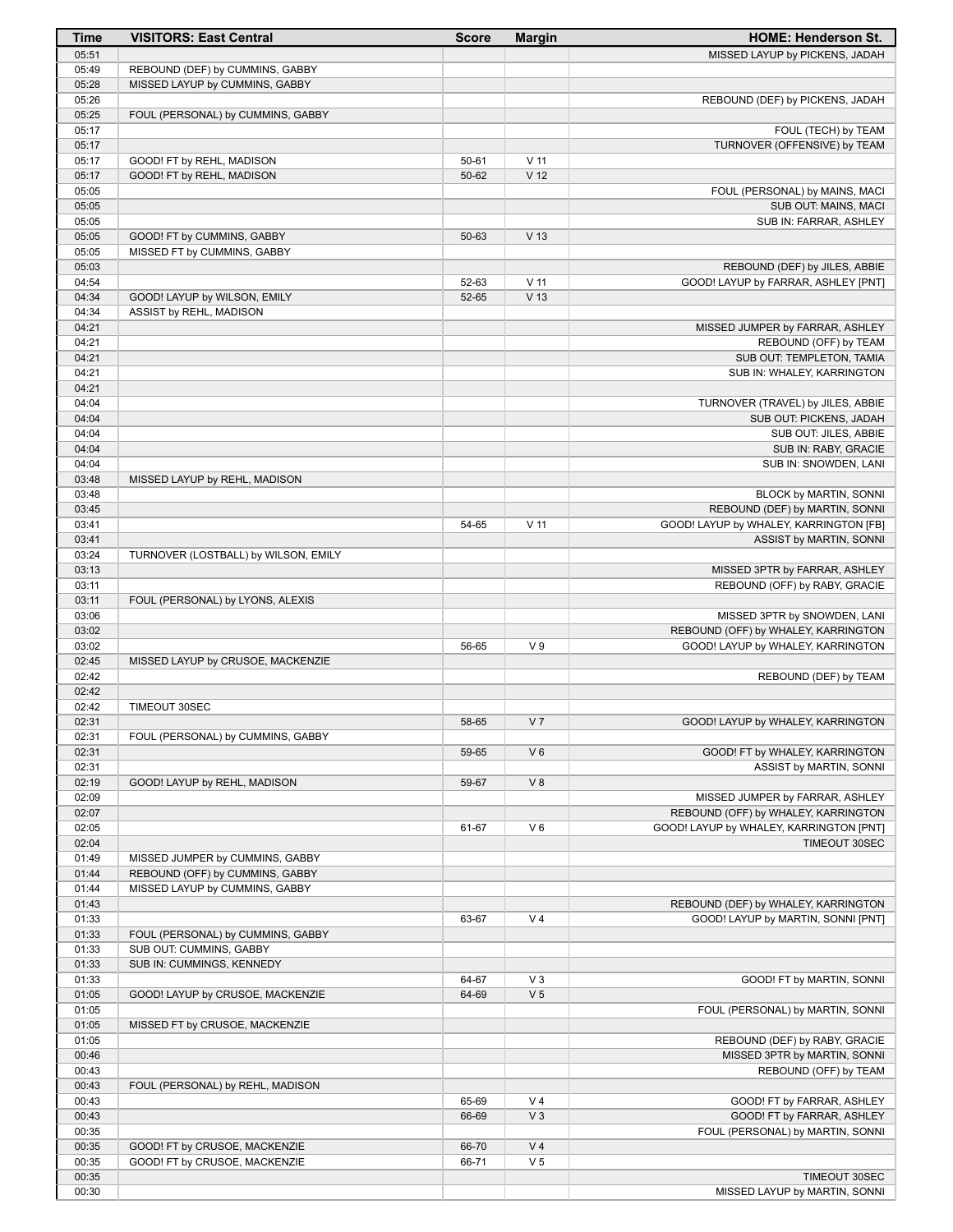| Time  | <b>VISITORS: East Central</b>      | <b>Score</b> | <b>Margin</b>  | <b>HOME: Henderson St.</b>         |
|-------|------------------------------------|--------------|----------------|------------------------------------|
| 00:28 | REBOUND (DEF) by CUMMINGS, KENNEDY |              |                |                                    |
| 00:28 |                                    |              |                | FOUL (PERSONAL) by SNOWDEN, LANI   |
| 00:28 | GOOD! FT by CUMMINGS, KENNEDY      | 66-72        | $V_6$          |                                    |
| 00:28 | GOOD! FT by CUMMINGS, KENNEDY      | 66-73        | V <sub>7</sub> |                                    |
| 00:25 |                                    |              |                | TURNOVER (BADPASS) by RABY, GRACIE |
| 00:25 | STEAL by REHL, MADISON             |              |                |                                    |
| 00:16 |                                    |              |                | FOUL (PERSONAL) by SNOWDEN, LANI   |
| 00:16 | GOOD! FT by WILSON, EMILY          | 66-74        | $V_8$          |                                    |
| 00:16 | GOOD! FT by WILSON, EMILY          | 66-75        | V <sub>9</sub> |                                    |
| 00:10 |                                    | 68-75        | V <sub>7</sub> | GOOD! JUMPER by MARTIN, SONNI      |
| 00:05 |                                    |              |                | FOUL (PERSONAL) by MARTIN, SONNI   |
| 00:05 |                                    |              |                | SUB OUT: MARTIN, SONNI             |
| 00:05 |                                    |              |                | SUB IN: MAINS, MACI                |
| 00:05 | MISSED FT by CRUSOE, MACKENZIE     |              |                |                                    |
| 00:05 | REBOUND (OFF) by TEAM              |              |                |                                    |
| 00:05 | GOOD! FT by CRUSOE, MACKENZIE      | 68-76        | V8             |                                    |
| 00:00 |                                    |              |                | MISSED LAYUP by MAINS, MACI        |
| 00:00 | BLOCK by OGLE, KATE                |              |                |                                    |
| 00:00 |                                    |              |                | REBOUND (OFF) by TEAM              |
| 00:00 |                                    | 71-76        | V <sub>5</sub> | GOOD! 3PTR by FARRAR, ASHLEY       |
| 00:00 |                                    |              |                | ASSIST by MAINS, MACI              |
| 00:00 | SUB OUT: LYONS, ALEXIS             |              |                |                                    |
| 00:00 | SUB IN: OGLE, KATE                 |              |                |                                    |

### **East Central 76, Henderson St. 71**

| <b>Points (This Period)</b> | <b>ECU</b>     | <b>HSU</b>     |
|-----------------------------|----------------|----------------|
| In the Paint                |                | 14             |
| Off Turns                   |                |                |
| 2nd Chance                  |                |                |
| <b>Fast Break</b>           |                |                |
| Bench                       |                |                |
| Per Poss                    | 1.316<br>13/19 | 1.143<br>12/21 |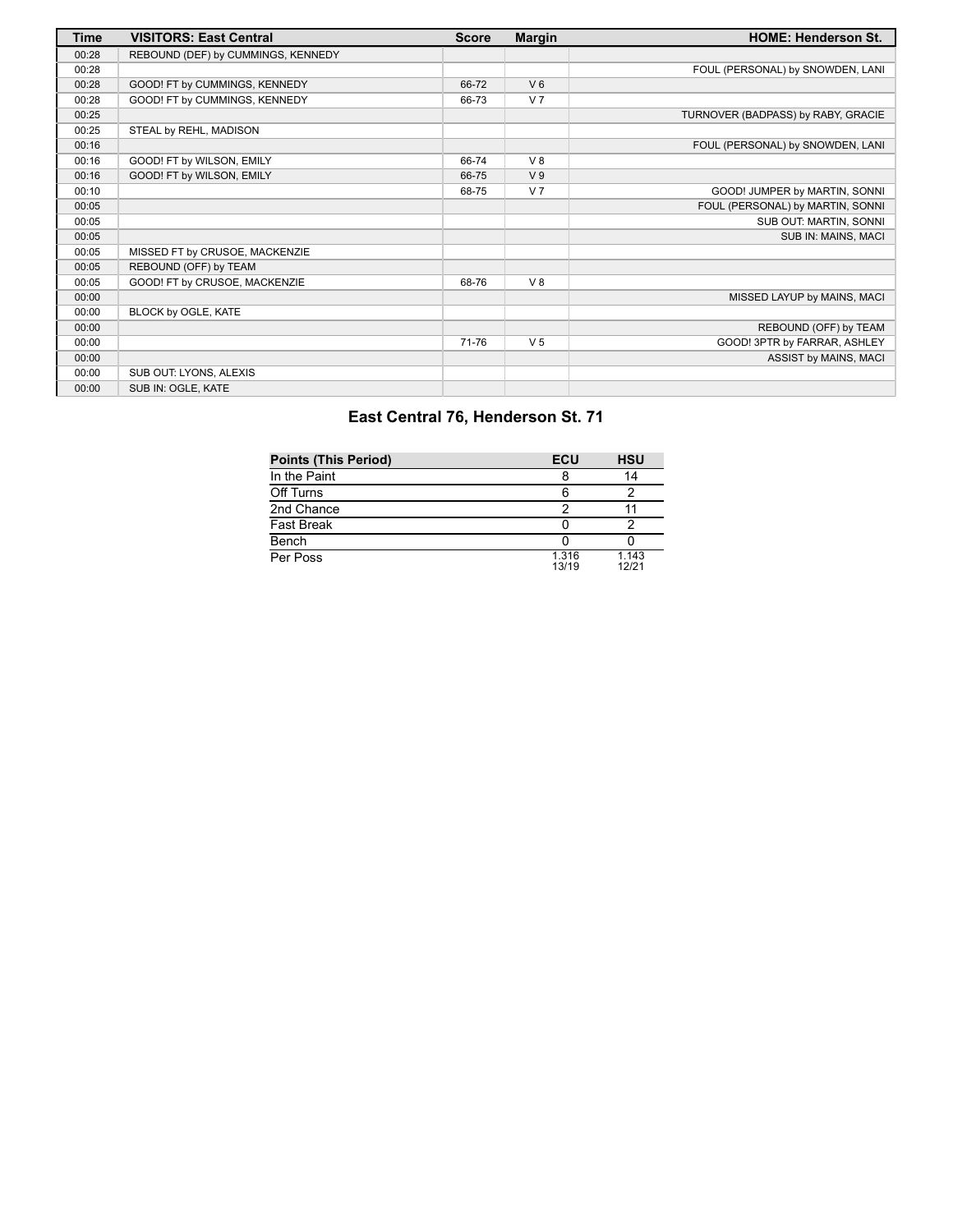#### **Official Scoring/Possession Reference Chart East Central vs Henderson St. Period 1 January 20, 2022 at Duke Wells Center - Arkadelphia, Ark.**



#### **Period 1**

#### **Starters:**

**East Centra**l: 1 CUMMINGS,KENNEDY (G); 3 REHL,MADISON (G); 11 CUMMINS,GABBY (G); 20 CRUSOE,MACKENZIE (G); 22 WILSON,EMILY (G);<br>**Henderson St.**: 1 MARTIN,SONNI (G); 10 FARRAR,ASHLEY (G); 21 RABY,GRACIE (G); 25 SNOWDEN,LANI

| <b>Time</b> | <b>VISITORS: East Central</b>           | <b>Score</b> | <b>Margin</b>  | <b>HOME: Henderson St.</b>        |
|-------------|-----------------------------------------|--------------|----------------|-----------------------------------|
| 09:39       | GOOD! LAYUP by REHL, MADISON            | $0 - 2$      | V <sub>2</sub> |                                   |
| 09:23       |                                         | $3-2$        | H <sub>1</sub> | GOOD! 3PTR by MARTIN, SONNI       |
| 08:54       | GOOD! JUMPER by CRUSOE, MACKENZIE [PNT] | $3 - 4$      | V <sub>1</sub> |                                   |
| 08:23       | GOOD! FT by WILSON, EMILY               | $3-5$        | V <sub>2</sub> |                                   |
| 08:23       | GOOD! FT by WILSON, EMILY               | $3-6$        | V <sub>3</sub> |                                   |
| 08:04       |                                         | $5-6$        | V <sub>1</sub> | GOOD! LAYUP by WHALEY, KARRINGTON |
| 07:26       | GOOD! JUMPER by CRUSOE, MACKENZIE [PNT] | $5-8$        | $V_3$          |                                   |
| 07:18       |                                         | $8 - 8$      | Τ              | GOOD! 3PTR by FARRAR, ASHLEY      |
| 06:57       |                                         | $9 - 8$      | H <sub>1</sub> | GOOD! FT by WHALEY, KARRINGTON    |
| 06:57       |                                         | $10 - 8$     | H <sub>2</sub> | GOOD! FT by WHALEY, KARRINGTON    |
| 06:48       | GOOD! 3PTR by CRUSOE, MACKENZIE         | $10 - 11$    | V <sub>1</sub> |                                   |
| 06:30       |                                         | $12 - 11$    | H <sub>1</sub> | GOOD! JUMPER by FARRAR, ASHLEY    |
| 06:11       |                                         | $14 - 11$    | $H_3$          | GOOD! LAYUP by RABY, GRACIE [FB]  |
| 05:36       | GOOD! JUMPER by LYONS, ALEXIS           | $14 - 13$    | H <sub>1</sub> |                                   |
| 03:09       | GOOD! LAYUP by REHL, MADISON            | $14 - 15$    | V <sub>1</sub> |                                   |
| 01:20       | GOOD! FT by WILSON, EMILY               | $14 - 16$    | V <sub>2</sub> |                                   |
| 01:20       | GOOD! FT by WILSON, EMILY               | $14 - 17$    | $V_3$          |                                   |
| 01:08       |                                         | $15 - 17$    | V <sub>2</sub> | GOOD! FT by MAINS, MACI           |
| 00:15       |                                         | $17 - 17$    | $\mathsf{T}$   | GOOD! JUMPER by MAINS, MACI       |

**East Central 17, Henderson St. 17**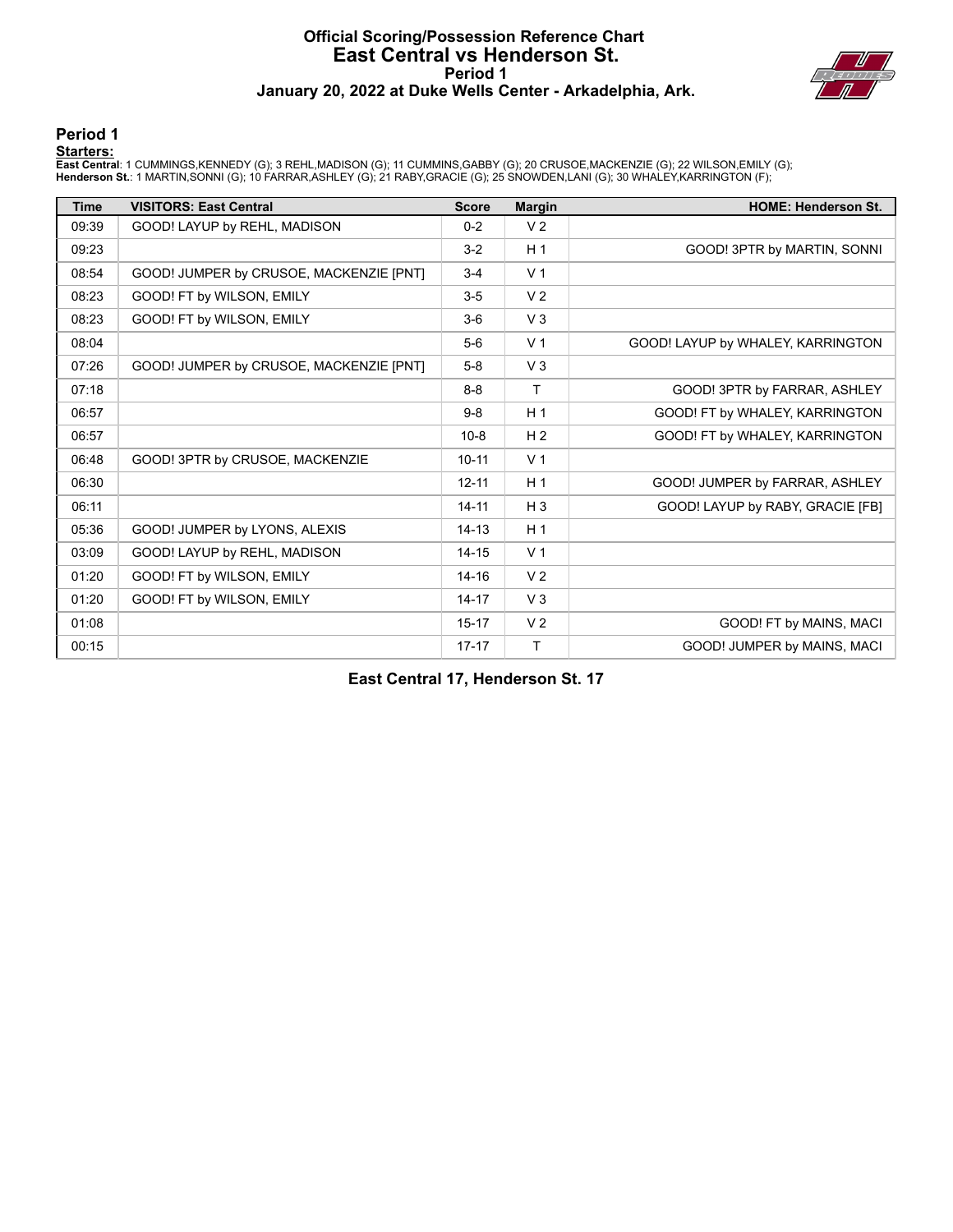#### **Official Scoring/Possession Reference Chart East Central vs Henderson St. Period 2 January 20, 2022 at Duke Wells Center - Arkadelphia, Ark.**



#### **Period 2**

#### **Starters:**

**East Centra**l: 1 CUMMINGS,KENNEDY (G); 3 REHL,MADISON (G); 11 CUMMINS,GABBY (G); 20 CRUSOE,MACKENZIE (G); 22 WILSON,EMILY (G);<br>**Henderson St.**: 1 MARTIN,SONNI (G); 10 FARRAR,ASHLEY (G); 21 RABY,GRACIE (G); 25 SNOWDEN,LANI

| Time  | <b>VISITORS: East Central</b>           | <b>Score</b> | <b>Margin</b>  | <b>HOME: Henderson St.</b>      |
|-------|-----------------------------------------|--------------|----------------|---------------------------------|
| 08:44 |                                         | $18 - 17$    | H <sub>1</sub> | GOOD! FT by MARTIN, SONNI       |
| 08:14 |                                         | 19-17        | H <sub>2</sub> | GOOD! FT by MARTIN, SONNI       |
| 08:14 |                                         | $20 - 17$    | $H_3$          | GOOD! FT by MARTIN, SONNI       |
| 07:49 | GOOD! JUMPER by CRUSOE, MACKENZIE [PNT] | $20-19$      | H <sub>1</sub> |                                 |
| 07:18 | GOOD! JUMPER by WILSON, EMILY           | $20 - 21$    | V <sub>1</sub> |                                 |
| 07:06 |                                         | $22 - 21$    | H <sub>1</sub> | GOOD! LAYUP by TEMPLETON, TAMIA |
| 05:25 | GOOD! JUMPER by CRUSOE, MACKENZIE       | $22 - 23$    | V <sub>1</sub> |                                 |
| 04:34 | GOOD! FT by CUMMINS, IZZY               | $22 - 24$    | V <sub>2</sub> |                                 |
| 04:29 |                                         | $25 - 24$    | H <sub>1</sub> | GOOD! 3PTR by PICKENS, JADAH    |
| 03:54 |                                         | $26 - 24$    | H <sub>2</sub> | GOOD! FT by PICKENS, JADAH      |
| 03:16 |                                         | 28-24        | H <sub>4</sub> | GOOD! JUMPER by MARTIN, SONNI   |
| 02:45 | GOOD! FT by WILSON, EMILY               | 28-25        | $H_3$          |                                 |
| 02:45 | GOOD! FT by WILSON, EMILY               | 28-26        | H <sub>2</sub> |                                 |
| 01:28 | GOOD! 3PTR by CUMMINGS, KENNEDY         | 28-29        | V <sub>1</sub> |                                 |
| 00:55 |                                         | $31 - 29$    | H <sub>2</sub> | GOOD! 3PTR by SNOWDEN, LANI     |

**East Central 29, Henderson St. 31**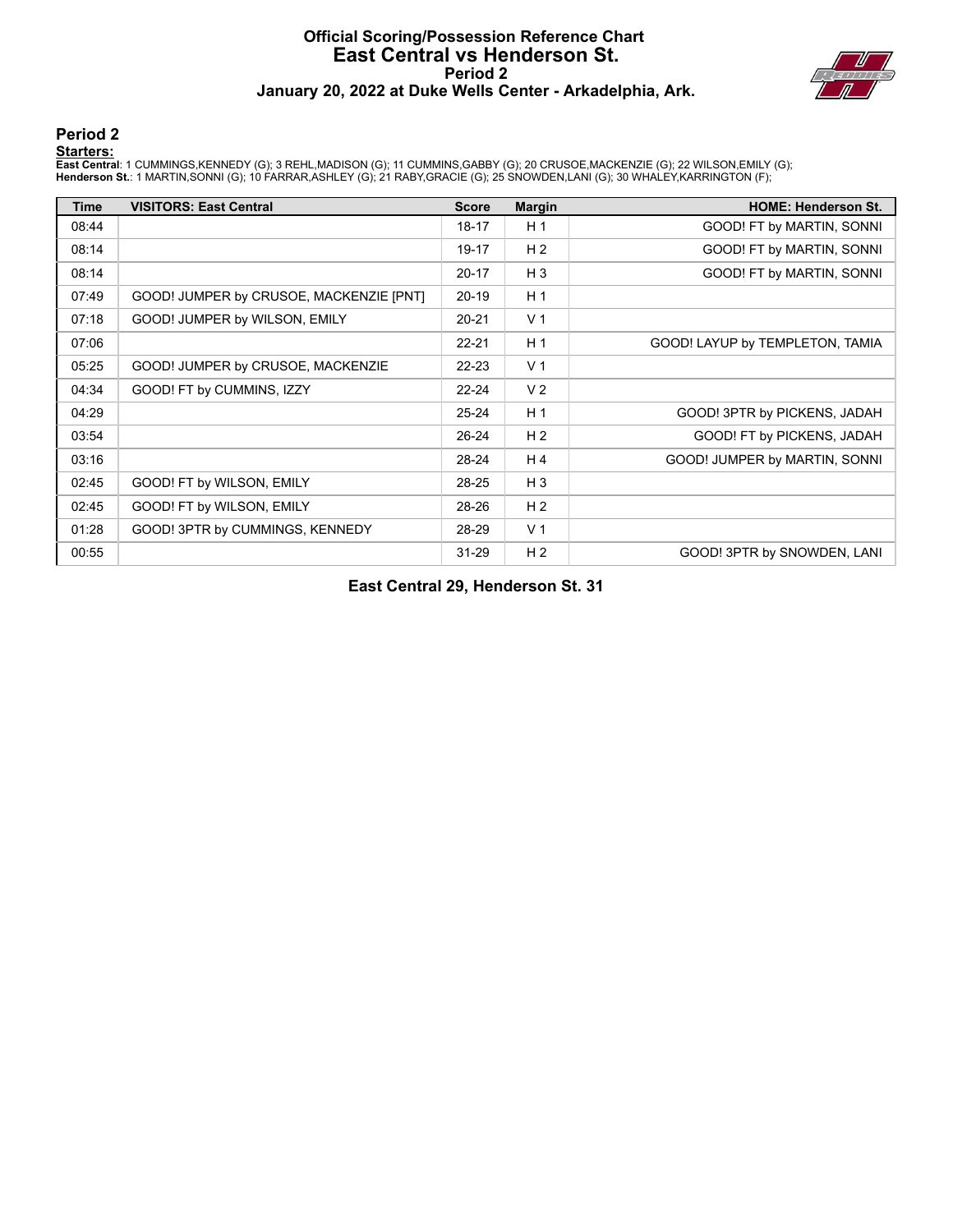#### **Official Scoring/Possession Reference Chart East Central vs Henderson St. Period 3 January 20, 2022 at Duke Wells Center - Arkadelphia, Ark.**



#### **Period 3**

#### **Starters:**

**East Centra**l: 1 CUMMINGS,KENNEDY (G); 3 REHL,MADISON (G); 11 CUMMINS,GABBY (G); 20 CRUSOE,MACKENZIE (G); 22 WILSON,EMILY (G);<br>**Henderson St.**: 1 MARTIN,SONNI (G); 10 FARRAR,ASHLEY (G); 21 RABY,GRACIE (G); 25 SNOWDEN,LANI

| <b>Time</b> | <b>VISITORS: East Central</b>          | <b>Score</b> | <b>Margin</b>  | <b>HOME: Henderson St.</b>             |
|-------------|----------------------------------------|--------------|----------------|----------------------------------------|
| 09:34       | GOOD! LAYUP by CUMMINS, GABBY [FB]     | $31 - 31$    | Τ              |                                        |
| 08:50       | GOOD! 3PTR by CRUSOE, MACKENZIE        | $31 - 34$    | V <sub>3</sub> |                                        |
| 08:11       | GOOD! JUMPER by CRUSOE, MACKENZIE      | $31 - 36$    | V <sub>5</sub> |                                        |
| 06:58       | GOOD! FT by CUMMINS, GABBY             | 31-37        | $V_6$          |                                        |
| 06:58       | GOOD! FT by CUMMINS, GABBY             | 31-38        | V <sub>7</sub> |                                        |
| 06:23       |                                        | 33-38        | V <sub>5</sub> | GOOD! LAYUP by WHALEY, KARRINGTON [FB] |
| 06:14       | GOOD! LAYUP by CUMMINS, IZZY           | $33 - 40$    | V <sub>7</sub> |                                        |
| 05:56       | GOOD! FT by CUMMINS, IZZY [FB]         | $33 - 41$    | V8             |                                        |
| 05:56       | GOOD! FT by CUMMINS, IZZY [FB]         | $33 - 42$    | V <sub>9</sub> |                                        |
| 04:45       |                                        | $34 - 42$    | V8             | GOOD! FT by RABY, GRACIE               |
| 04:45       |                                        | $35 - 42$    | V <sub>7</sub> | GOOD! FT by RABY, GRACIE               |
| 04:35       | GOOD! FT by REHL, MADISON              | $35 - 43$    | V8             |                                        |
| 04:35       | GOOD! FT by REHL, MADISON              | 35-44        | V <sub>9</sub> |                                        |
| 04:20       |                                        | 36-44        | V8             | GOOD! FT by WHALEY, KARRINGTON         |
| 04:20       |                                        | $37 - 44$    | V <sub>7</sub> | GOOD! FT by WHALEY, KARRINGTON         |
| 04:03       |                                        | 39-44        | V <sub>5</sub> | GOOD! LAYUP by RABY, GRACIE [FB]       |
| 03:38       | GOOD! LAYUP by REHL, MADISON [PNT]     | 39-46        | V <sub>7</sub> |                                        |
| 03:01       | GOOD! JUMPER by CRUSOE, MACKENZIE [FB] | 39-48        | V <sub>9</sub> |                                        |
| 02:48       |                                        | 42-48        | $V_6$          | GOOD! 3PTR by FARRAR, ASHLEY           |
| 01:54       | GOOD! FT by CUMMINGS, KENNEDY [FB]     | 42-49        | V <sub>7</sub> |                                        |
| 01:42       |                                        | 43-49        | $V_6$          | GOOD! FT by WHALEY, KARRINGTON         |
| 01:28       | GOOD! LAYUP by CUMMINS, GABBY          | 43-51        | V8             |                                        |
| 01:17       |                                        | 45-51        | $V_6$          | GOOD! JUMPER by FARRAR, ASHLEY         |
| 00:47       |                                        | 46-51        | V <sub>5</sub> | GOOD! FT by FARRAR, ASHLEY [FB]        |
| 00:47       |                                        | 47-51        | V <sub>4</sub> | GOOD! FT by FARRAR, ASHLEY [FB]        |

**East Central 51, Henderson St. 47**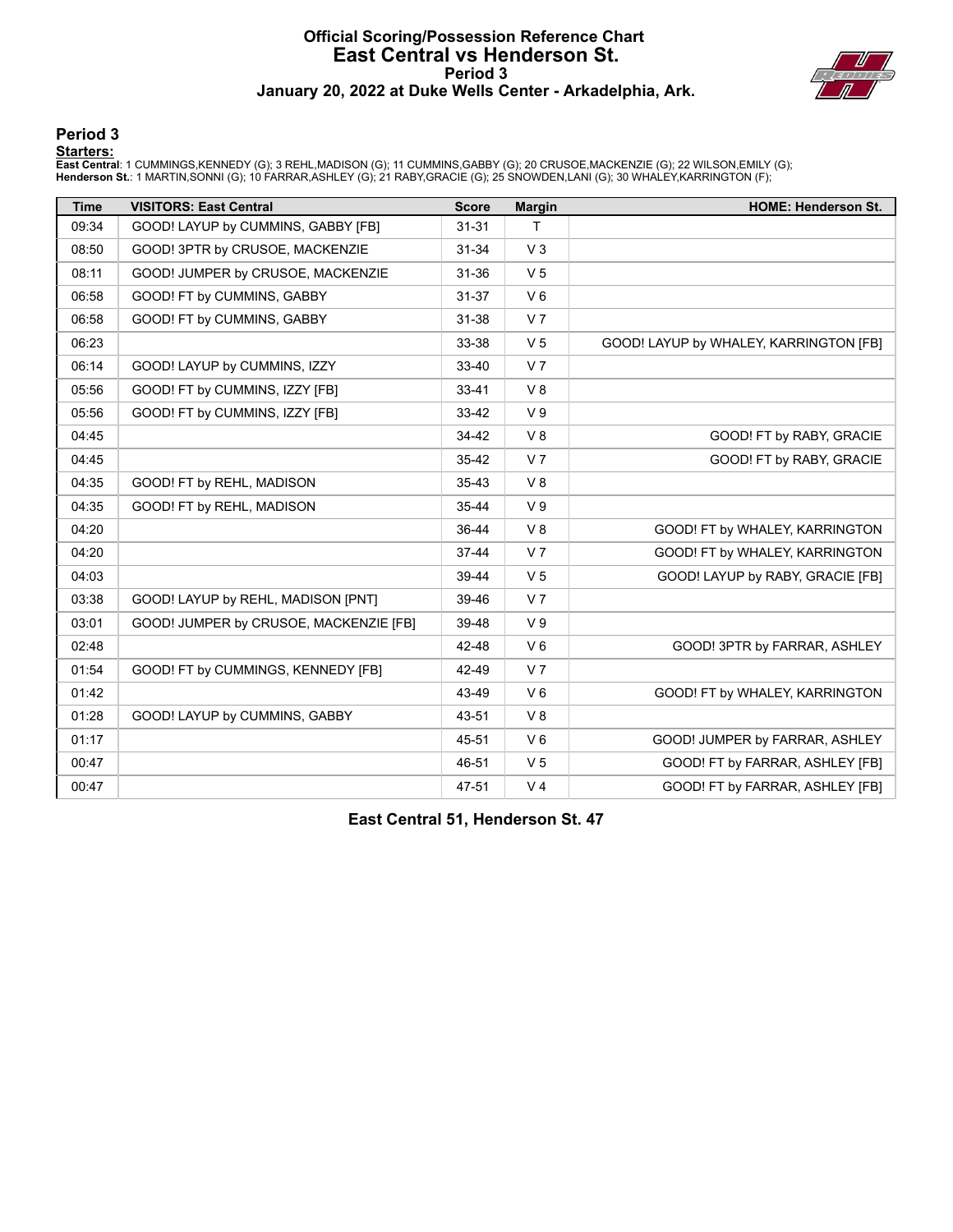#### **Official Scoring/Possession Reference Chart East Central vs Henderson St. Period 4 January 20, 2022 at Duke Wells Center - Arkadelphia, Ark.**



#### **Period 4**

#### **Starters:**

**East Centra**l: 1 CUMMINGS,KENNEDY (G); 3 REHL,MADISON (G); 11 CUMMINS,GABBY (G); 20 CRUSOE,MACKENZIE (G); 22 WILSON,EMILY (G);<br>**Henderson St.**: 1 MARTIN,SONNI (G); 10 FARRAR,ASHLEY (G); 21 RABY,GRACIE (G); 25 SNOWDEN,LANI

| <b>Time</b> | <b>VISITORS: East Central</b>      | <b>Score</b> | <b>Margin</b>   | <b>HOME: Henderson St.</b>              |
|-------------|------------------------------------|--------------|-----------------|-----------------------------------------|
| 09:39       |                                    | 49-51        | V <sub>2</sub>  | GOOD! LAYUP by WHALEY, KARRINGTON [PNT] |
| 08:45       |                                    | 50-51        | V <sub>1</sub>  | GOOD! FT by FARRAR, ASHLEY              |
| 08:23       | GOOD! FT by CRUSOE, MACKENZIE      | 50-52        | V <sub>2</sub>  |                                         |
| 08:23       | GOOD! FT by CRUSOE, MACKENZIE      | 50-53        | $V_3$           |                                         |
| 07:56       | GOOD! LAYUP by WILSON, EMILY [PNT] | 50-55        | V <sub>5</sub>  |                                         |
| 07:18       | GOOD! FT by WILSON, EMILY          | 50-56        | $V_6$           |                                         |
| 07:18       | GOOD! FT by WILSON, EMILY          | 50-57        | V <sub>7</sub>  |                                         |
| 06:49       | GOOD! FT by WILSON, EMILY          | 50-58        | V8              |                                         |
| 06:11       | GOOD! FT by REHL, MADISON          | 50-59        | V <sub>9</sub>  |                                         |
| 06:11       | GOOD! FT by REHL, MADISON          | 50-60        | $V$ 10          |                                         |
| 05:17       | GOOD! FT by REHL, MADISON          | 50-61        | $V$ 11          |                                         |
| 05:17       | GOOD! FT by REHL, MADISON          | 50-62        | V <sub>12</sub> |                                         |
| 05:05       | GOOD! FT by CUMMINS, GABBY         | 50-63        | V <sub>13</sub> |                                         |
| 04:54       |                                    | 52-63        | V <sub>11</sub> | GOOD! LAYUP by FARRAR, ASHLEY [PNT]     |
| 04:34       | GOOD! LAYUP by WILSON, EMILY       | 52-65        | V <sub>13</sub> |                                         |
| 03:41       |                                    | 54-65        | V <sub>11</sub> | GOOD! LAYUP by WHALEY, KARRINGTON [FB]  |
| 03:02       |                                    | 56-65        | V <sub>9</sub>  | GOOD! LAYUP by WHALEY, KARRINGTON       |
| 02:31       |                                    | 58-65        | V <sub>7</sub>  | GOOD! LAYUP by WHALEY, KARRINGTON       |
| 02:31       |                                    | 59-65        | $V_6$           | GOOD! FT by WHALEY, KARRINGTON          |
| 02:19       | GOOD! LAYUP by REHL, MADISON       | 59-67        | V8              |                                         |
| 02:05       |                                    | 61-67        | $V_6$           | GOOD! LAYUP by WHALEY, KARRINGTON [PNT] |
| 01:33       |                                    | 63-67        | V <sub>4</sub>  | GOOD! LAYUP by MARTIN, SONNI [PNT]      |
| 01:33       |                                    | 64-67        | $V_3$           | GOOD! FT by MARTIN, SONNI               |
| 01:05       | GOOD! LAYUP by CRUSOE, MACKENZIE   | 64-69        | V <sub>5</sub>  |                                         |
| 00:43       |                                    | 65-69        | V <sub>4</sub>  | GOOD! FT by FARRAR, ASHLEY              |
| 00:43       |                                    | 66-69        | V <sub>3</sub>  | GOOD! FT by FARRAR, ASHLEY              |
| 00:35       | GOOD! FT by CRUSOE, MACKENZIE      | 66-70        | V <sub>4</sub>  |                                         |
| 00:35       | GOOD! FT by CRUSOE, MACKENZIE      | 66-71        | V <sub>5</sub>  |                                         |
| 00:28       | GOOD! FT by CUMMINGS, KENNEDY      | 66-72        | $V_6$           |                                         |
| 00:28       | GOOD! FT by CUMMINGS, KENNEDY      | 66-73        | V <sub>7</sub>  |                                         |
| 00:16       | GOOD! FT by WILSON, EMILY          | 66-74        | $\vee$ 8        |                                         |
| 00:16       | GOOD! FT by WILSON, EMILY          | 66-75        | V <sub>9</sub>  |                                         |
| 00:10       |                                    | 68-75        | V <sub>7</sub>  | GOOD! JUMPER by MARTIN, SONNI           |
| 00:05       | GOOD! FT by CRUSOE, MACKENZIE      | 68-76        | V8              |                                         |
| 00:00       |                                    | 71-76        | V <sub>5</sub>  | GOOD! 3PTR by FARRAR, ASHLEY            |

**East Central 76, Henderson St. 71**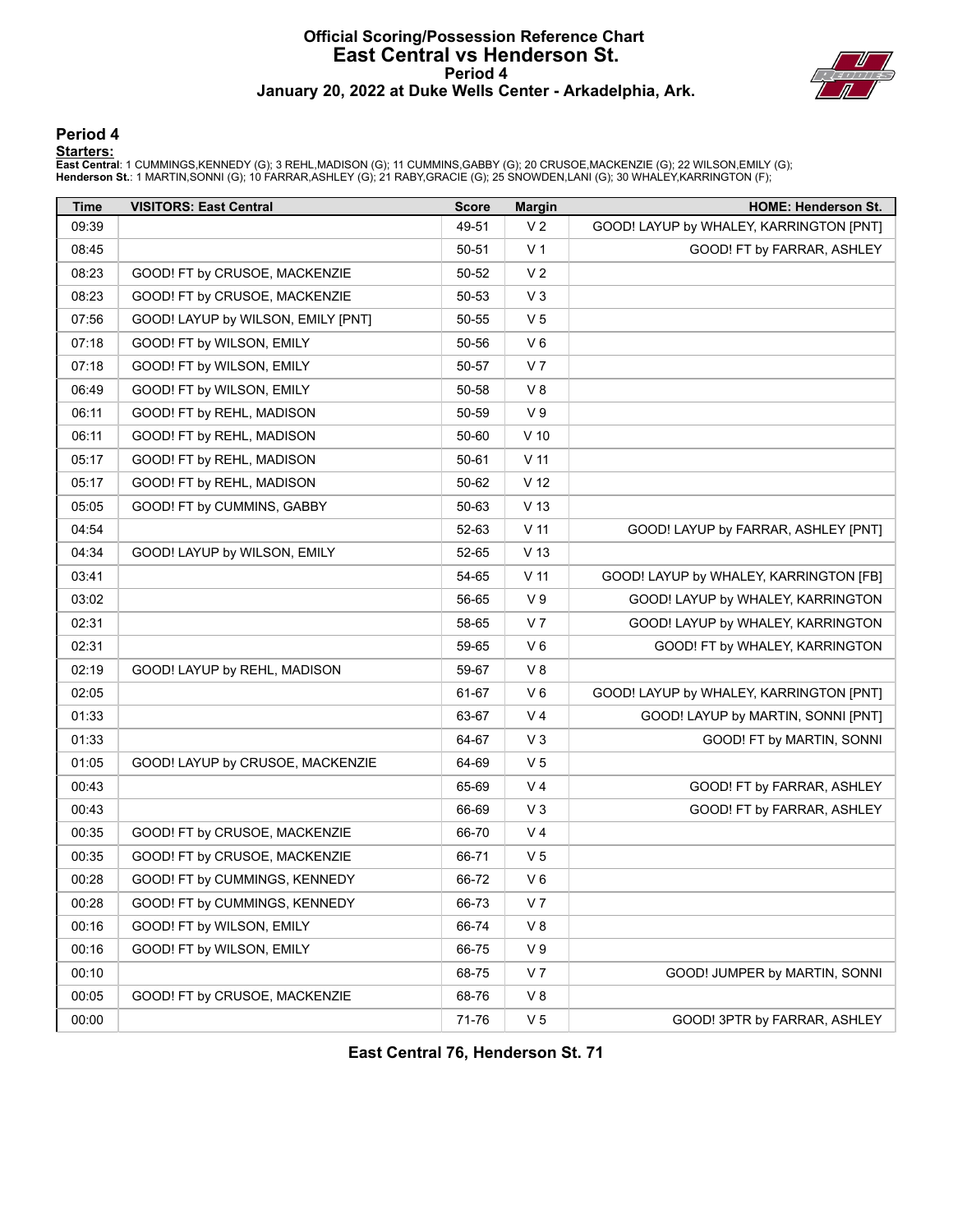#### **Official Substitutions Log East Central vs Henderson St. Period 1 January 20, 2022 at Duke Wells Center - Arkadelphia, Ark.**



| <b>VISITORS: East Central</b> | <b>Time</b> | <b>Score</b> | <b>HOME: Henderson St.</b>   |
|-------------------------------|-------------|--------------|------------------------------|
| 1 CUMMINGS, KENNEDY           |             |              | 1 MARTIN, SONNI              |
| 3 REHL, MADISON               |             |              | 10 FARRAR, ASHLEY            |
| 11 CUMMINS, GABBY             |             |              | 21 RABY, GRACIE              |
| 20 CRUSOE, MACKENZIE          |             |              | 25 SNOWDEN, LANI             |
| 22 WILSON, EMILY              |             |              | 30 WHALEY, KARRINGTON        |
| SUB OUT: 11 CUMMINS, GABBY    | 06:57       | $8 - 8$      |                              |
| SUB OUT: 22 WILSON, EMILY     | 06:57       |              |                              |
| SUB IN: 12 CUMMINS, IZZY      | 06:57       |              |                              |
| SUB IN: 24 LYONS, ALEXIS      | 06:57       |              |                              |
|                               | 05:18       | $13 - 14$    | SUB OUT: WHALEY, KARRINGTON  |
|                               | 05:18       |              | SUB IN: TEMPLETON, TAMIA     |
|                               | 03:59       | $13 - 14$    | SUB OUT: MARTIN, SONNI       |
|                               | 03:59       |              | SUB IN: MAINS, MACI          |
| SUB OUT: 1 CUMMINGS, KENNEDY  | 03:59       |              |                              |
| SUB IN: 22 WILSON, EMILY      | 03:59       |              |                              |
|                               | 03:27       | $13 - 14$    | SUB OUT: RABY, GRACIE        |
|                               | 03:27       |              | SUB IN: PICKENS, JADAH       |
|                               | 02:58       | $15 - 14$    | SUB OUT: SNOWDEN,LANI        |
|                               | 02:58       |              | <b>SUB IN: MARTIN, SONNI</b> |
| SUB OUT: 3 REHL, MADISON      | 02:58       |              |                              |
| SUB OUT: 24 LYONS, ALEXIS     | 02:58       |              |                              |
| SUB IN: 11 CUMMINS, GABBY     | 02:58       |              |                              |
| SUB IN: 14 OGLE, KATE         | 02:58       |              |                              |
|                               | 02:29       | $15 - 14$    | SUB OUT: FARRAR, ASHLEY      |
|                               | 02:29       |              | SUB OUT: TEMPLETON, TAMIA    |
|                               | 02:29       |              | SUB IN: RABY, GRACIE         |
|                               | 02:29       |              | SUB IN: WHALEY, KARRINGTON   |
| SUB OUT: 20 CRUSOE, MACKENZIE | 01:45       | $15 - 14$    |                              |
| SUB IN: 1 CUMMINGS, KENNEDY   | 01:45       |              |                              |
|                               | 01:20       | $15 - 14$    | SUB OUT: WHALEY, KARRINGTON  |
|                               | 01:20       |              | SUB IN: TEMPLETON, TAMIA     |

**East Central 17, Henderson St. 17**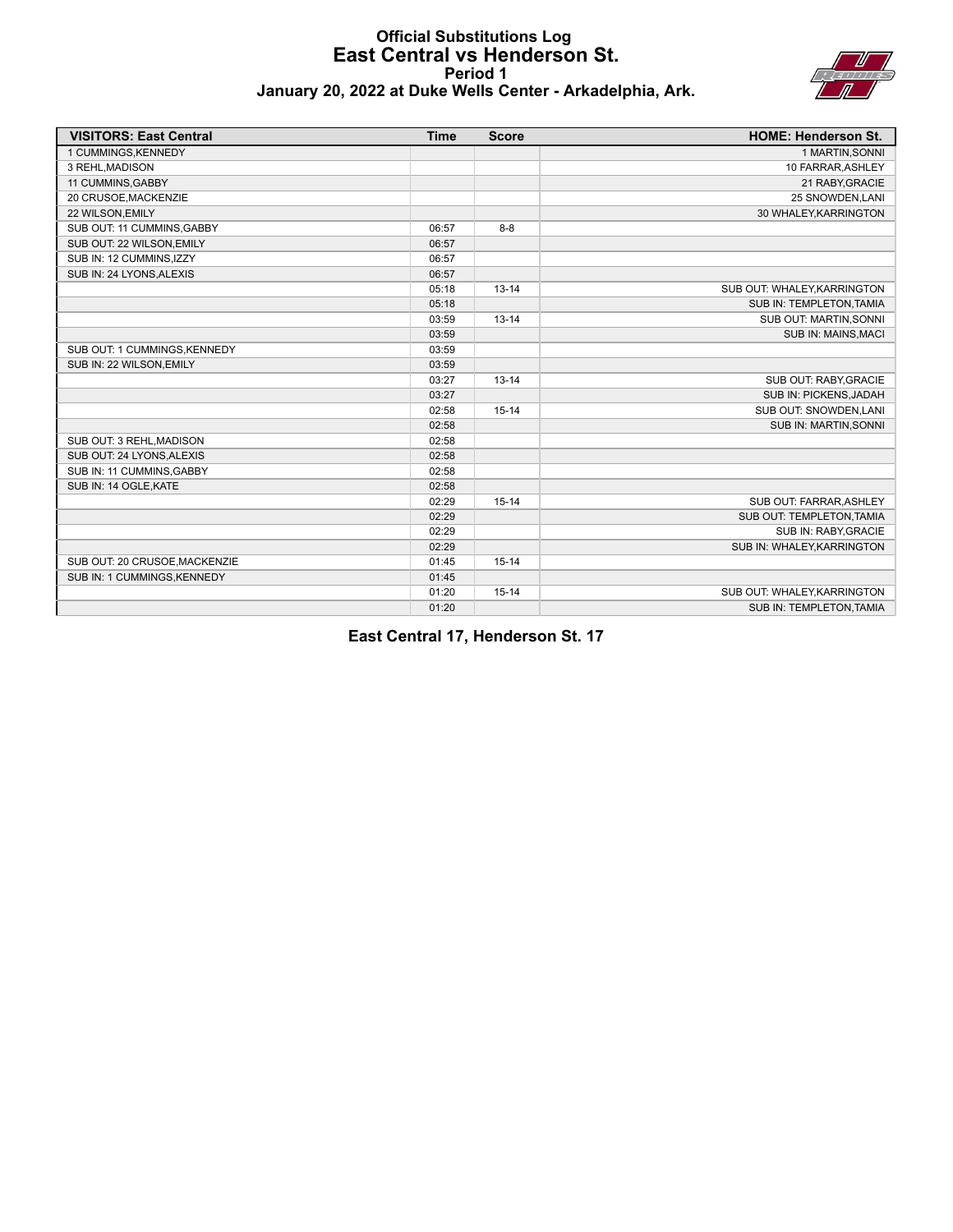#### **Official Substitutions Log East Central vs Henderson St. Period 2 January 20, 2022 at Duke Wells Center - Arkadelphia, Ark.**



| <b>VISITORS: East Central</b> | <b>Time</b> | <b>Score</b>             | <b>HOME: Henderson St.</b>   |
|-------------------------------|-------------|--------------------------|------------------------------|
| 1 CUMMINGS, KENNEDY           |             |                          | 1 MARTIN, SONNI              |
| 3 REHL, MADISON               |             |                          | 10 FARRAR, ASHLEY            |
| 11 CUMMINS, GABBY             |             |                          | 21 RABY, GRACIE              |
| 20 CRUSOE, MACKENZIE          |             |                          | 25 SNOWDEN, LANI             |
| 22 WILSON, EMILY              |             |                          | 30 WHALEY, KARRINGTON        |
| SUB OUT: 11 CUMMINS, GABBY    | 10:00       | $\blacksquare$           |                              |
| SUB OUT: 12 CUMMINS, IZZY     | 10:00       |                          |                              |
| SUB IN: 3 REHL, MADISON       | 10:00       |                          |                              |
| SUB IN: 20 CRUSOE, MACKENZIE  | 10:00       |                          |                              |
|                               | 09:04       | $\overline{\phantom{a}}$ | SUB OUT: MAINS, MACI         |
|                               | 09:04       |                          | <b>SUB IN: SNOWDEN.LANI</b>  |
| SUB OUT: 3 REHL, MADISON      | 08:28       | $17 - 18$                |                              |
| SUB IN: 24 LYONS, ALEXIS      | 08:28       |                          |                              |
| SUB OUT: 14 OGLE, KATE        | 08:14       | $17 - 18$                |                              |
| SUB IN: 33 ALLISON, KENNEDY   | 08:14       |                          |                              |
|                               | 06:53       | $21 - 22$                | SUB OUT: PICKENS, JADAH      |
|                               | 06:53       |                          | SUB IN: MAINS, MACI          |
| SUB OUT: 1 CUMMINGS, KENNEDY  | 06:53       |                          |                              |
| SUB IN: 12 CUMMINS, IZZY      | 06:53       |                          |                              |
|                               | 06:24       | 21-22                    | SUB OUT: TEMPLETON, TAMIA    |
|                               | 06:24       |                          | SUB IN: BAZZLE, BOBBI        |
| SUB OUT: 22 WILSON, EMILY     | 06:24       |                          |                              |
| SUB IN: 11 CUMMINS, GABBY     | 06:24       |                          |                              |
|                               | 04:52       | 23-22                    | SUB OUT: MARTIN, SONNI       |
|                               | 04:52       |                          | SUB IN: PICKENS, JADAH       |
|                               | 03:54       | 24-25                    | SUB OUT: RABY, GRACIE        |
|                               | 03:54       |                          | <b>SUB IN: MARTIN, SONNI</b> |
| SUB OUT: 12 CUMMINS, IZZY     | 03:54       |                          |                              |
| SUB IN: 1 CUMMINGS, KENNEDY   | 03:54       |                          |                              |
| SUB OUT: 33 ALLISON, KENNEDY  | 03:16       | 24-28                    |                              |
| SUB IN: 22 WILSON, EMILY      | 03:16       |                          |                              |
|                               | 02:31       | $26 - 28$                | SUB OUT: BAZZLE.BOBBI        |
|                               | 02:31       |                          | SUB IN: TEMPLETON, TAMIA     |
|                               | 01:59       | 26-28                    | SUB OUT: MAINS, MACI         |
|                               | 01:59       |                          | SUB IN: RABY, GRACIE         |
|                               | 01:06       | 29-28                    | SUB OUT: PICKENS, JADAH      |
|                               | 01:06       |                          | SUB IN: MAINS, MACI          |
| SUB OUT: 24 LYONS, ALEXIS     | 01:06       |                          |                              |
| SUB IN: 33 ALLISON.KENNEDY    | 01:06       |                          |                              |

**East Central 29, Henderson St. 31**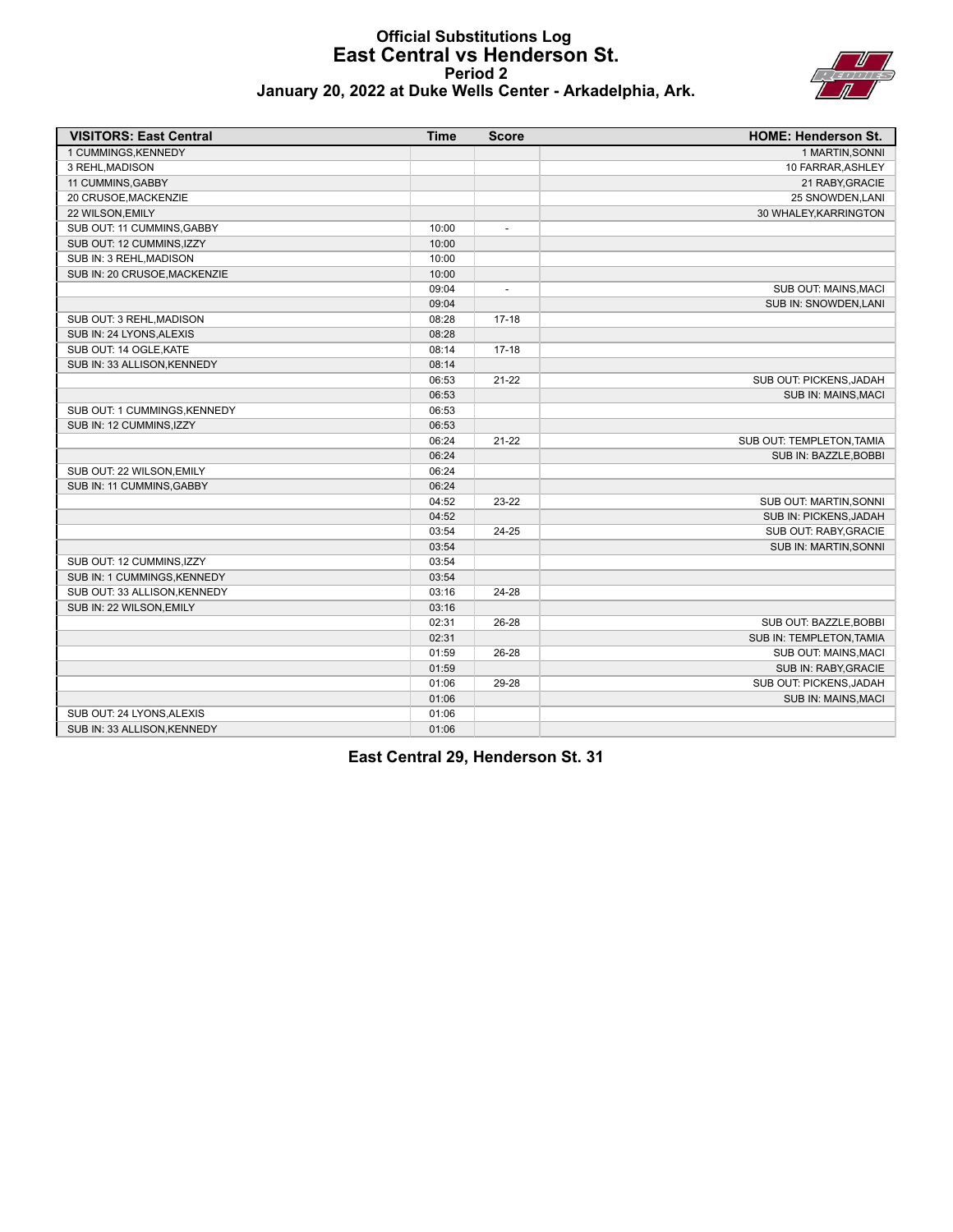#### **Official Substitutions Log East Central vs Henderson St. Period 3 January 20, 2022 at Duke Wells Center - Arkadelphia, Ark.**



| <b>VISITORS: East Central</b> | <b>Time</b> | <b>Score</b>             | <b>HOME: Henderson St.</b> |
|-------------------------------|-------------|--------------------------|----------------------------|
| 1 CUMMINGS, KENNEDY           |             |                          | 1 MARTIN, SONNI            |
| 3 REHL, MADISON               |             |                          | 10 FARRAR, ASHLEY          |
| 11 CUMMINS, GABBY             |             |                          | 21 RABY, GRACIE            |
| 20 CRUSOE, MACKENZIE          |             |                          | 25 SNOWDEN, LANI           |
| 22 WILSON, EMILY              |             |                          | 30 WHALEY, KARRINGTON      |
|                               | 10:00       | $\overline{\phantom{a}}$ | SUB OUT: MAINS, MACI       |
|                               | 10:00       |                          | SUB OUT: TEMPLETON, TAMIA  |
|                               | 10:00       |                          | SUB IN: FARRAR, ASHLEY     |
|                               | 10:00       |                          | SUB IN: WHALEY, KARRINGTON |
| SUB OUT: 33 ALLISON, KENNEDY  | 10:00       |                          |                            |
| SUB IN: 3 REHL.MADISON        | 10:00       |                          |                            |
| SUB OUT: 1 CUMMINGS, KENNEDY  | 08:17       | 34-31                    |                            |
| SUB IN: 12 CUMMINS, IZZY      | 08:17       |                          |                            |
| SUB OUT: 22 WILSON, EMILY     | 07:59       | 36-31                    |                            |
| SUB IN: 24 LYONS, ALEXIS      | 07:59       |                          |                            |
|                               | 06:58       | 36-31                    | SUB OUT: SNOWDEN,LANI      |
|                               | 06:58       |                          | SUB IN: PICKENS, JADAH     |
| SUB OUT: 3 REHL, MADISON      | 06:58       |                          |                            |
| SUB IN: 1 CUMMINGS, KENNEDY   | 06:58       |                          |                            |
|                               | 05:56       | 40-33                    | SUB OUT: FARRAR, ASHLEY    |
|                               | 05:56       |                          | SUB IN: MAINS, MACI        |
| SUB OUT: 11 CUMMINS, GABBY    | 05:56       |                          |                            |
| SUB IN: 22 WILSON, EMILY      | 05:56       |                          |                            |
| SUB OUT: 1 CUMMINGS, KENNEDY  | 04:45       | 42-33                    |                            |
| SUB IN: 3 REHL, MADISON       | 04:45       |                          |                            |
|                               | 04:35       | 42-35                    | SUB OUT: MARTIN, SONNI     |
|                               | 04:35       |                          | SUB OUT: PICKENS, JADAH    |
|                               | 04:35       |                          | SUB IN: FARRAR, ASHLEY     |
|                               | 04:35       |                          | SUB IN: SNOWDEN,LANI       |
| SUB OUT: 22 WILSON, EMILY     | 03:48       | 44-39                    |                            |
| SUB OUT: 24 LYONS, ALEXIS     | 03:48       |                          |                            |
| SUB IN: 11 CUMMINS, GABBY     | 03:48       |                          |                            |
| SUB IN: 14 OGLE, KATE         | 03:48       |                          |                            |
|                               | 02:10       | 48-42                    | SUB OUT: RABY, GRACIE      |
|                               | 02:10       |                          | SUB IN: MARTIN, SONNI      |
| SUB OUT: 20 CRUSOE, MACKENZIE | 02:10       |                          |                            |
| SUB IN: 1 CUMMINGS, KENNEDY   | 02:10       |                          |                            |
|                               | 00:47       | $51 - 45$                | SUB OUT: MAINS, MACI       |
|                               | 00:47       |                          | SUB IN: PICKENS, JADAH     |
| SUB OUT: 3 REHL, MADISON      | 00:47       |                          |                            |
| SUB OUT: 14 OGLE, KATE        | 00:47       |                          |                            |
| SUB IN: 22 WILSON, EMILY      | 00:47       |                          |                            |
| SUB IN: 33 ALLISON, KENNEDY   | 00:47       |                          |                            |

**East Central 51, Henderson St. 47**